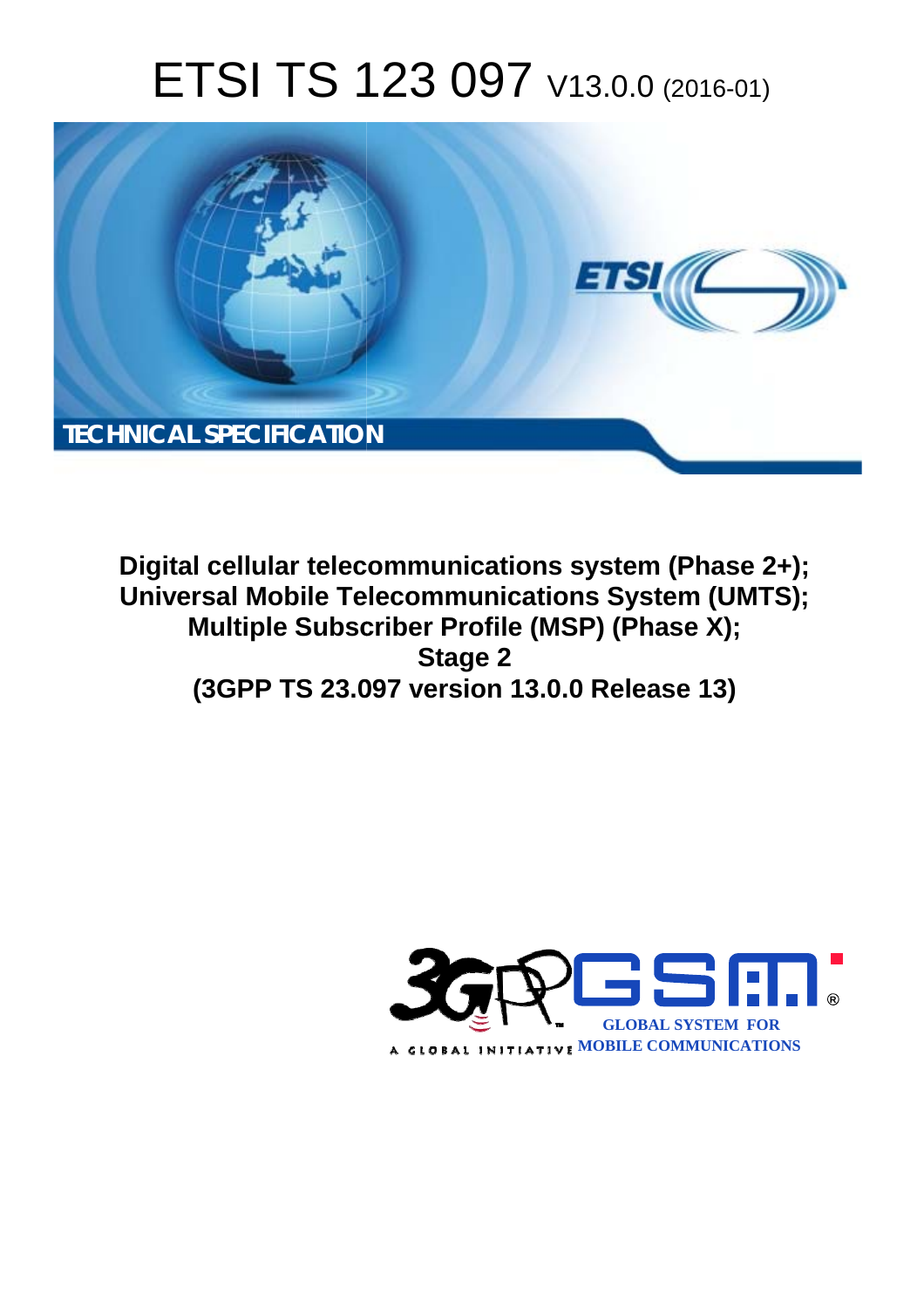Reference RTS/TSGC-0423097vd00

> Keywords GSM,UMTS

### *ETSI*

### 650 Route des Lucioles F-06921 Sophia Antipolis Cedex - FRANCE

Tel.: +33 4 92 94 42 00 Fax: +33 4 93 65 47 16

Siret N° 348 623 562 00017 - NAF 742 C Association à but non lucratif enregistrée à la Sous-Préfecture de Grasse (06) N° 7803/88

### *Important notice*

The present document can be downloaded from: <http://www.etsi.org/standards-search>

The present document may be made available in electronic versions and/or in print. The content of any electronic and/or print versions of the present document shall not be modified without the prior written authorization of ETSI. In case of any existing or perceived difference in contents between such versions and/or in print, the only prevailing document is the print of the Portable Document Format (PDF) version kept on a specific network drive within ETSI Secretariat.

Users of the present document should be aware that the document may be subject to revision or change of status. Information on the current status of this and other ETSI documents is available at <http://portal.etsi.org/tb/status/status.asp>

If you find errors in the present document, please send your comment to one of the following services: <https://portal.etsi.org/People/CommiteeSupportStaff.aspx>

### *Copyright Notification*

No part may be reproduced or utilized in any form or by any means, electronic or mechanical, including photocopying and microfilm except as authorized by written permission of ETSI.

The content of the PDF version shall not be modified without the written authorization of ETSI. The copyright and the foregoing restriction extend to reproduction in all media.

> © European Telecommunications Standards Institute 2016. All rights reserved.

**DECT**TM, **PLUGTESTS**TM, **UMTS**TM and the ETSI logo are Trade Marks of ETSI registered for the benefit of its Members. **3GPP**TM and **LTE**™ are Trade Marks of ETSI registered for the benefit of its Members and of the 3GPP Organizational Partners.

**GSM**® and the GSM logo are Trade Marks registered and owned by the GSM Association.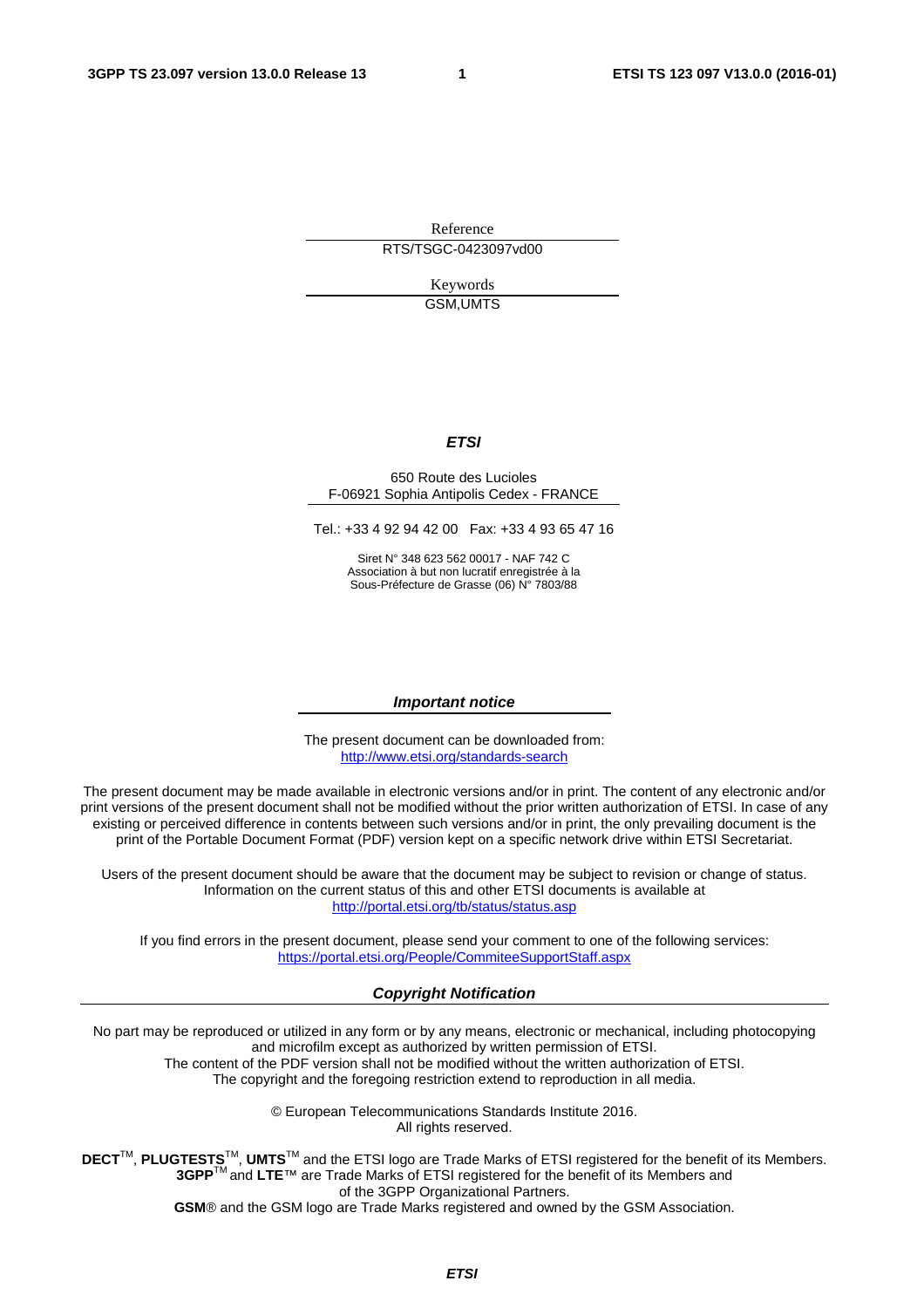# Intellectual Property Rights

IPRs essential or potentially essential to the present document may have been declared to ETSI. The information pertaining to these essential IPRs, if any, is publicly available for **ETSI members and non-members**, and can be found in ETSI SR 000 314: *"Intellectual Property Rights (IPRs); Essential, or potentially Essential, IPRs notified to ETSI in respect of ETSI standards"*, which is available from the ETSI Secretariat. Latest updates are available on the ETSI Web server [\(https://ipr.etsi.org/](https://ipr.etsi.org/)).

Pursuant to the ETSI IPR Policy, no investigation, including IPR searches, has been carried out by ETSI. No guarantee can be given as to the existence of other IPRs not referenced in ETSI SR 000 314 (or the updates on the ETSI Web server) which are, or may be, or may become, essential to the present document.

# Foreword

This Technical Specification (TS) has been produced by ETSI 3rd Generation Partnership Project (3GPP).

The present document may refer to technical specifications or reports using their 3GPP identities, UMTS identities or GSM identities. These should be interpreted as being references to the corresponding ETSI deliverables.

The cross reference between GSM, UMTS, 3GPP and ETSI identities can be found under [http://webapp.etsi.org/key/queryform.asp.](http://webapp.etsi.org/key/queryform.asp)

# Modal verbs terminology

In the present document "**shall**", "**shall not**", "**should**", "**should not**", "**may**", "**need not**", "**will**", "**will not**", "**can**" and "**cannot**" are to be interpreted as described in clause 3.2 of the [ETSI Drafting Rules](http://portal.etsi.org/Help/editHelp!/Howtostart/ETSIDraftingRules.aspx) (Verbal forms for the expression of provisions).

"**must**" and "**must not**" are **NOT** allowed in ETSI deliverables except when used in direct citation.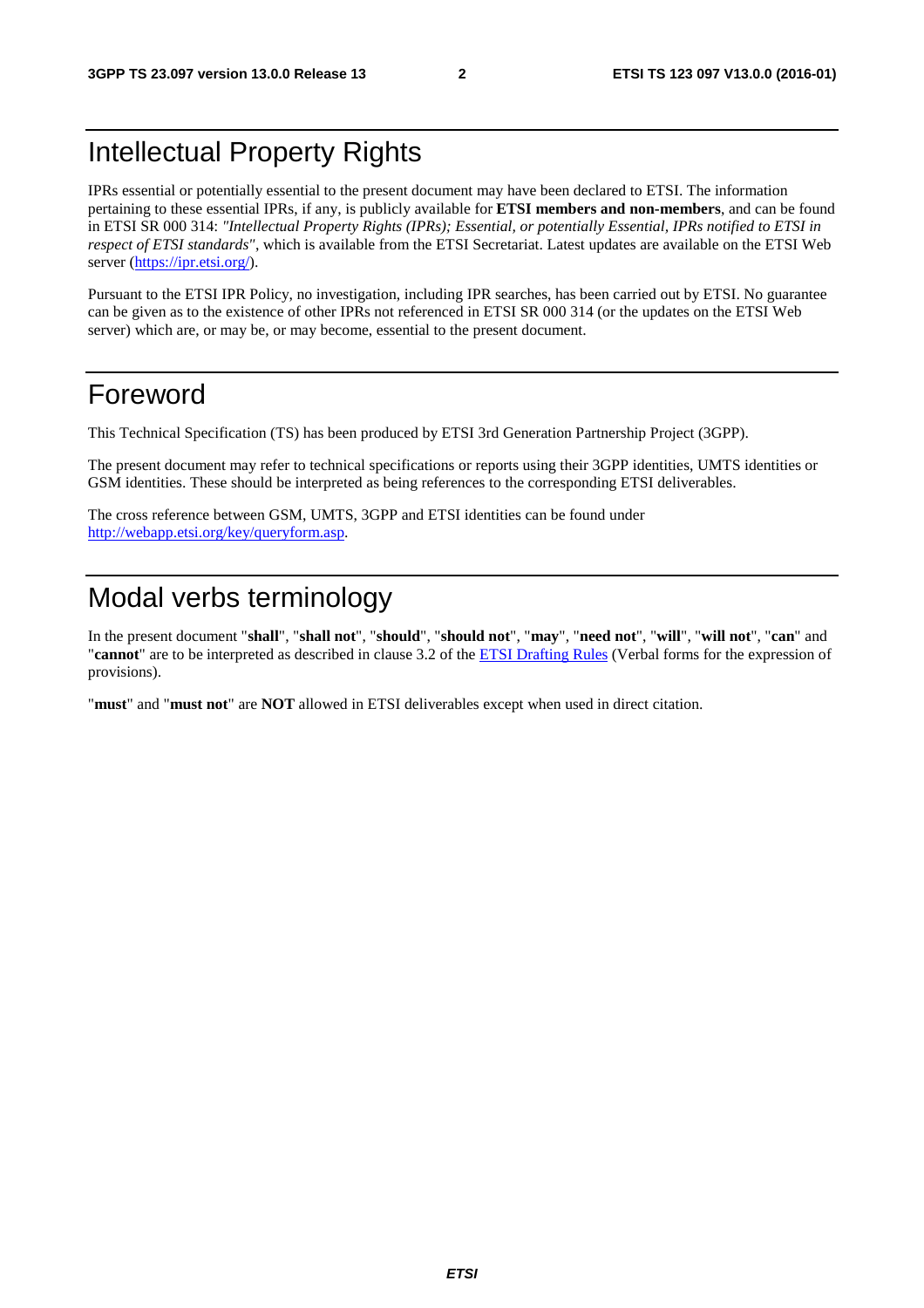$\mathbf{3}$ 

# Contents

| 1                  |  |  |  |
|--------------------|--|--|--|
| 2                  |  |  |  |
| 3<br>3.1<br>3.2    |  |  |  |
| 4                  |  |  |  |
| 5<br>5.1<br>5.2    |  |  |  |
| 6                  |  |  |  |
| 6.1<br>6.2         |  |  |  |
| 6.3                |  |  |  |
| 6.4<br>6.5         |  |  |  |
| 6.6                |  |  |  |
| 6.7                |  |  |  |
| 6.8                |  |  |  |
| 7                  |  |  |  |
| 7.1                |  |  |  |
| 7.2                |  |  |  |
| 7.3<br>7.4         |  |  |  |
| 7.4.1              |  |  |  |
| 7.4.2              |  |  |  |
| 7.5                |  |  |  |
| 7.5.1              |  |  |  |
| 7.5.1.1            |  |  |  |
| 7.5.1.2            |  |  |  |
| 7.5.1.3<br>7.5.2   |  |  |  |
| 7.5.2.1            |  |  |  |
| 7.5.3              |  |  |  |
| 7.5.3.1            |  |  |  |
| 7.5.3.2            |  |  |  |
| 7.5.3.3            |  |  |  |
| 7.5.3.4            |  |  |  |
| 7.5.3.5            |  |  |  |
| 7.5.3.6<br>7.5.3.7 |  |  |  |
| 7.5.3.8            |  |  |  |
| 7.5.3.9            |  |  |  |
| 7.5.3.10           |  |  |  |
| 7.5.3.11           |  |  |  |
| 7.5.3.12           |  |  |  |
| 7.5.3.13           |  |  |  |
| 7.5.3.14           |  |  |  |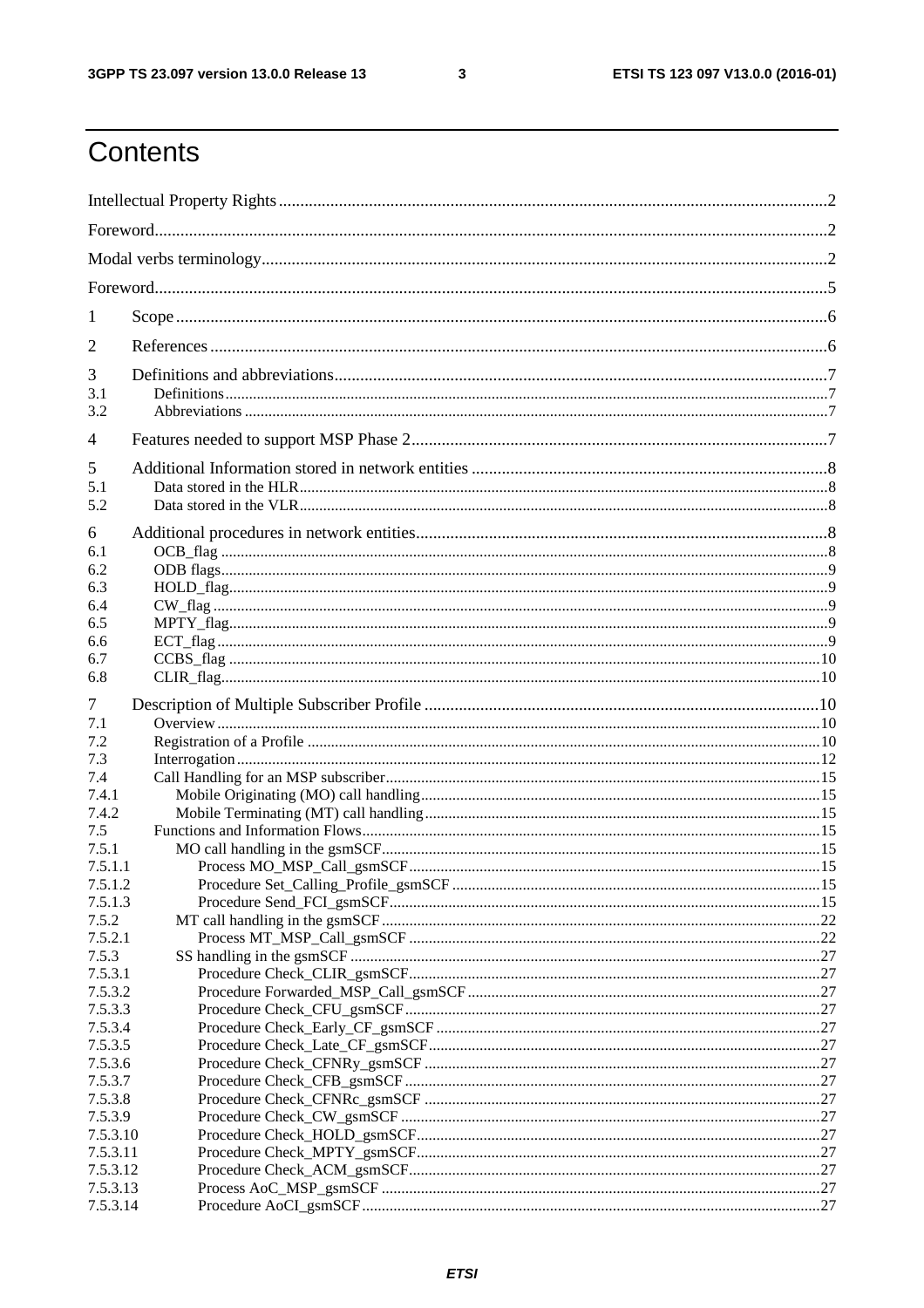| 7.5.3.15          |                               |  |  |  |  |
|-------------------|-------------------------------|--|--|--|--|
| 7.5.3.16          |                               |  |  |  |  |
| 7.5.3.17          |                               |  |  |  |  |
| 7.5.3.18          |                               |  |  |  |  |
| 7.5.3.19<br>7.5.4 |                               |  |  |  |  |
|                   |                               |  |  |  |  |
| 7.6               |                               |  |  |  |  |
| 7.7<br>7.8        |                               |  |  |  |  |
| 7.8.1             |                               |  |  |  |  |
| 7.8.1.1           |                               |  |  |  |  |
| 7.8.1.2           |                               |  |  |  |  |
| 7.8.1.3           |                               |  |  |  |  |
| 7.8.1.4           |                               |  |  |  |  |
| 7.8.2             |                               |  |  |  |  |
| 7.8.3             |                               |  |  |  |  |
| 7.8.4             |                               |  |  |  |  |
| 7.8.5             |                               |  |  |  |  |
| 7.8.6             |                               |  |  |  |  |
| 7.8.7             |                               |  |  |  |  |
| 7.8.8             |                               |  |  |  |  |
| 7.8.9             |                               |  |  |  |  |
| 7.8.10            |                               |  |  |  |  |
| 7.8.11            |                               |  |  |  |  |
| 7.8.12            |                               |  |  |  |  |
| 7.8.13            |                               |  |  |  |  |
| 7.9               |                               |  |  |  |  |
| 7.9.1             |                               |  |  |  |  |
| 7.9.2             |                               |  |  |  |  |
| 7.9.3             |                               |  |  |  |  |
| 7.9.4             |                               |  |  |  |  |
| 7.9.5             |                               |  |  |  |  |
| 7.9.6             |                               |  |  |  |  |
| 7.10              |                               |  |  |  |  |
| 7.11              |                               |  |  |  |  |
| 7.11.1            |                               |  |  |  |  |
| 7.11.1.1          |                               |  |  |  |  |
| 7.11.1.2          |                               |  |  |  |  |
| 7.11.1.3          |                               |  |  |  |  |
| 7.11.1.4          |                               |  |  |  |  |
| 7.11.1.5          |                               |  |  |  |  |
| 7.11.1.6          |                               |  |  |  |  |
| 7.11.2            |                               |  |  |  |  |
| 7.11.3            |                               |  |  |  |  |
| 7.11.4            |                               |  |  |  |  |
| 7.12              |                               |  |  |  |  |
| 7.12.1            |                               |  |  |  |  |
| 7.12.2            |                               |  |  |  |  |
| 7.12.2.1          |                               |  |  |  |  |
| 7.12.2.2          |                               |  |  |  |  |
| 7.12.2.3          |                               |  |  |  |  |
| 7.12.2.4          |                               |  |  |  |  |
| 7.12.3            |                               |  |  |  |  |
|                   | <b>Annex A (informative):</b> |  |  |  |  |
| A.1               |                               |  |  |  |  |
| A.2               |                               |  |  |  |  |
|                   | <b>Annex B</b> (informative): |  |  |  |  |
|                   |                               |  |  |  |  |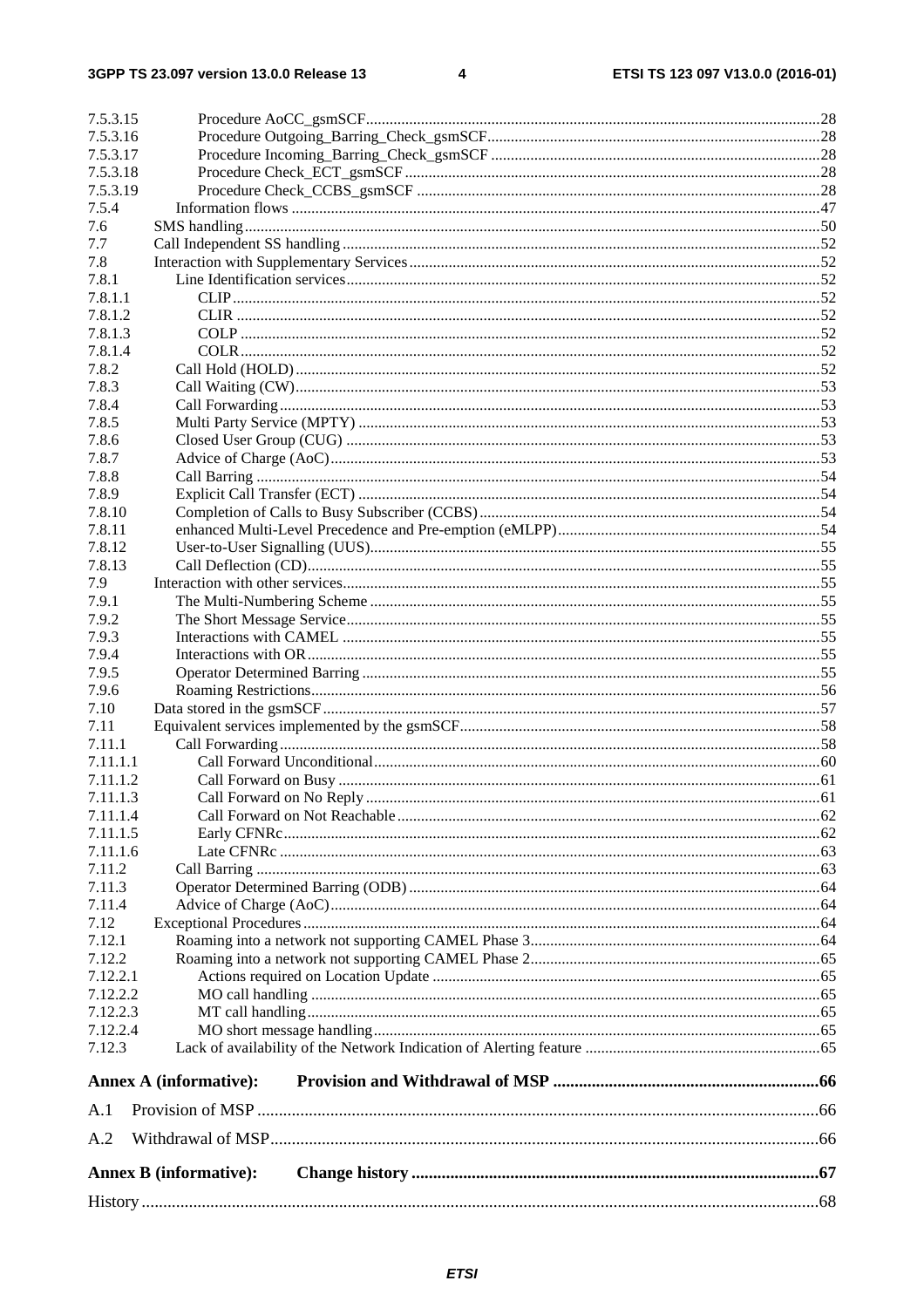# Foreword

The present document has been produced by the  $3<sup>rd</sup>$  Generation Partnership Project (3GPP).

The contents of the present document are subject to continuing work within the TSG and may change following formal TSG approval. Should the TSG modify the contents of the present document, it will be re-released by the TSG with an identifying change of release date and an increase in version number as follows:

Version x.y.z

where:

- x the first digit:
	- 1 presented to TSG for information;
	- 2 presented to TSG for approval;
	- 3 or greater indicates TSG approved document under change control.
- y the second digit is incremented for all changes of substance, i.e. technical enhancements, corrections, updates, etc.
- z the third digit is incremented when editorial only changes have been incorporated in the document.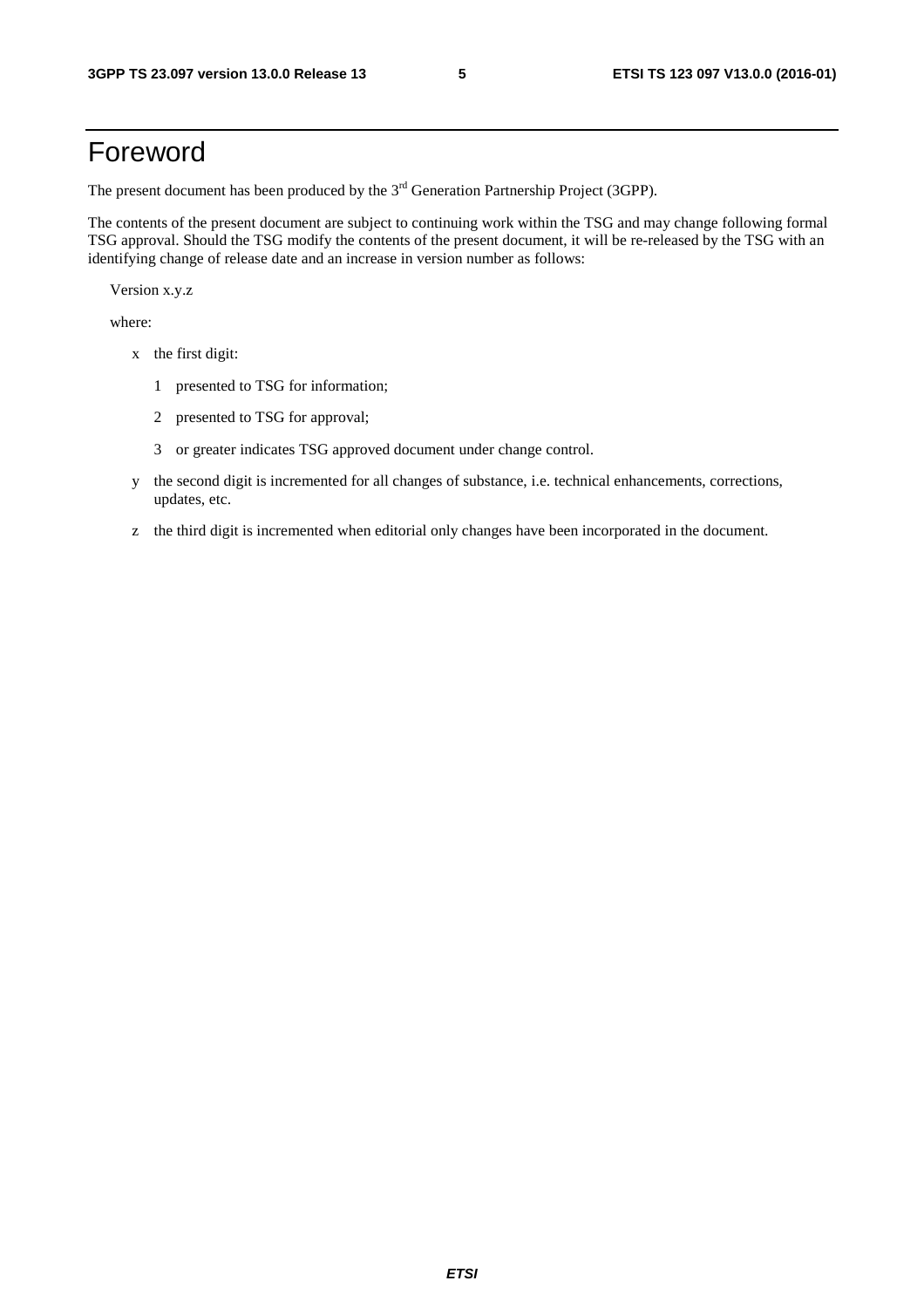# 1 Scope

The present document specifies the stage 2 description of the Multiple Subscriber Profile (MSP) Supplementary Service Phase 2. MSP Phase 2 is implemented using CAMEL Phase 3.

# 2 References

The following documents contain provisions which, through reference in this text, constitute provisions of the present document.

- References are either specific (identified by date of publication, edition number, version number, etc.) or non-specific.
- For a specific reference, subsequent revisions do not apply.
- For a non-specific reference, the latest version applies. In the case of a reference to a 3GPP document (including a GSM document), a non-specific reference implicitly refers to the latest version of that document *in the same Release as the present document*.
- [1] 3GPP TR 21.905: " 3G Vocabulary".
- [2] 3GPP TS 22.030: " Man Machine Interface (MMI) of the Mobile Station (MS)".
- [3] 3GPP TS 22.097: " Multiple Subscriber Profile (MSP) Service Description Stage 1".
- [4] 3GPP TS 23.008: 'Organisation of subscriber data'.
- [5] 3GPP TS 23.015: 'Technical realization of Operator Determined Barring (ODB)'.
- [6] 3GPP TS 23.018: 'Basic Call Handling Technical Realization'.
- [7] 3GPP TS 23.067: 'enhanced Multi-Level Precedence and Pre-emption service (eMLPP) Stage 2'.
- [8] 3GPP TS 23.072: 'Call Deflection (CD); Stage 2'.
- [9] 3GPP TS 23.078: 'Customised Applications for Mobile network Enhanced Logic (CAMEL) Phase 3; Stage 2'.
- [10] 3GPP TS 23.079: 'Support of Optimal Routeing (SOR); Technical Realisation'.
- [11] 3GPP TS 23.081: 'Line identification supplementary services Stage 2'.
- [12] 3GPP TS 23.082: 'Call Forwarding (CF) supplementary services Stage 2'.
- [13] 3GPP TS 23.083: 'Call Waiting (CW) and Call Hold (HOLD) supplementary services Stage 2'.
- [14] 3GPP TS 23.084: 'Multi Party (MPTY) supplementary services Stage 2'.
- [15] 3GPP TS 23.085: 'Closed User Group (CUG) supplementary services Stage 2'.
- [16] 3GPP TS 23.086: 'Advice of Charge (AoC) supplementary services Stage 2'.
- [17] 3GPP TS 23.087: 'User-to-User (UUS) Supplementary Service; Stage 2'.
- [18] 3GPP TS 23.088: 'Call Barring (CB) supplementary services Stage 2'.
- [19] 3GPP TS 23.090: 'Unstructured Supplementary Service Data (USSD) Stage 2'.
- [20] 3GPP TS 23.091: 'Explicit Call Transfer (ECT) supplementary service Stage 2'.
- [21] 3GPP TS 23.093: 'Technical Realization of Completion of Calls to Busy Subscriber (CCBS); Stage 2'.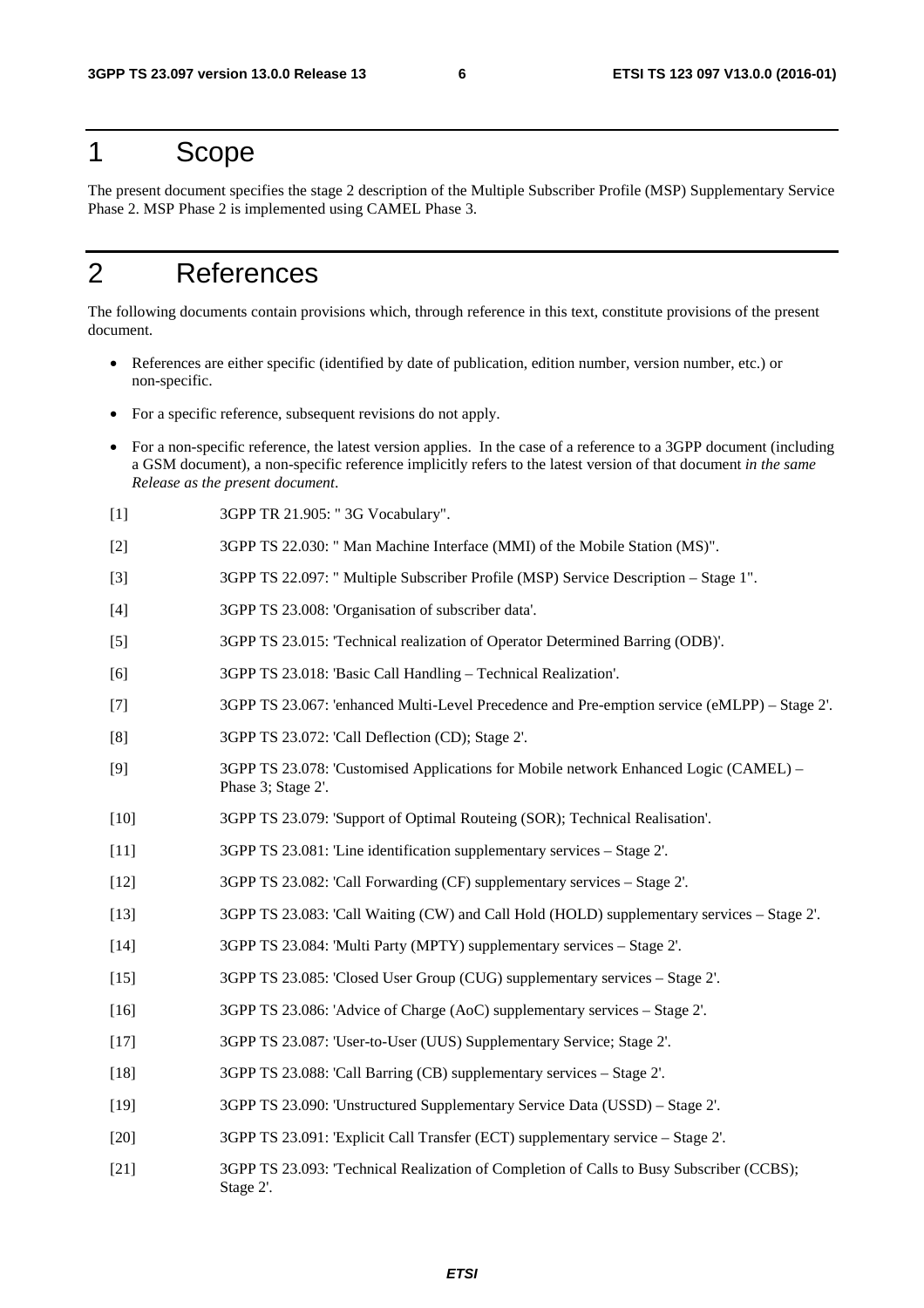[22] 3GPP TS 24.086: 'Advice of Charge (AoC) supplementary services – Stage 3'.

# 3 Definitions and abbreviations

## 3.1 Definitions

For the purpose of this specification, the following terms and definitions apply:

**Default Profile:** profile used when the MSP subscriber roams to a non-supporting network.

**MSP Subscriber:** the subscriber provisioned with the MSP service

**Profile Identity:** numerical identity (between 1 and 4) of the profile

**Profile Status**: specifies if the profile is the registered profile and/or the default profile

**Registered Profile:** profile used for all MO calls and short messages if a profile has not been explicitly selected

## 3.2 Abbreviations

The abbreviations used in this specification are listed in 3G TR21.905.

For the purpose of this specification, the following abbreviations apply:

| -CD             | The Call Deflection supplementary service                           |
|-----------------|---------------------------------------------------------------------|
| <b>MSP</b>      | The Multiple Subscriber Profile supplementary service               |
| <b>UUS</b>      | The User-to-User Signalling supplementary service                   |
| SH <sub>2</sub> | The Service Interaction Indicators Two parameter (see 3G TS 23.078) |

# 4 Features needed to support MSP Phase 2

CAMEL Phase 3 is a pre-requisite for MSP Phase 2.

The following CAMEL Phase 3 features are used for MSP Phase 2:

- SII<sub>2</sub>:
- MO SMS interaction:
- T-BCSM in the VMSC;
- SS-CSI Invocation Notification for CCBS;
- Any Time Modification;
- CUG Handling.

The following CAMEL Phase 2 features are used for MSP Phase 2:

- Network Indication of Alerting pattern;
- Event detection points;
- USSD Interaction:
- Control of Call Duration:
- SS-CSI Invocation Notification for CD;
- Furnish Charging Information.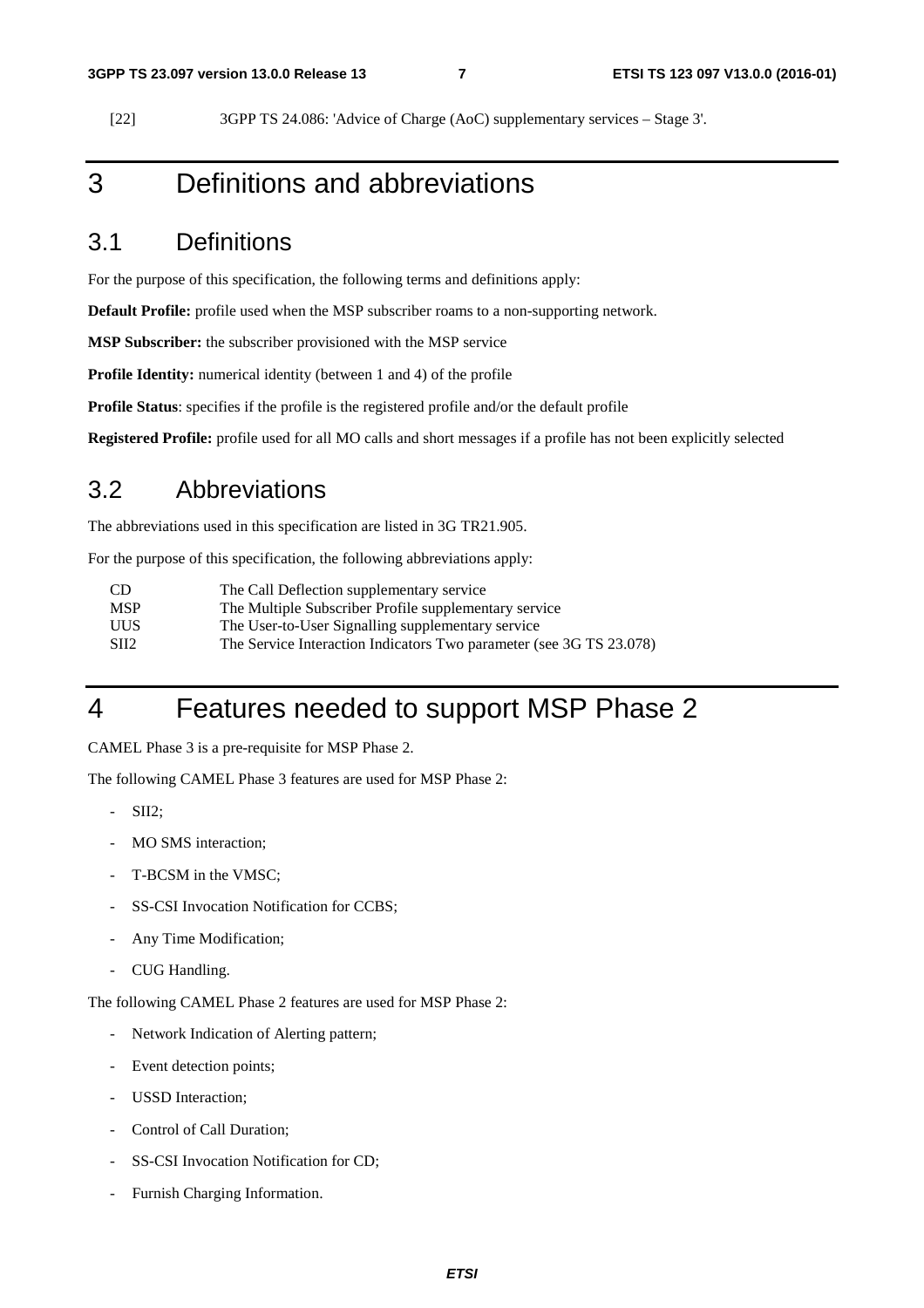# 5 Additional Information stored in network entities

## 5.1 Data stored in the HLR

The HLR contains all the common data (the data valid for all profiles) and some data specific to the default profile.

The data stored in the HLR are defined in 3G TS 23.008. The elements specifically used for MSP are:

- list of MSISDNs and associated Bearer Capabilities for each profile;
- default profile (associated with the Basic MSISDN);
- capabilities of VLR (support of CAMEL Phase 2 and 3);
- supplementary services (per BSG) provisioned per subscriber (CW, CH, MPTY,...);
- Call Barring Data (see subclause 7.6.8: Call Barring);
- ODB Data (see subclause 7.7.5: Operator Determined Barring);
- HOLD Data (see subclause 7.8.2: Call Hold);
- ECT Data (see subclause 7.8.9: Explicit Call Transfer);
- MPTY Data (see subclause 7.8.5: Multi Party);
- CCBS Data (see subclause 7.8.10: Completion of Calls to Busy Subscriber);
- CW Data (see subclause 7.8.3: Call Waiting);
- CLIR Data (see subclause 7.8.1.2);
- CAMEL data including the MSP service key, O-CSI, T-CSI, VT-CSI, UG-CSI, SS-CSI and Location information / Subscriber state Interrogation.

# 5.2 Data stored in the VLR

The data stored in a VLR are defined in 3G TS 23.008. MSP has no impact on the VLR.

# 6 Additional procedures in network entities

# 6.1 OCB\_flag

The OCB\_flag shall be set in the HLR if Call Barrings are provided in the gsmSCF.

If the OCB\_flag is set then:

- when the subscriber roams to a VLR which supports CAMEL Phase 2 or later, the HLR shall not send any outgoing call barring supplementary services data to the VLR;
- when the subscriber roams to a VLR which does not support CAMEL Phase 2 or later, the HLR shall send to the VLR outgoing call barring supplementary services data as stored in the HLR;
- the subscriber shall not be allowed to alter the Call Barring data in the HLR.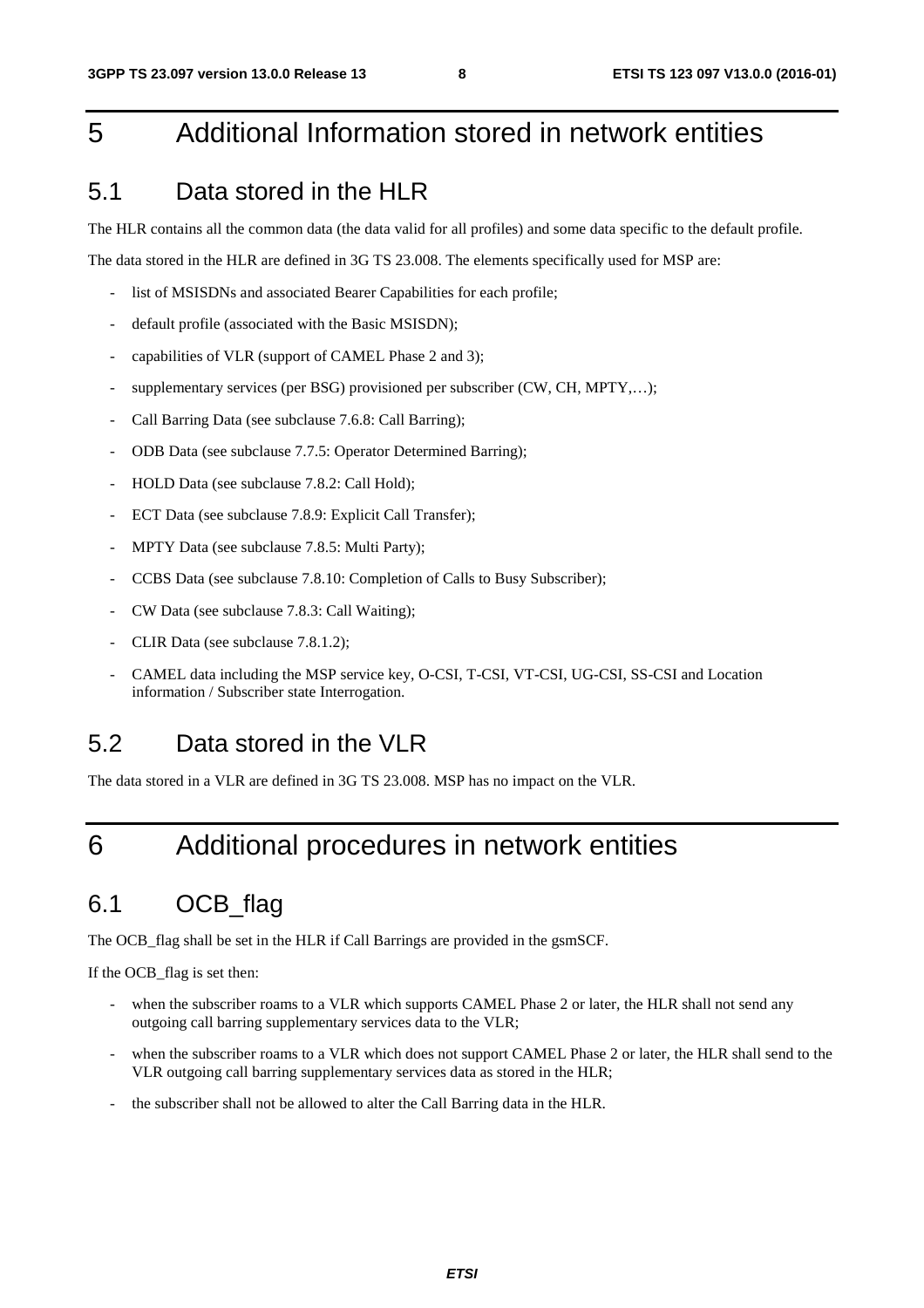# 6.2 ODB flags

The ODB flag for the relevant category shall be set in the HLR if ODB is provisioned in the gsmSCF for that category.

If the ODB flag is set for that category, then:

 when the subscriber roams to a VLR which supports CAMEL Phase 2 or later, the HLR shall not send any ODB data for that category to the VLR;

when the subscriber roams to a VLR which does not support CAMEL Phase 2 or later, the HLR shall send to the VLR ODB data for that category as stored in the HLR.

## 6.3 HOLD flag

The HOLD\_flag shall be set in the HLR if the subscriber data for the HOLD SS are controlled by the gsmSCF.

If the HOLD\_flag is set, then:

- when the subscriber roams to a VLR which supports CAMEL Phase 3 or later, the HLR shall send to the VLR the activation state of the HOLD SS as Active and Operative;
- when the subscriber roams to a VLR which does not support CAMEL Phase 3 or later, the HLR shall send to the VLR the activation state of the HOLD SS as stored in the HLR.

# 6.4 CW\_flag

The CW\_flag shall be set in the HLR if the subscriber data for the CW SS are controlled by the gsmSCF.

If the CW\_flag is set, then:

- when the subscriber roams to a VLR which supports CAMEL Phase 3 or later, the HLR shall send to the VLR the activation state of the CW SS as Active and Operative;
- when the subscriber roams to a VLR which does not support CAMEL Phase 3 or later, the HLR shall send to the VLR the activation state of the CW SS as stored in the HLR;
- the subscriber shall not be allowed to alter the CW data in the HLR.

# 6.5 MPTY\_flag

The MPTY\_flag shall be set in the HLR if the subscriber data for the MPTY SS are controlled by the gsmSCF.

If the MPTY flag is set, then:

- when the subscriber roams to a VLR which supports CAMEL Phase 3 or later, the HLR shall send to the VLR the activation state of the MPTY SS as Active and Operative;
- when the subscriber roams to a VLR which does not support CAMEL Phase 3 or later, the HLR shall send to the VLR the activation state of the MPTY SS as stored in the HLR.

# 6.6 ECT flag

The ECT\_flag shall be set in the HLR if the subscriber data for the ECT SS are controlled by the gsmSCF.

If the ECT\_flag is set, then:

- when the subscriber roams to a VLR which supports CAMEL Phase 3 or later, the HLR shall send to the VLR the activation state of the ECT SS as Active and Operative;
- when the subscriber roams to a VLR which does not support CAMEL Phase 3 or later, the HLR shall send to the VLR the activation state of the ECT SS as stored in the HLR.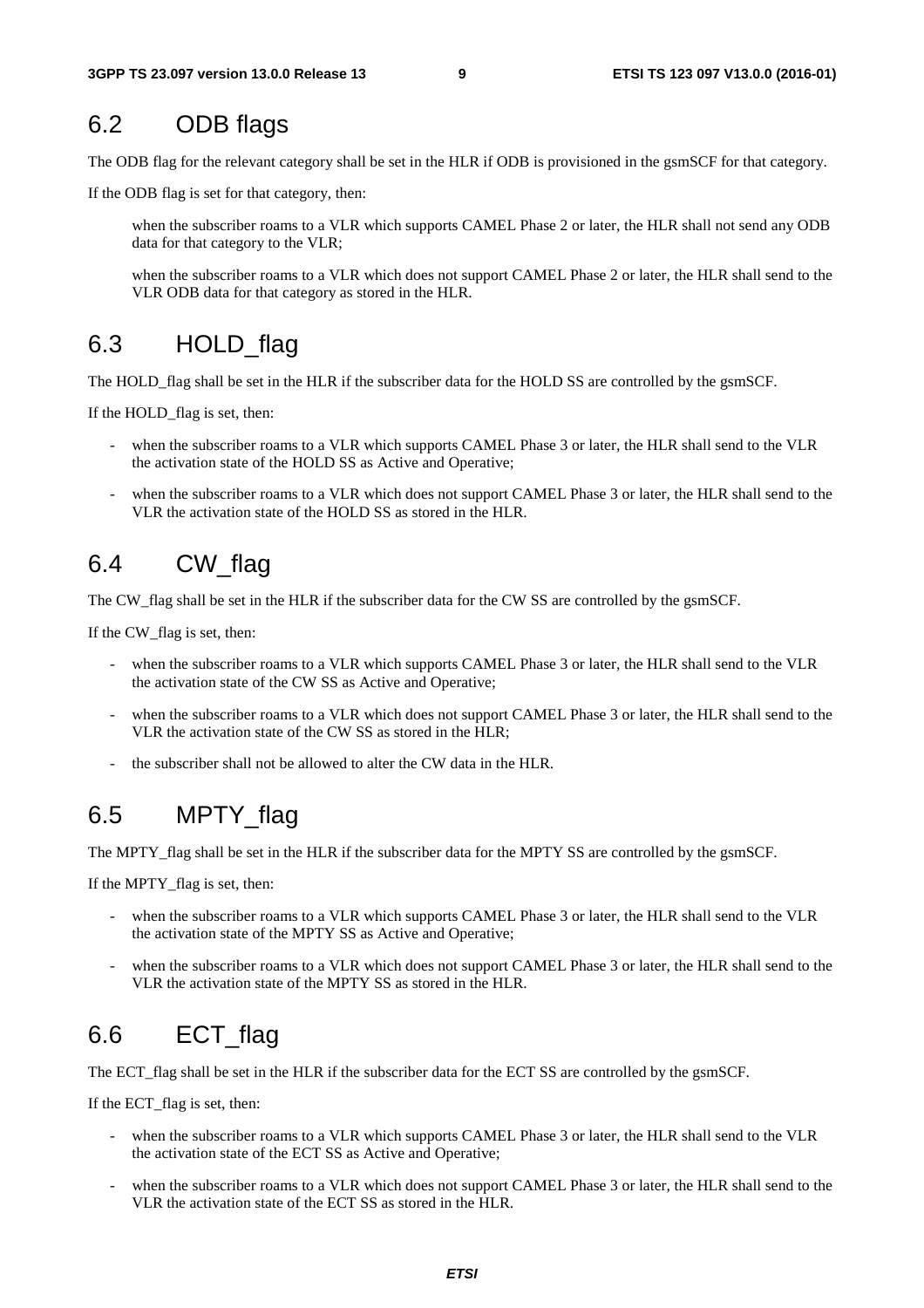# 6.7 CCBS flag

The CCBS\_flag shall be set in the HLR if the subscriber data for the CCBS SS are controlled by the gsmSCF.

If the CCBS\_flag is set, then:

- when the subscriber roams to a VLR which supports CAMEL Phase 3 or later, the HLR shall send to the VLR the activation state of the CCBS SS as Active and Operative;
- when the subscriber roams to a VLR which does not support CAMEL Phase 3 or later, the HLR shall send to the VLR the activation state of the CCBS SS as stored in the HLR;
- the subscriber shall not be allowed to alter the CCBS data in the HLR.

# 6.8 CLIR flag

The CLIR\_flag shall be set in the HLR if the subscriber data for the CLIR SS are controlled by the gsmSCF.

If the CLIR\_flag is set, then:

- when the subscriber roams to a VLR which supports CAMEL Phase 3 or later, the HLR shall send to the VLR the activation state of the CLIR SS as Active and Operative, and the presentation mode as 'temporary (presentation allowed)";
- when the subscriber roams to a VLR which does not support CAMEL Phase 3 or later, the HLRshall send to the VLR the activation state and presentation mode for the CLIR SS as stored in the HLR;
- the subscriber shall not be allowed to alter the CLIR data in the HLR.

# 7 Description of Multiple Subscriber Profile

## 7.1 Overview

The MSP service allows the served subscriber to have several profiles, to distinguish between different telecommunication service requirements (e.g. business and home). This is described in 3G TS 22.097. Subscriber data specific to MSP is stored in the HLR and the gsmSCF.

# 7.2 Registration of a Profile

Registration of a profile allows the subscriber to register a provisioned profile to be used for mobile originated calls and activities. The request to register a profile shall contain the MSP code and the profile identity and will be sent to the gsmSCF using USSD, see 3G TS 23.078 and 3G TS 23.090. The registered profile is stored in the gsmSCF. In response to a successful registration request, the gsmSCF shall return a positive acknowledgement, including the identity of the registered profile, using USSD.

The registration process in the gsmSCF is shown in figure 2. The information flow for successfully registering a profile is shown in figure 1.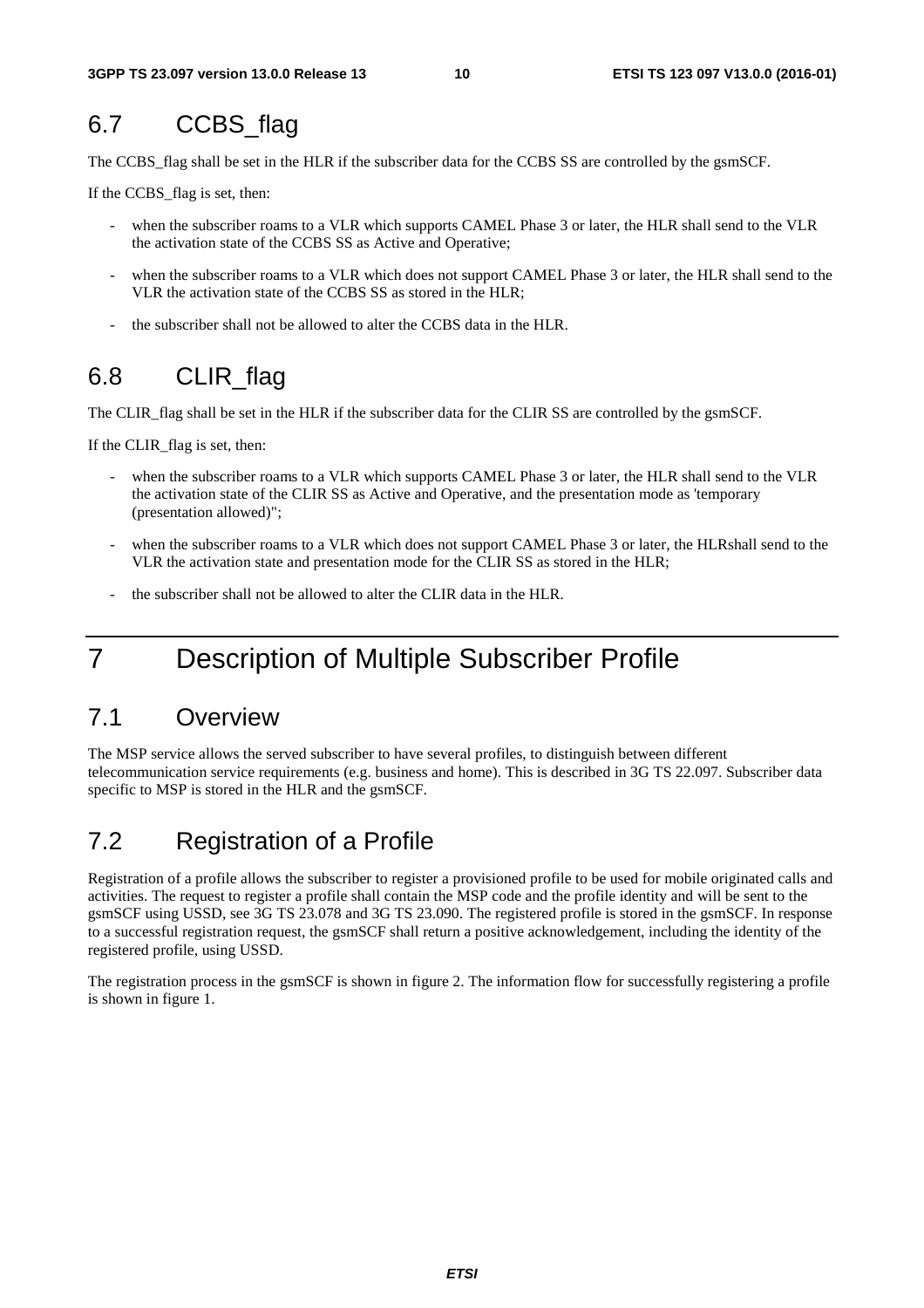

**Figure 1: Registration Process: information flow**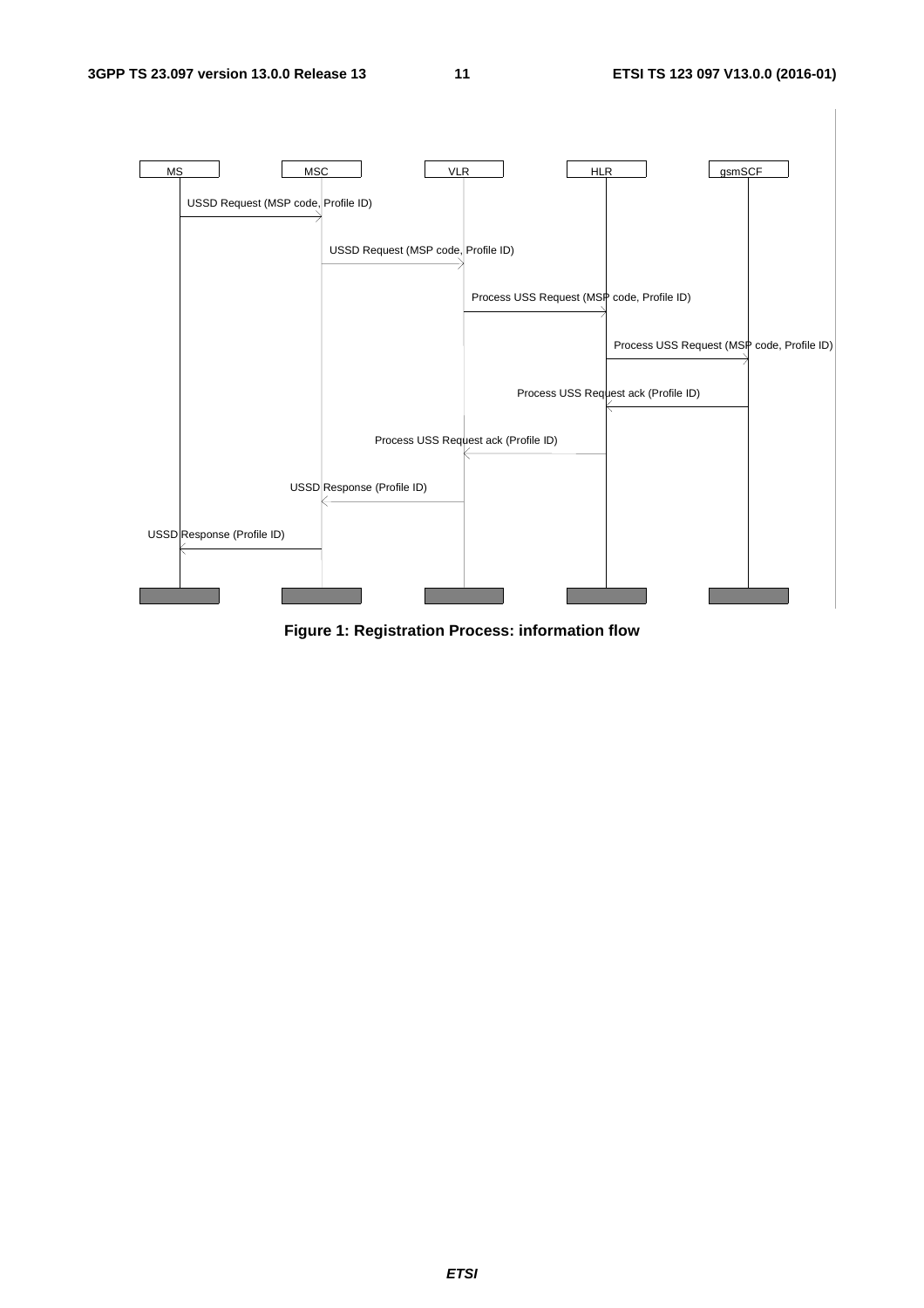

**Figure 2: Process Register\_MSP\_gsmSCF** 

# 7.3 Interrogation

The MS can interrogate MSP, using USSD, to identify which profiles are provisioned and which of the provisioned profiles is the currently registered profile. The interrogate MSP operation shall contain the MSP code and will be sent to the gsmSCF using USSD. In response to a successful interrogation request, the gsmSCF shall return the profile identity and profile status for each provisioned profile. If the MSP service is not provisioned then the gsmSCF shall return the service status indicating not provisioned.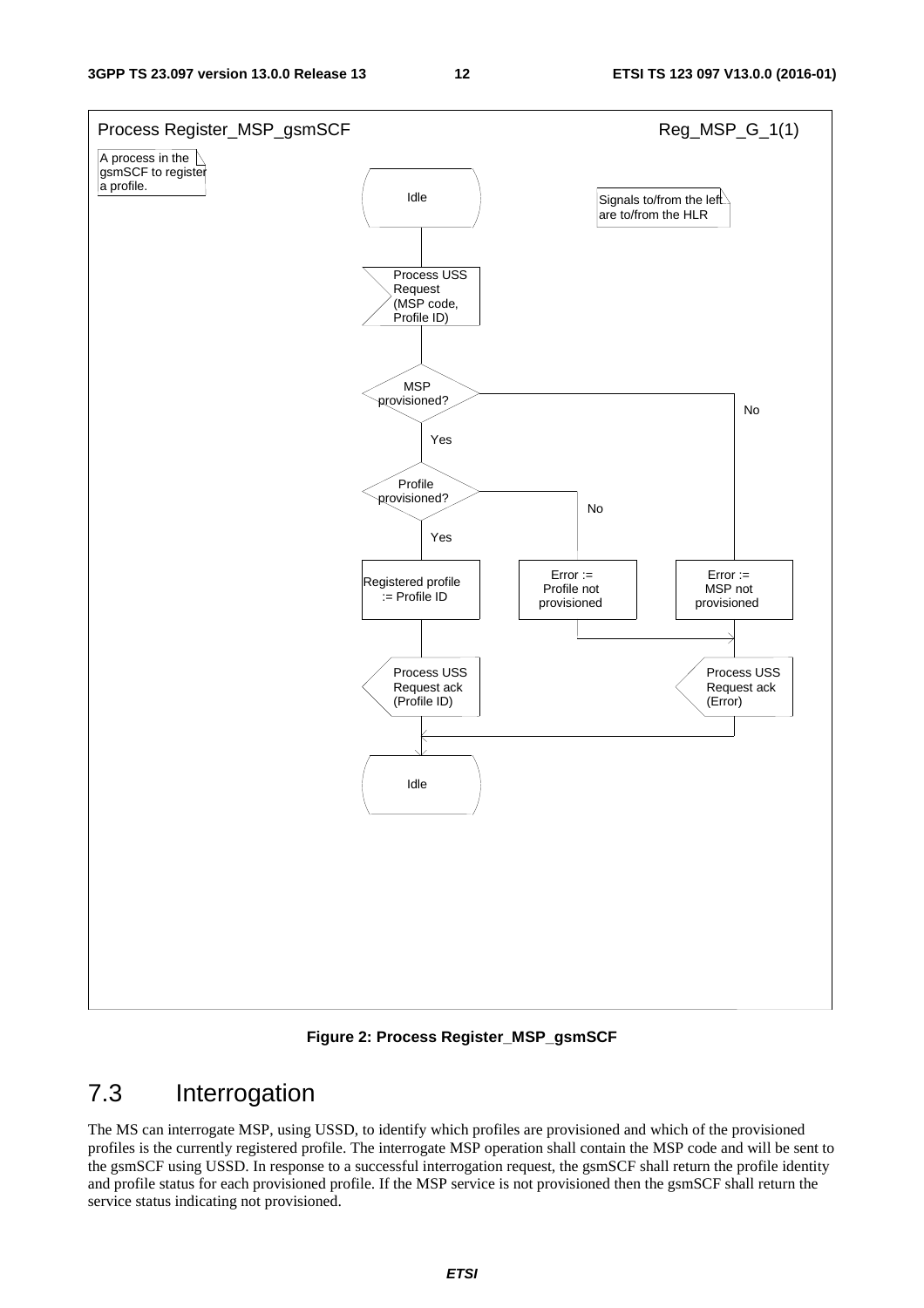MS MSC MSC VLR HLR HER gsmSCF USSD Request (MSP code) USSD Request (MSP code) Process USS Request (MSP code) Process USS Request (MSP code) Process USS Request ack (MSP info) Process USS Request ack (MSP info) USSD Response (MSP info) USSD Response (MSP info)

The interrogation process is shown in figure 4. The information flow for interrogation of MSP is shown in figure 3.

**Figure 3: Interrogating MSP: information flow**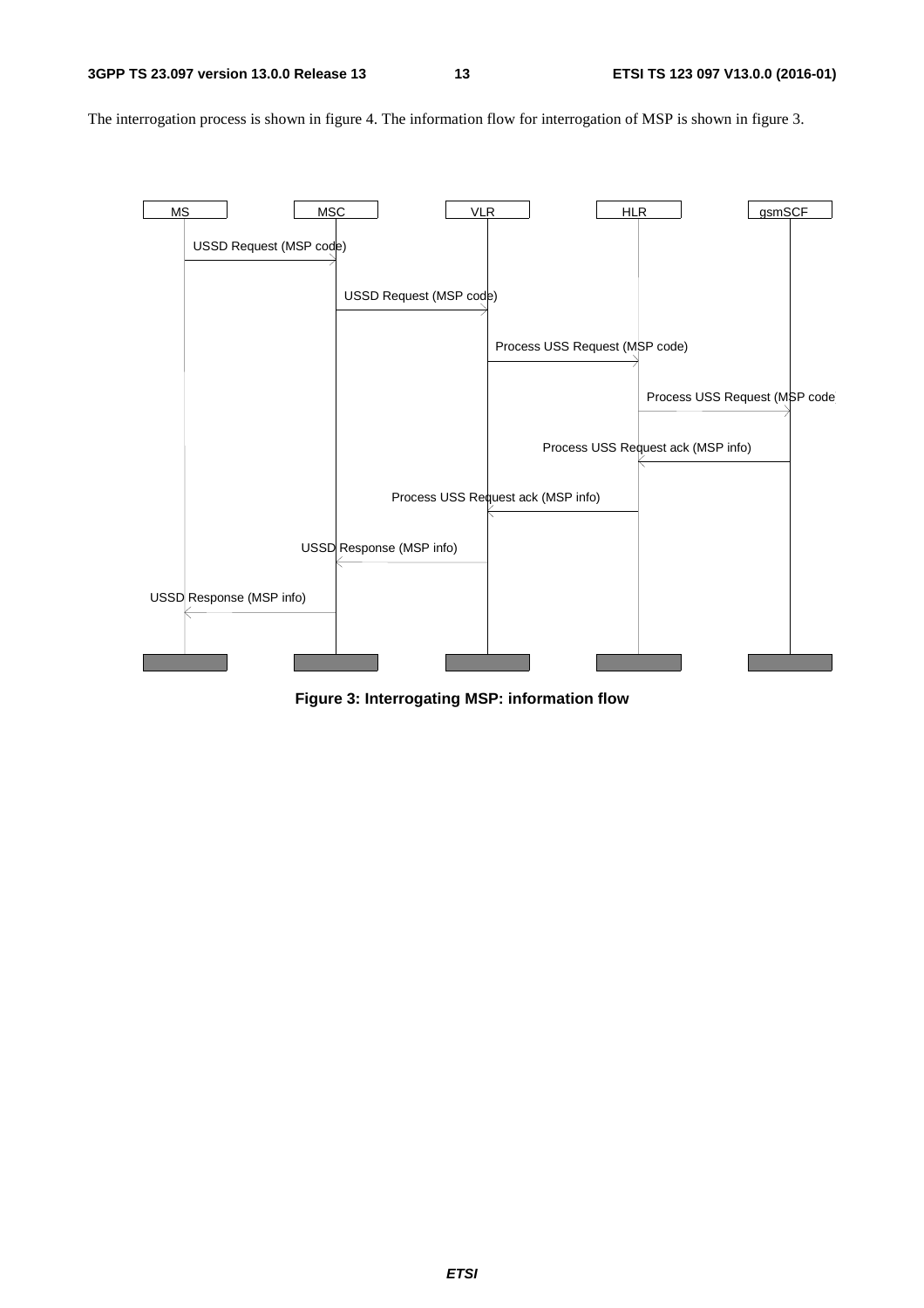

**Figure 4: Process Interrogate\_MSP\_gsmSCF**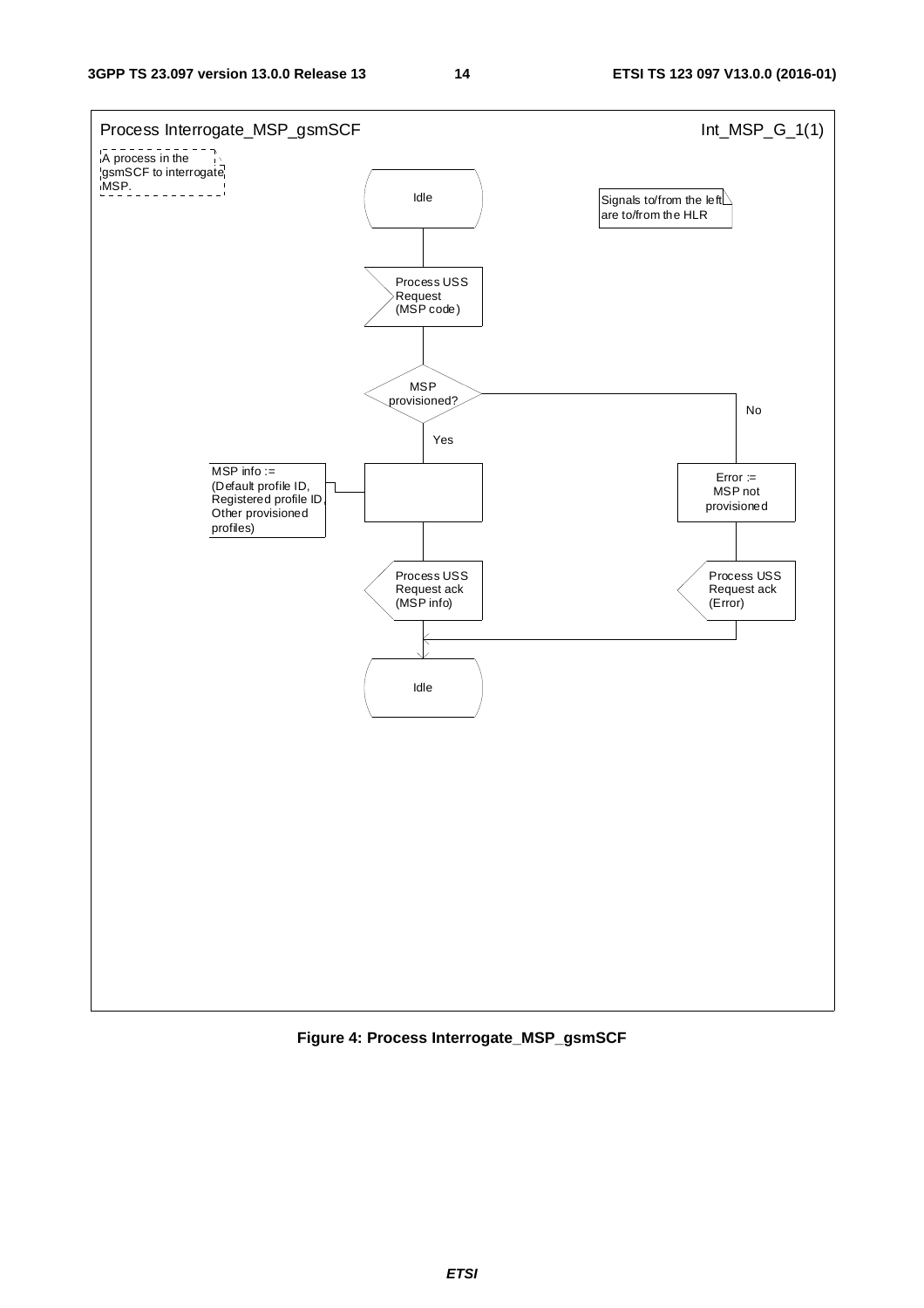# 7.4 Call Handling for an MSP subscriber

The procedure for handling MSP calls can be divided into two areas: mobile originating call handling and mobile terminating call handling.

# 7.4.1 Mobile Originating (MO) call handling

The served subscriber may use the registered profile or explicitly select a provisioned profile to set up an MO call. If the profile is explicitly selected, the selection information will be included in the called party BCD number and transported to the gsmSCF. If the gsmSCF recognises that a profile has not been explicitly selected (there is no profile selection information in the called party BCD number) then the registered profile is used. The MMI for explicitly selecting a profile is defined in 3G TS 22.030.

The information flow for an MO call is shown in figure 28.

When the gsmSCF receives an Initial\_DP message containing MO call parameters from the gsmSSF, the process MO\_MSP\_Call\_gsmSCF will be invoked, see figure 5. All other call handling is described in 3G TS 23.018 and 3G TS 23.078.

# 7.4.2 Mobile Terminating (MT) call handling

The profile used for an MT call to the served subscriber is determined by the called MSISDN.

The information flow for an MT call is shown in figure 29.

When the gsmSCF receives an Initial DP message containing MT call parameters from the gsmSSF, the process MT\_MSP\_Call\_gsmSCF will be invoked, see figure 8. All other call handling is described in 3G TS 23.018 and 3G TS 23.078.

# 7.5 Functions and Information Flows

## 7.5.1 MO call handling in the gsmSCF

### 7.5.1.1 Process MO\_MSP\_Call\_gsmSCF

Handles an MO call for an MSP subscriber. See figure 5.

### 7.5.1.2 Procedure Set\_Calling\_Profile\_gsmSCF

Sets the correct parameters for the calling profile. See figure 6.

### 7.5.1.3 Procedure Send\_FCI\_gsmSCF

Sends a Furnish Charging Information message to the gsmSSF. See figure 7.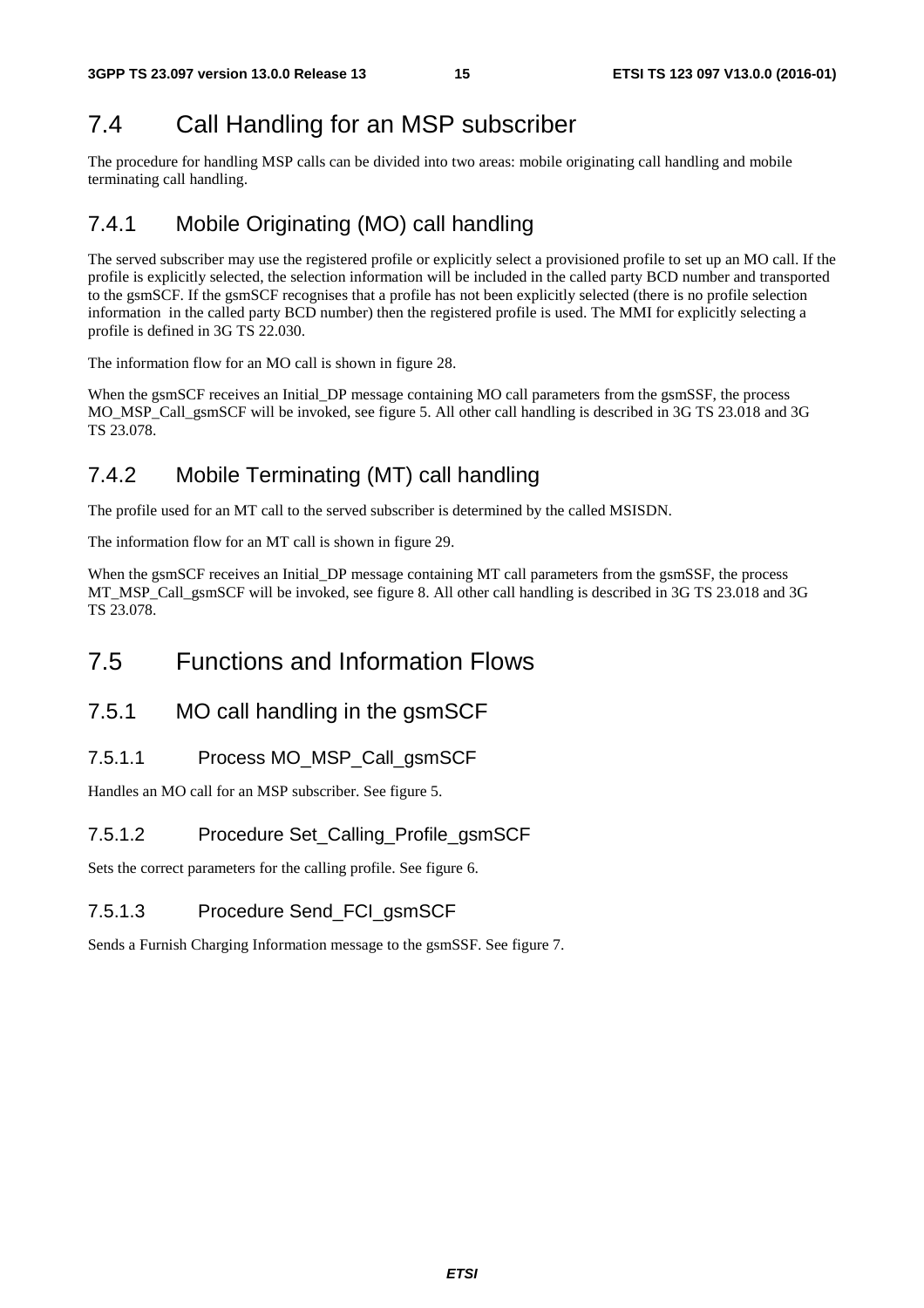

**Figure 5a: Process MO\_MSP\_Call\_gsmSCF (sheet 1 of 4)**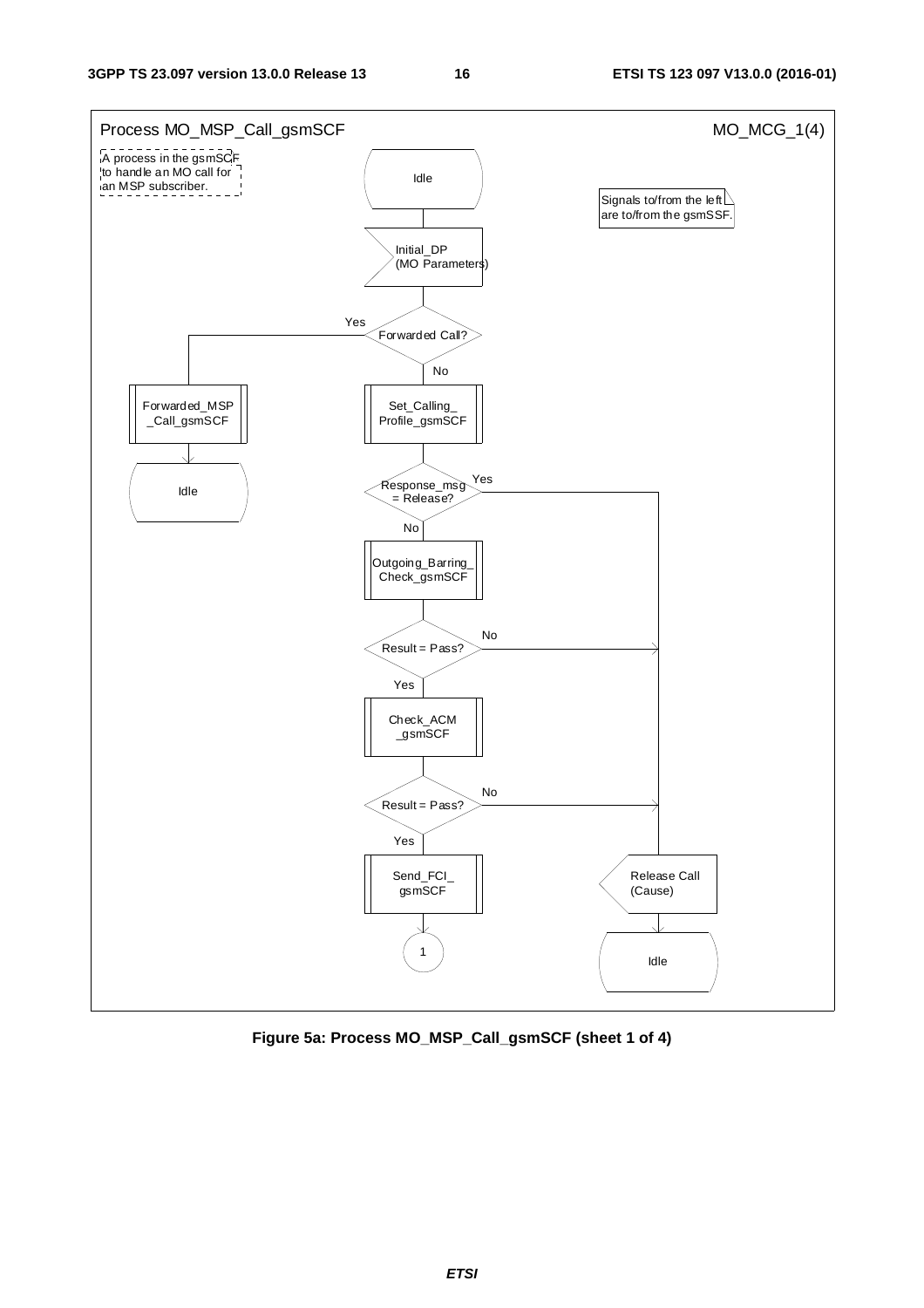

**Figure 5b: Process MO\_MSP\_Call\_gsmSCF (sheet 2 of 4)**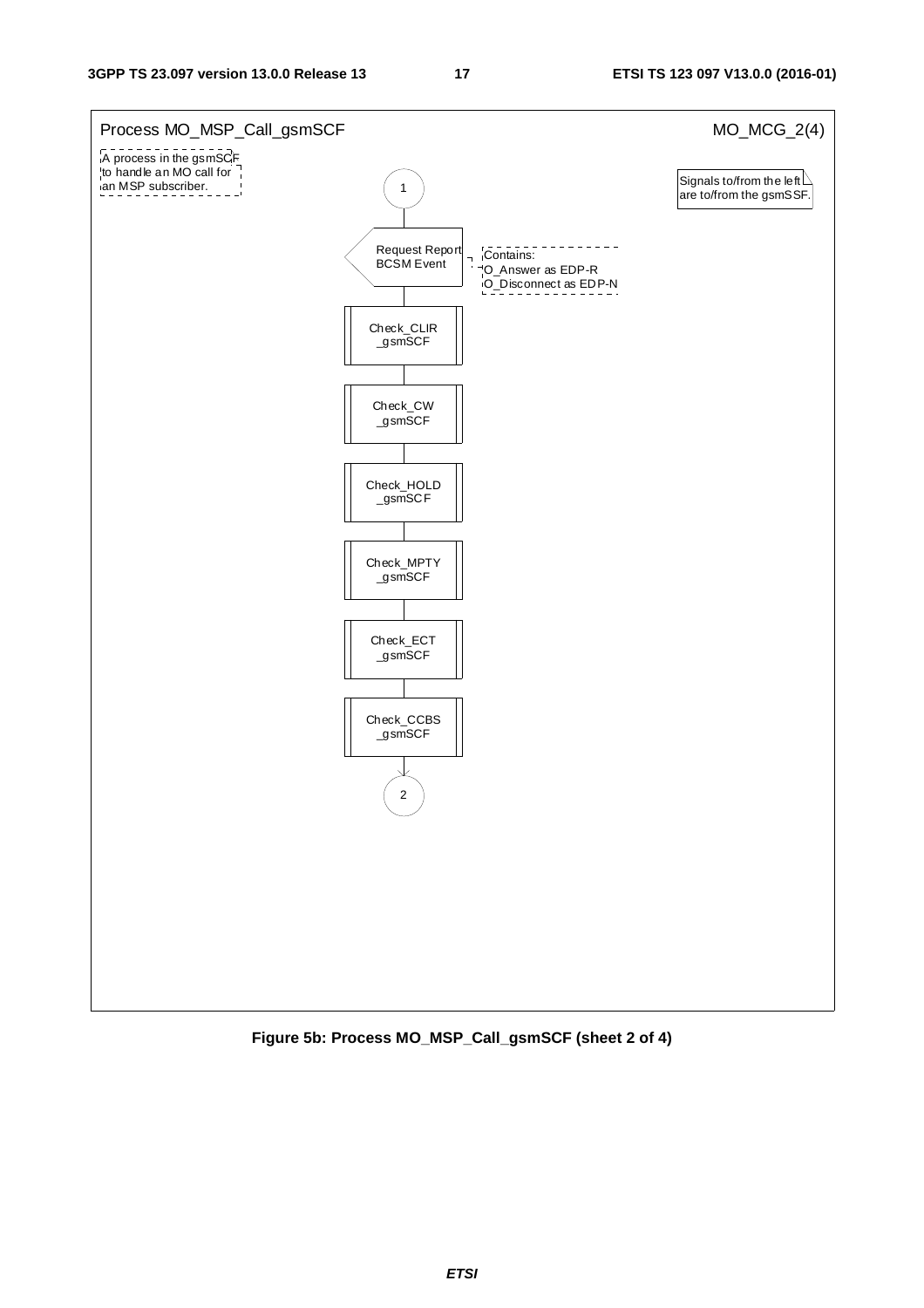

**Figure 5c: Process MO\_MSP\_Call\_gsmSCF (sheet 3 of 4)**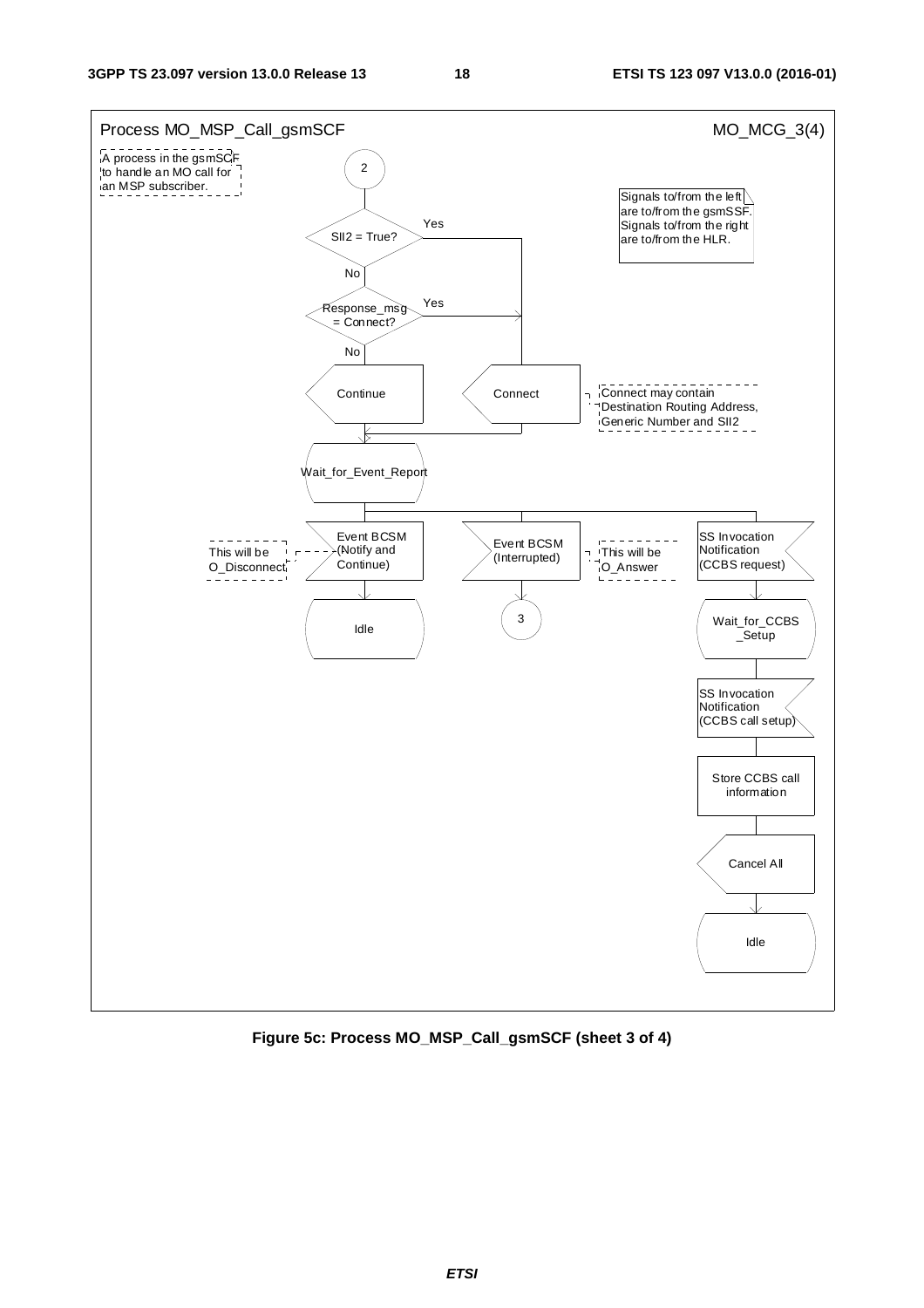

**Figure 5d: Process MO\_MSP\_Call\_gsmSCF (sheet 4 of 4)**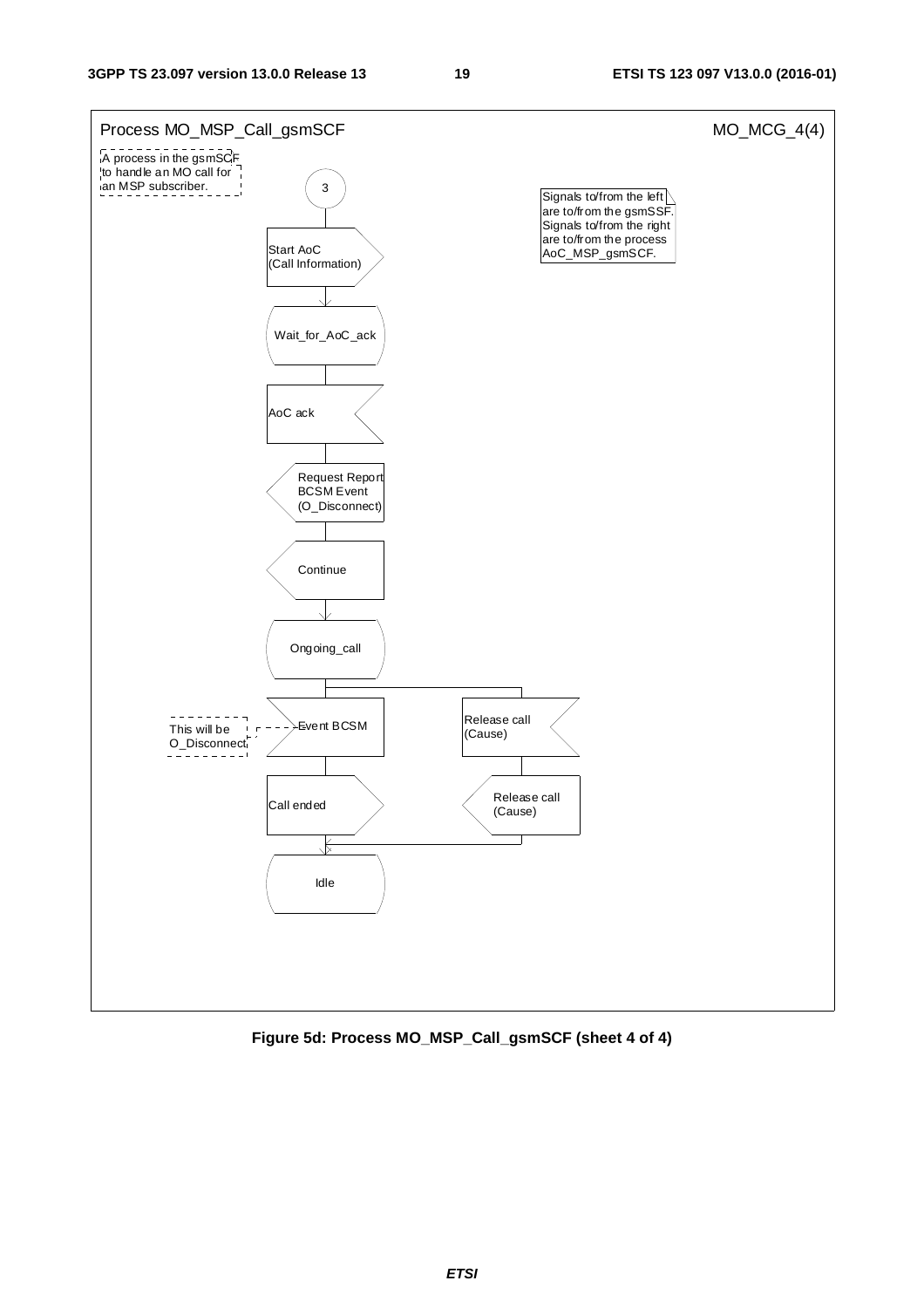

**Figure 6: Procedure Set\_Calling\_Profile\_gsmSCF**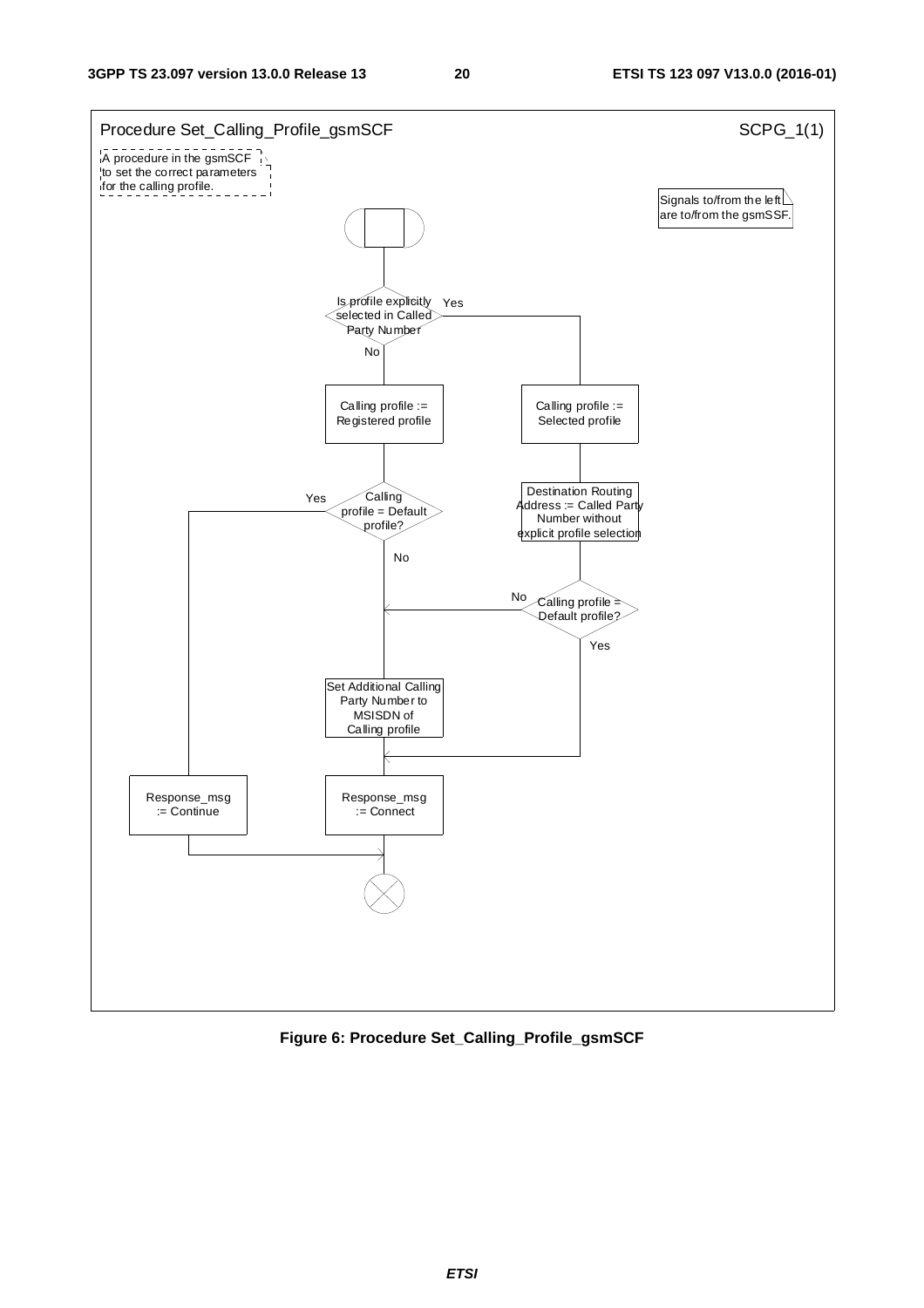

**Figure 7: Procedure Send\_FCI\_gsmSCF**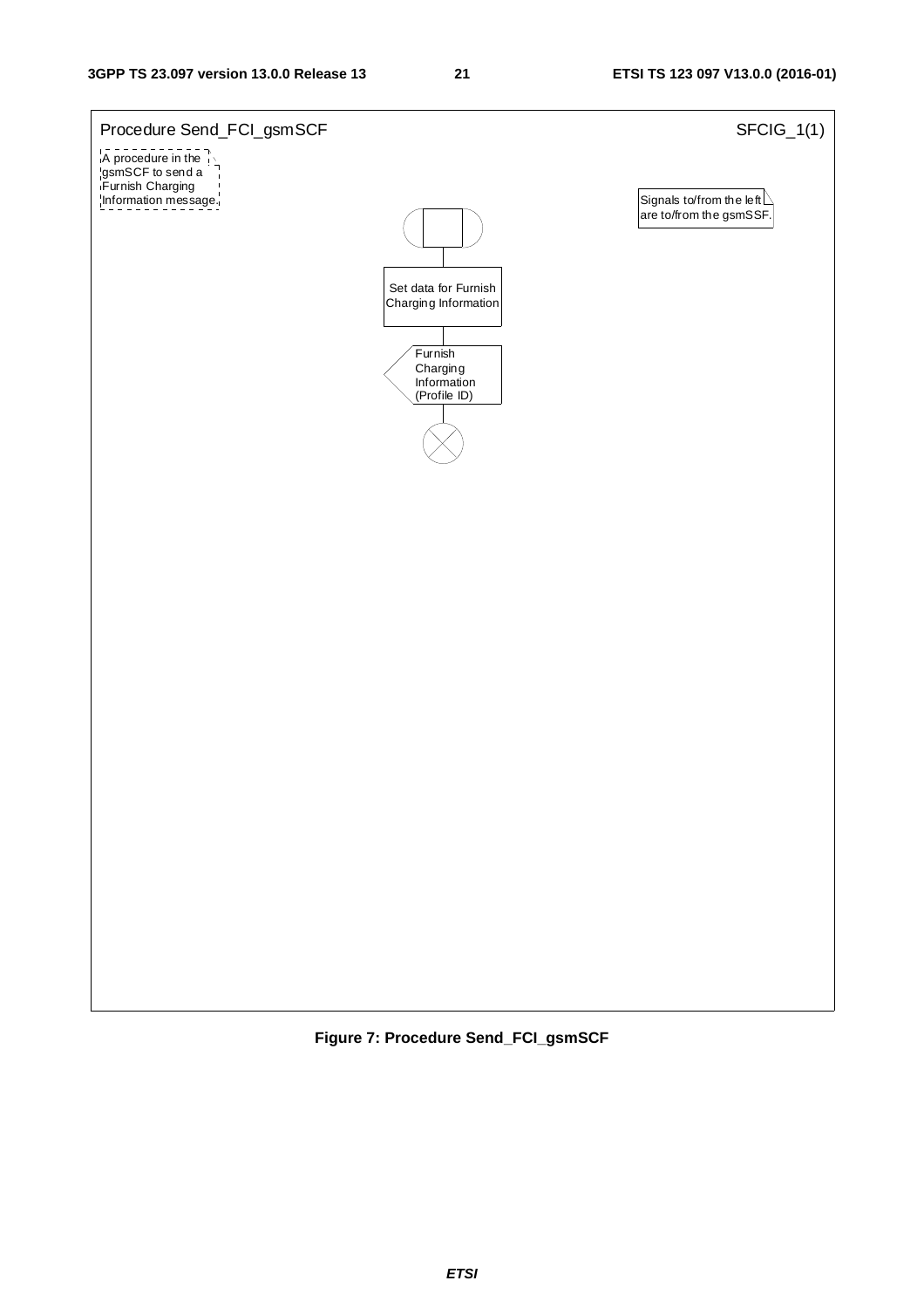# 7.5.2 MT call handling in the gsmSCF

### 7.5.2.1 Process MT\_MSP\_Call\_gsmSCF

Handles an MT call for an MSP subscriber. See figure 8.



**Figure 8a: Process MT\_MSP\_Call\_gsmSCF (sheet 1 of 5)**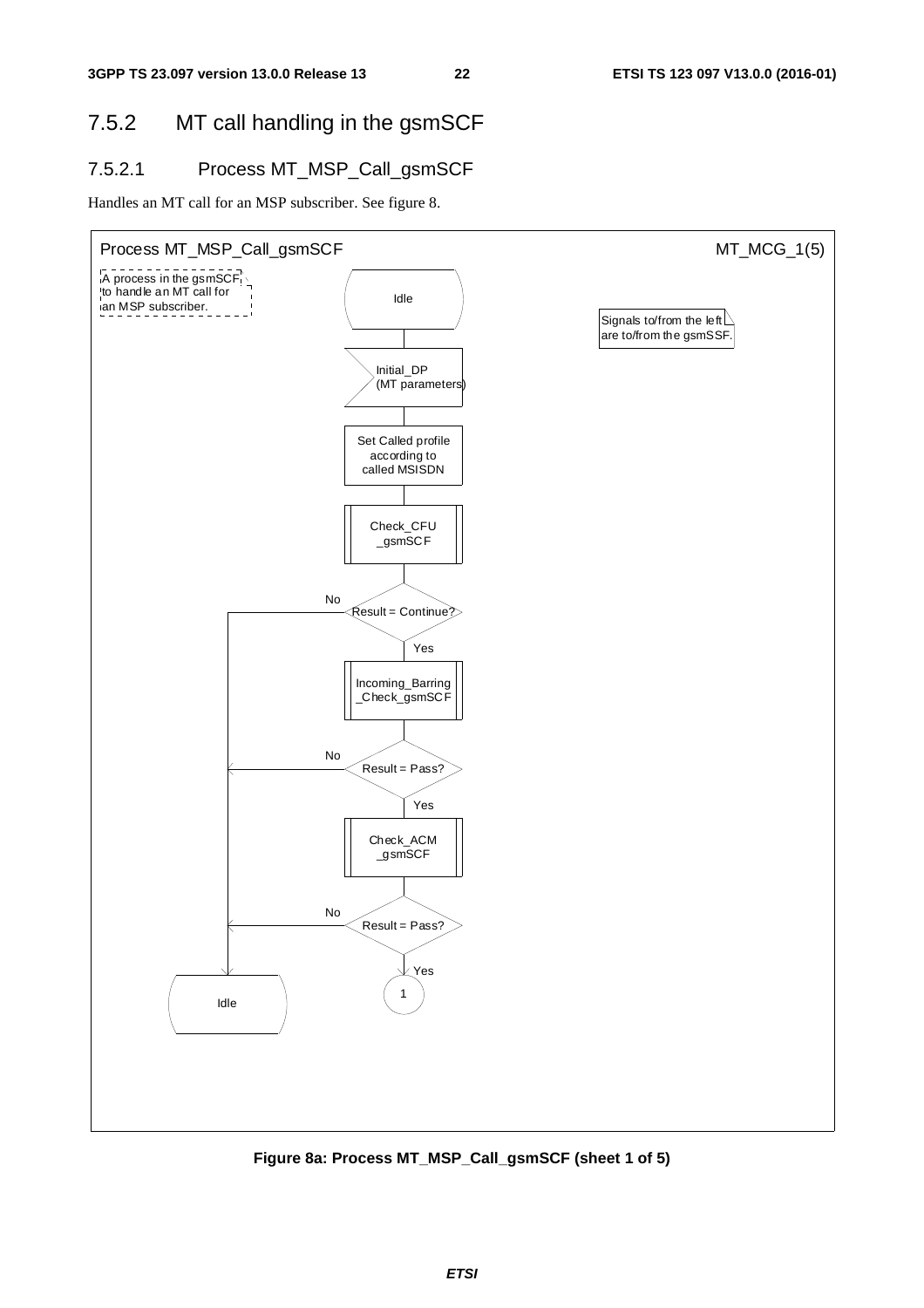

**Figure 8b: Process MT\_MSP\_Call\_gsmSCF (sheet 2 of 5)**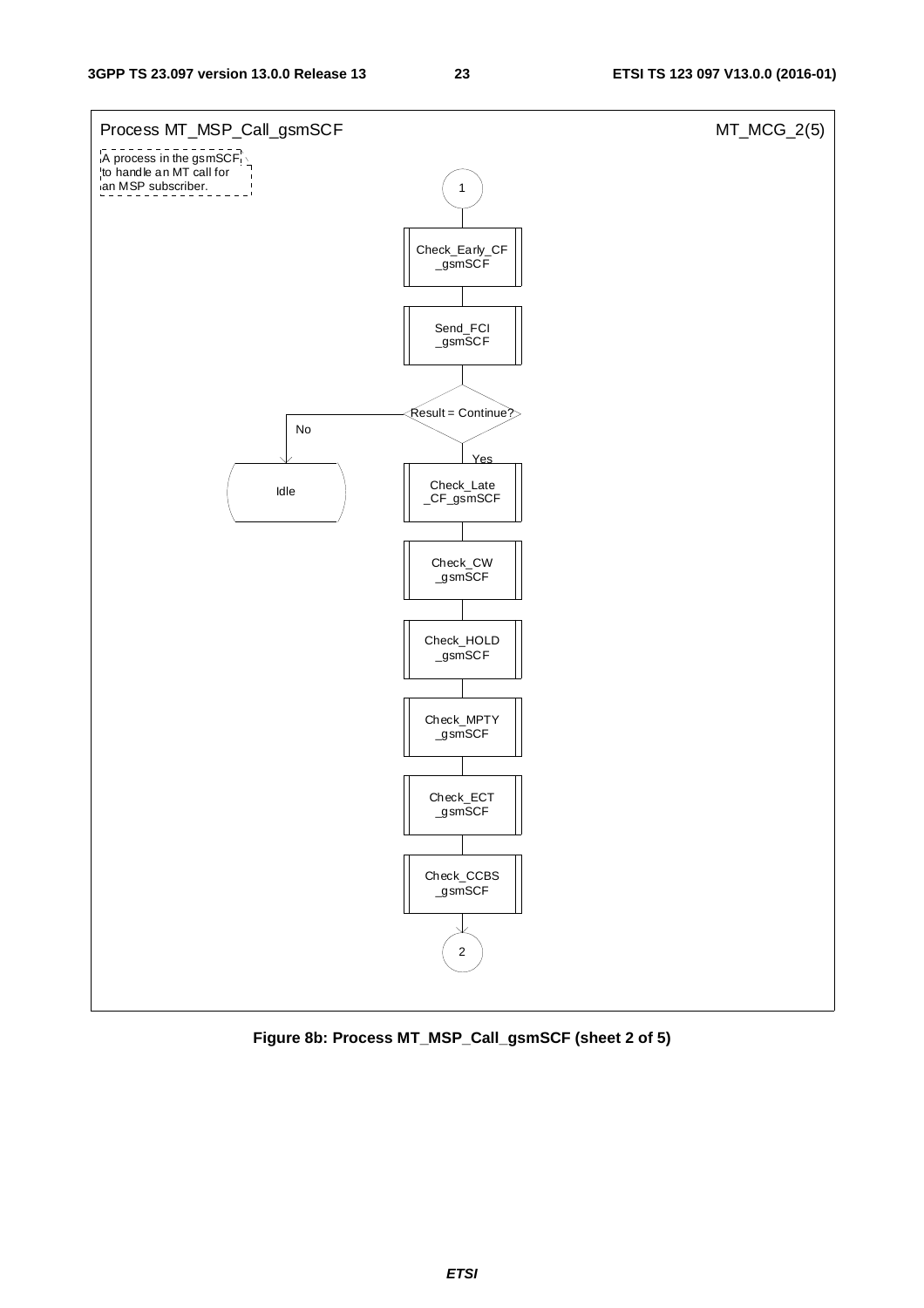

**Figure 8c: Process MT\_MSP\_Call\_gsmSCF (sheet 3 of 5)**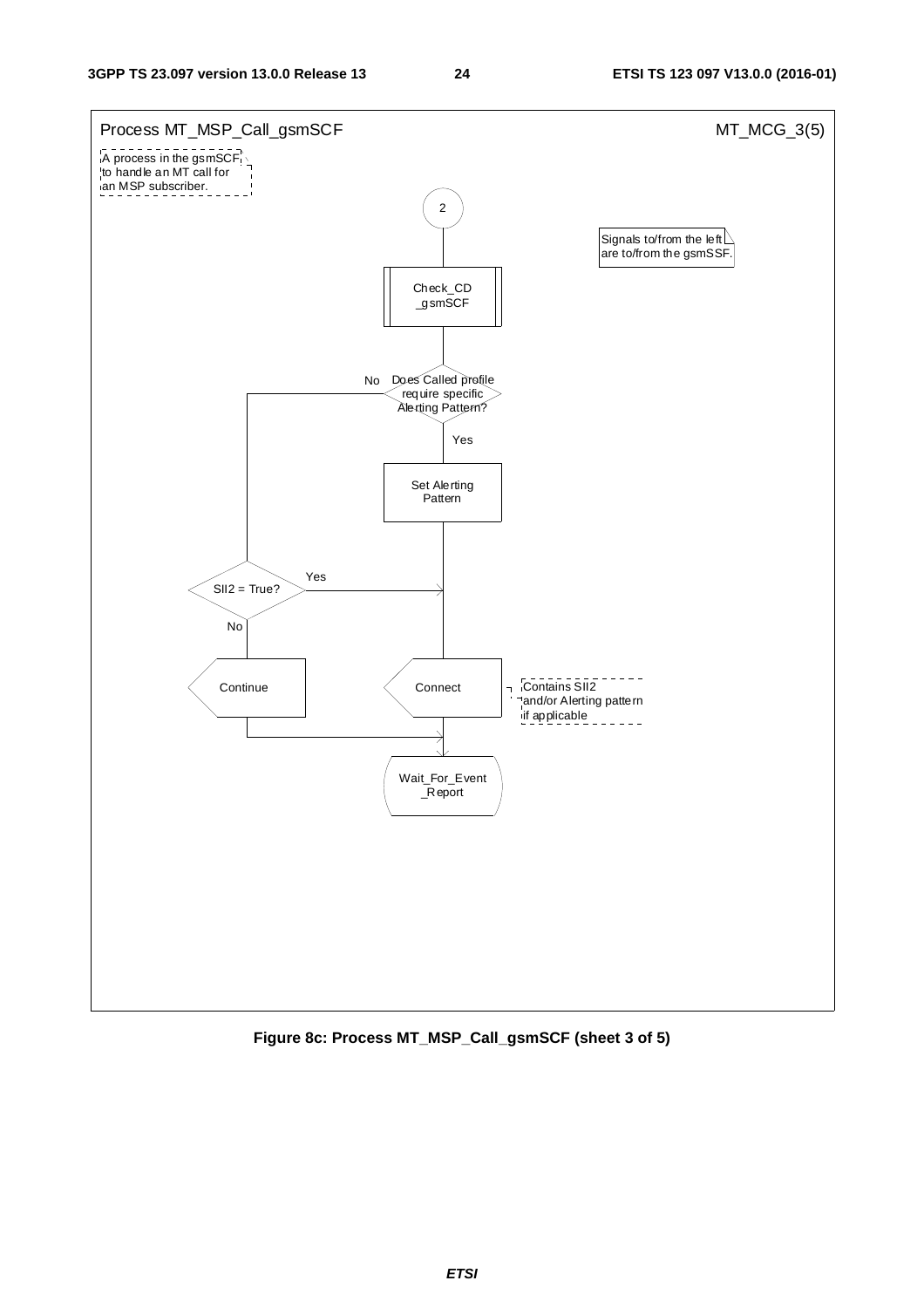

**Figure 8d: Process MT\_MSP\_Call\_gsmSCF (sheet 4 of 5)**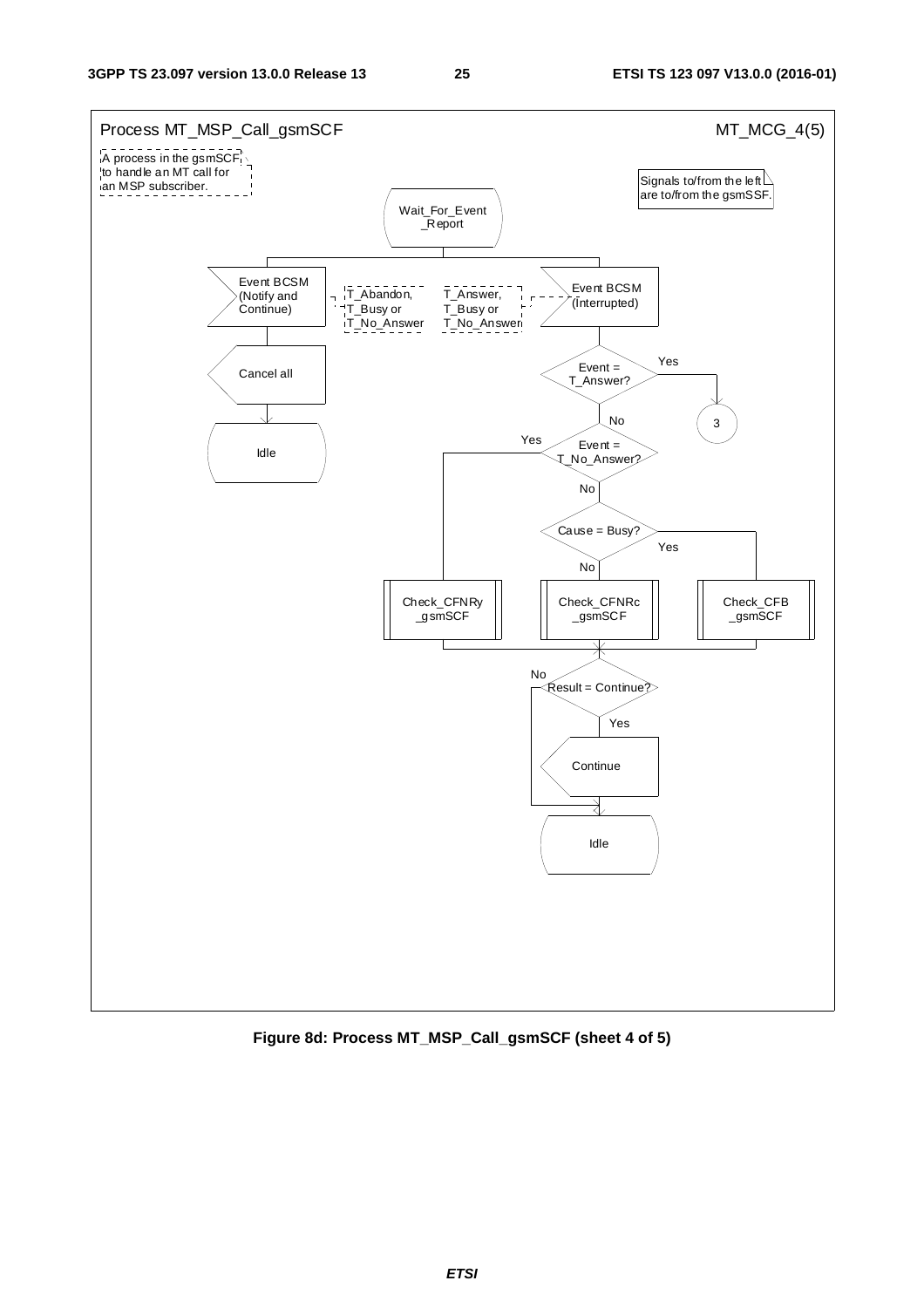

**Figure 8e: Process MT\_MSP\_Call\_gsmSCF (sheet 5 of 5)**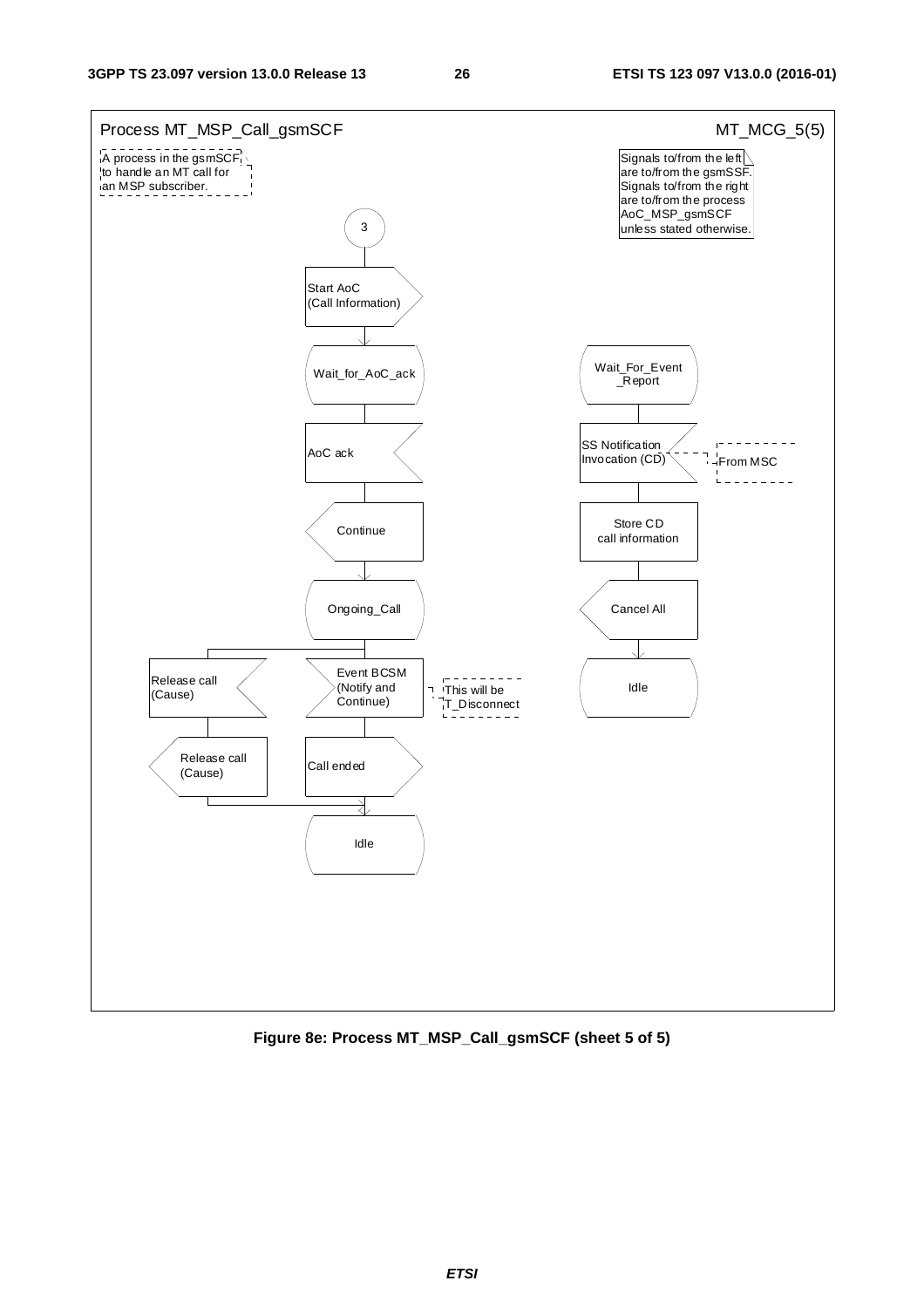### 7.5.3 SS handling in the gsmSCF

### 7.5.3.1 Procedure Check\_CLIR\_gsmSCF

Checks whether the CLI Presentation Indicator shall be set to Presentation Restricted. See figure 9.

### 7.5.3.2 Procedure Forwarded\_MSP\_Call\_gsmSCF

Sets the parameters for a forwarded or deflected call. See figure 10.

### 7.5.3.3 Procedure Check CFU\_asmSCF

Applies CFU to the MT Call if Active and Operative for the Called profile. See figure 11.

### 7.5.3.4 Procedure Check\_Early\_CF\_gsmSCF

Checks whether any early Call Forwarding apply to the Called profile. See figure 12

### 7.5.3.5 Procedure Check Late CF gsmSCF

Arms the detection points required for the provisioned late Call Forwardings on the Called profile. See figure 13.

### 7.5.3.6 Procedure Check\_CFNRy\_gsmSCF

Applies CFNRy to the MT call if Active and Operative for the Called profile. See figure 14.

### 7.5.3.7 Procedure Check\_CFB\_gsmSCF

Applies CFB to the MT call if Active and Operative for the Called profile. See figure 15.

### 7.5.3.8 Procedure Check\_CFNRc\_gsmSCF

Applies CFNRc to the MT call if Active and Operative for the Called profile. See figure 16.

### 7.5.3.9 Procedure Check\_CW\_gsmSCF

Checks whether CW is allowed during the current call. See figure 17.

### 7.5.3.10 Procedure Check\_HOLD\_gsmSCF

Checks whether a HOLD request shall be accepted or rejected during the ongoing call. See figure 18.

### 7.5.3.11 Procedure Check\_MPTY\_gsmSCF

Checks whether an MPTY request shallbe accepted or rejected during the ongoing call. See figure 19.

### 7.5.3.12 Procedure Check\_ACM\_gsmSCF

Ensures that ACMmax is not exceeded for the profile in use. See figure 20.

### 7.5.3.13 Process AoC\_MSP\_gsmSCF

Applies AoC per profile. See figure 21.

### 7.5.3.14 Procedure AoCI\_gsmSCF

Applies AoCI per profile. See figure 22.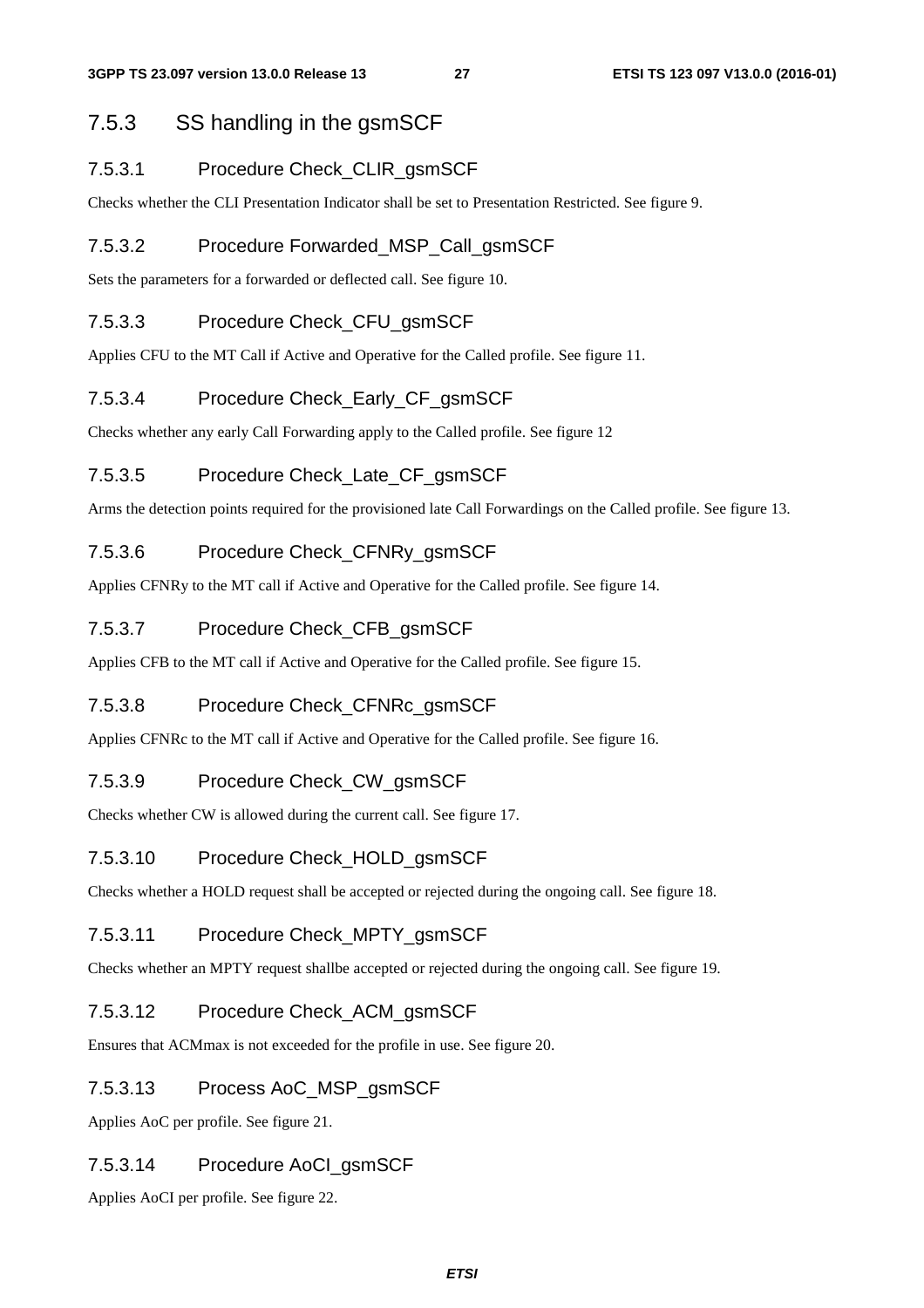### 7.5.3.15 Procedure AoCC\_gsmSCF

Applies AoCC per profile. See figure 23.

### 7.5.3.16 Procedure Outgoing\_Barring\_Check\_gsmSCF

Checks the outgoing call barrings for an MSP subscriber. See figure 24.

### 7.5.3.17 Procedure Incoming\_Barring\_Check\_gsmSCF

Checks the incoming barrings for the Called profile. See figure 25.

### 7.5.3.18 Procedure Check\_ECT\_gsmSCF

Checks whether an ECT request shall be accepted or rejected during the ongoing call. See figure 26.

### 7.5.3.19 Procedure Check\_CCBS\_gsmSCF

Checks whether a CCBS request can be planted by/against the MSP subscriber. See figure 27.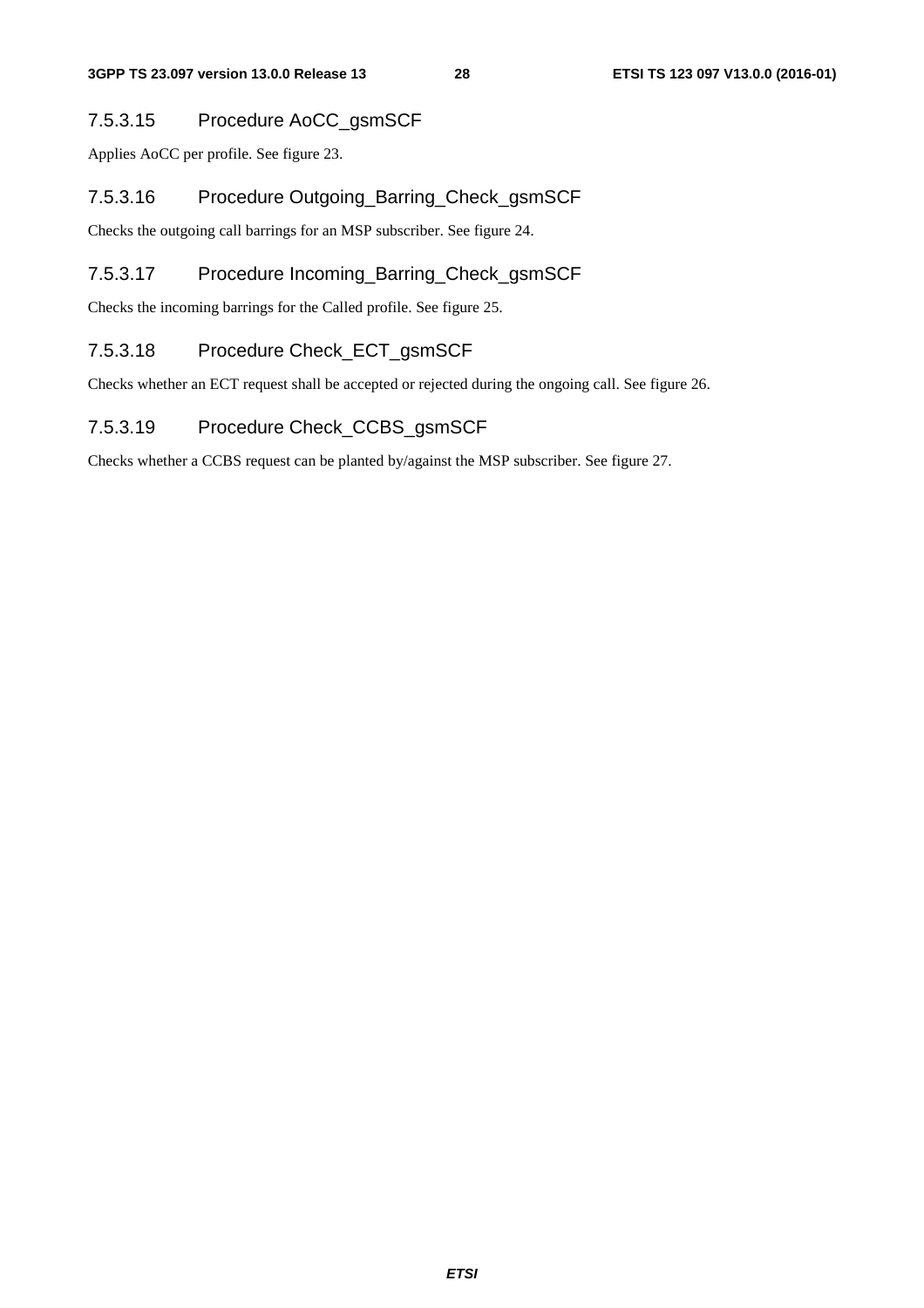

**Figure 9: Procedure Check\_CLIR\_gsmSCF**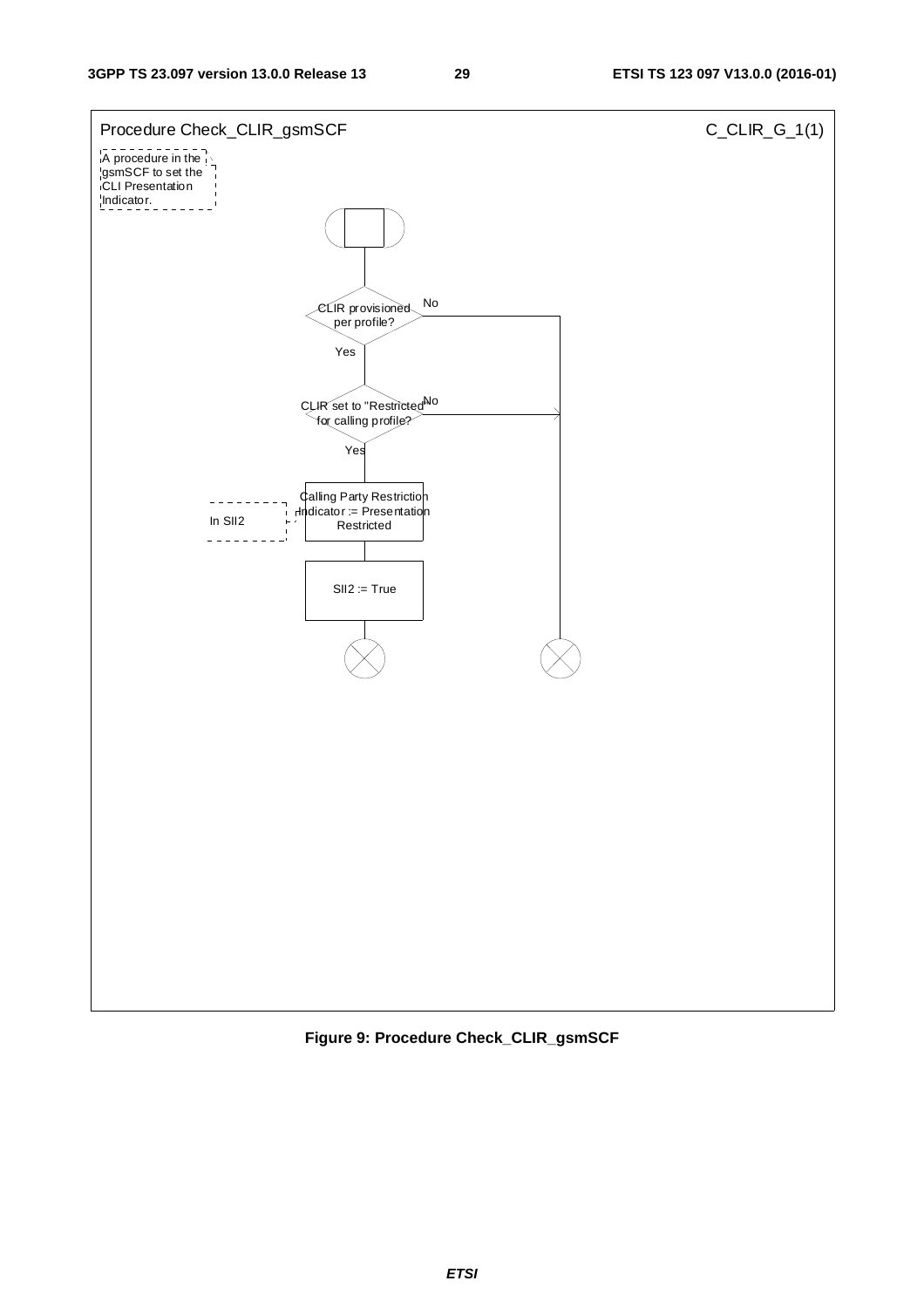

**Figure 10: Procedure Forwarded\_MSP\_Call\_gsmSCF**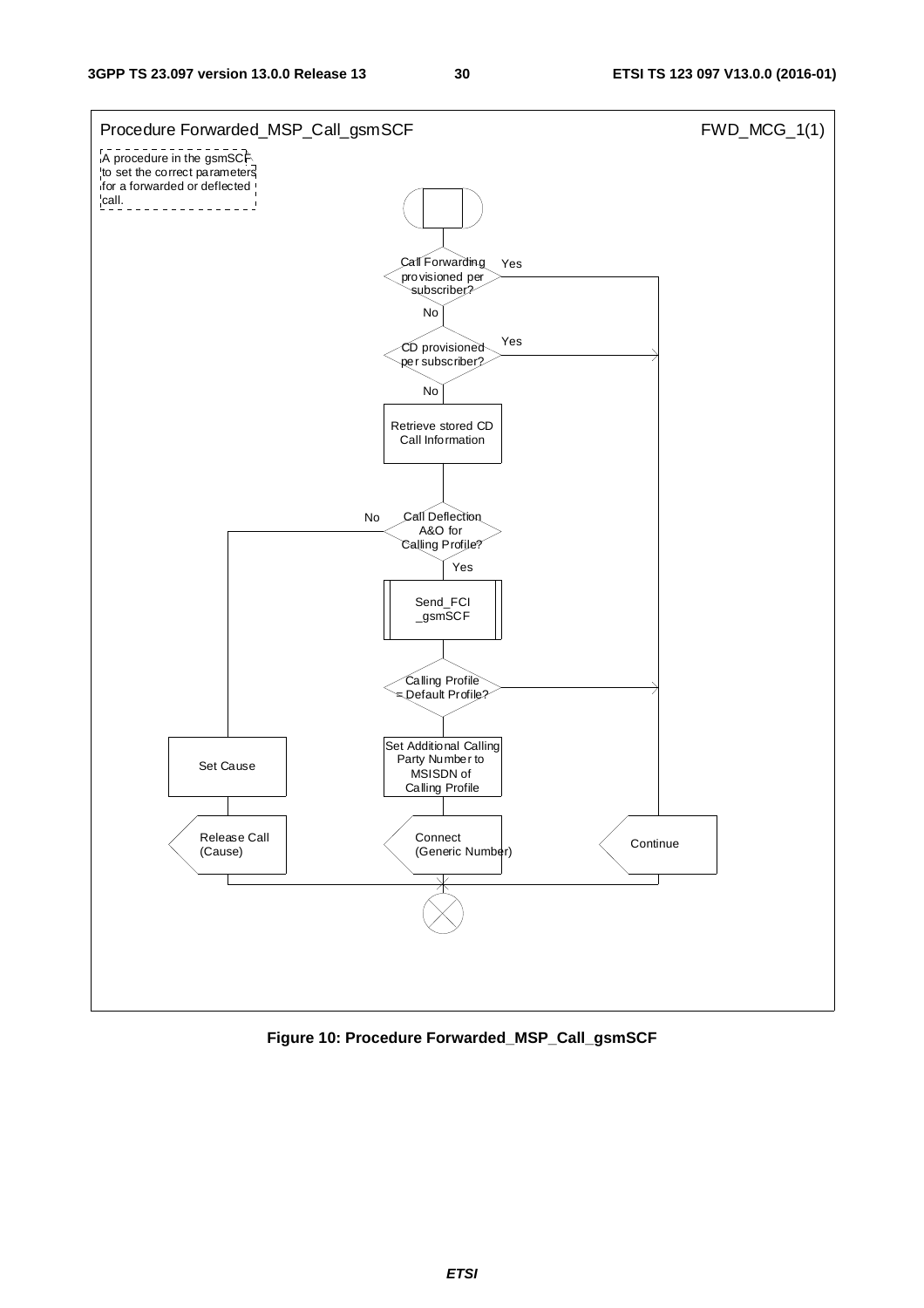

**Figure 11: Procedure Check\_CFU\_gsmSCF**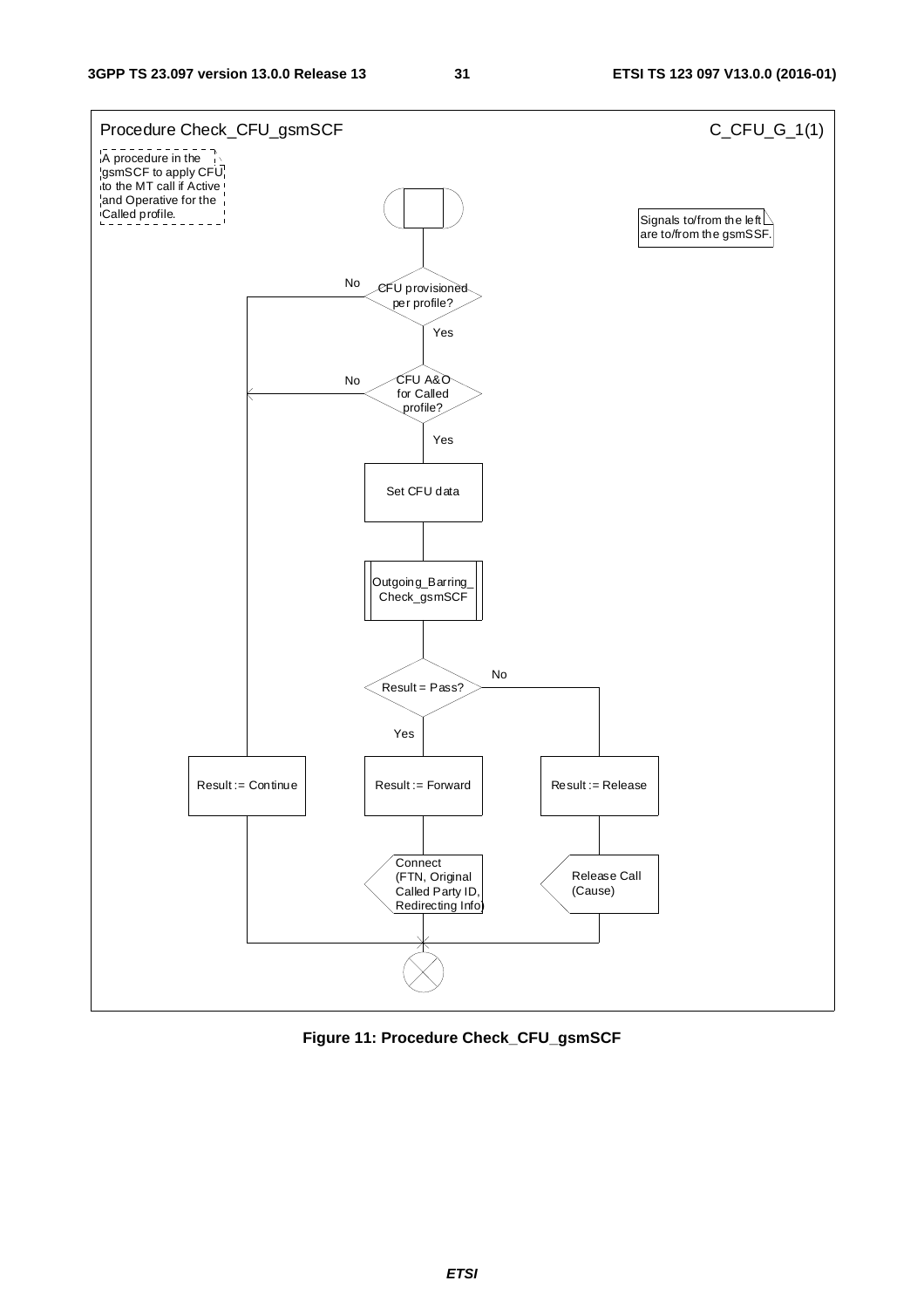

**Figure 12: Procedure Check\_Early\_CF\_gsmSCF**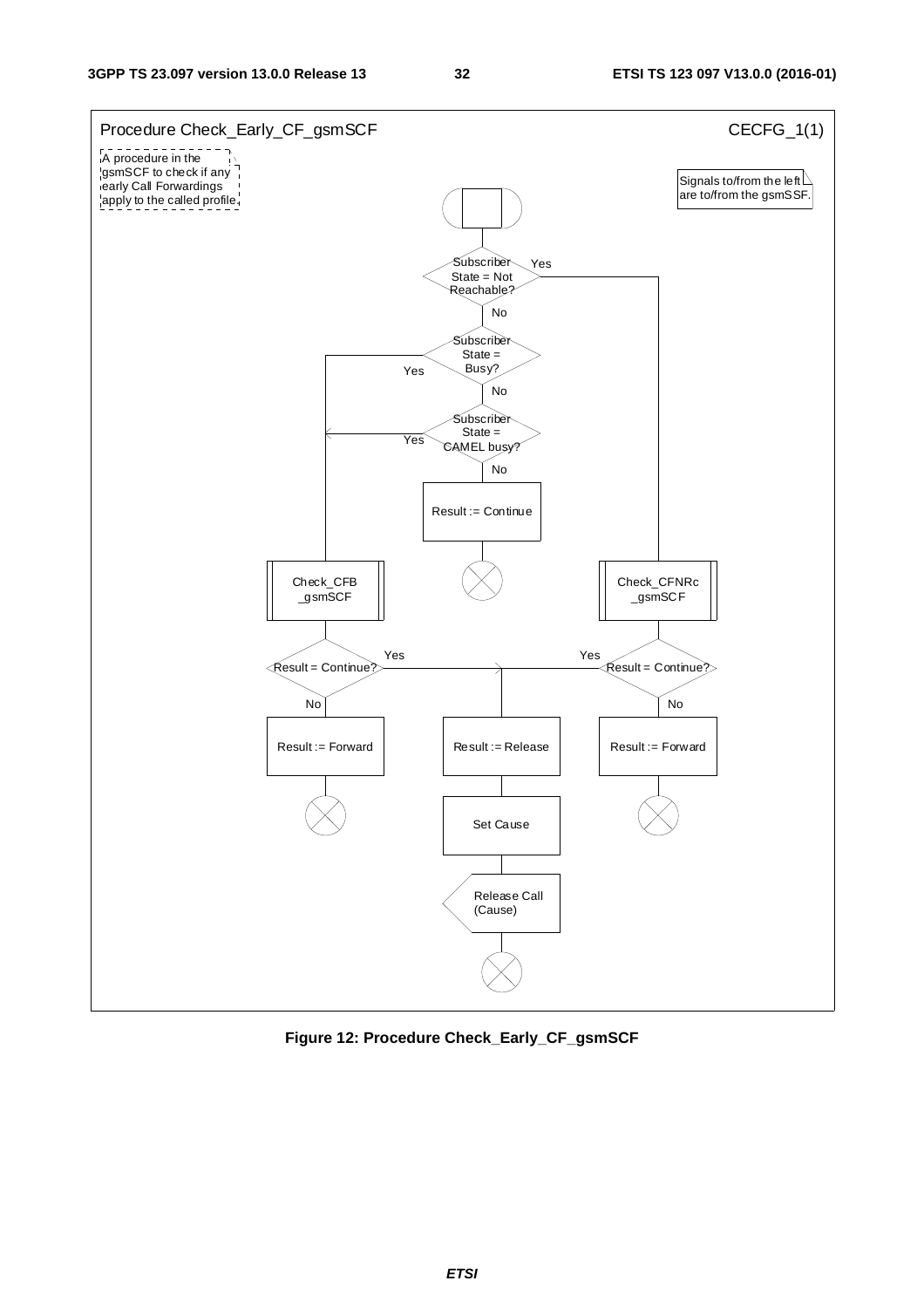

**Figure 13: Procedure Check\_Late\_CF\_gsmSCF**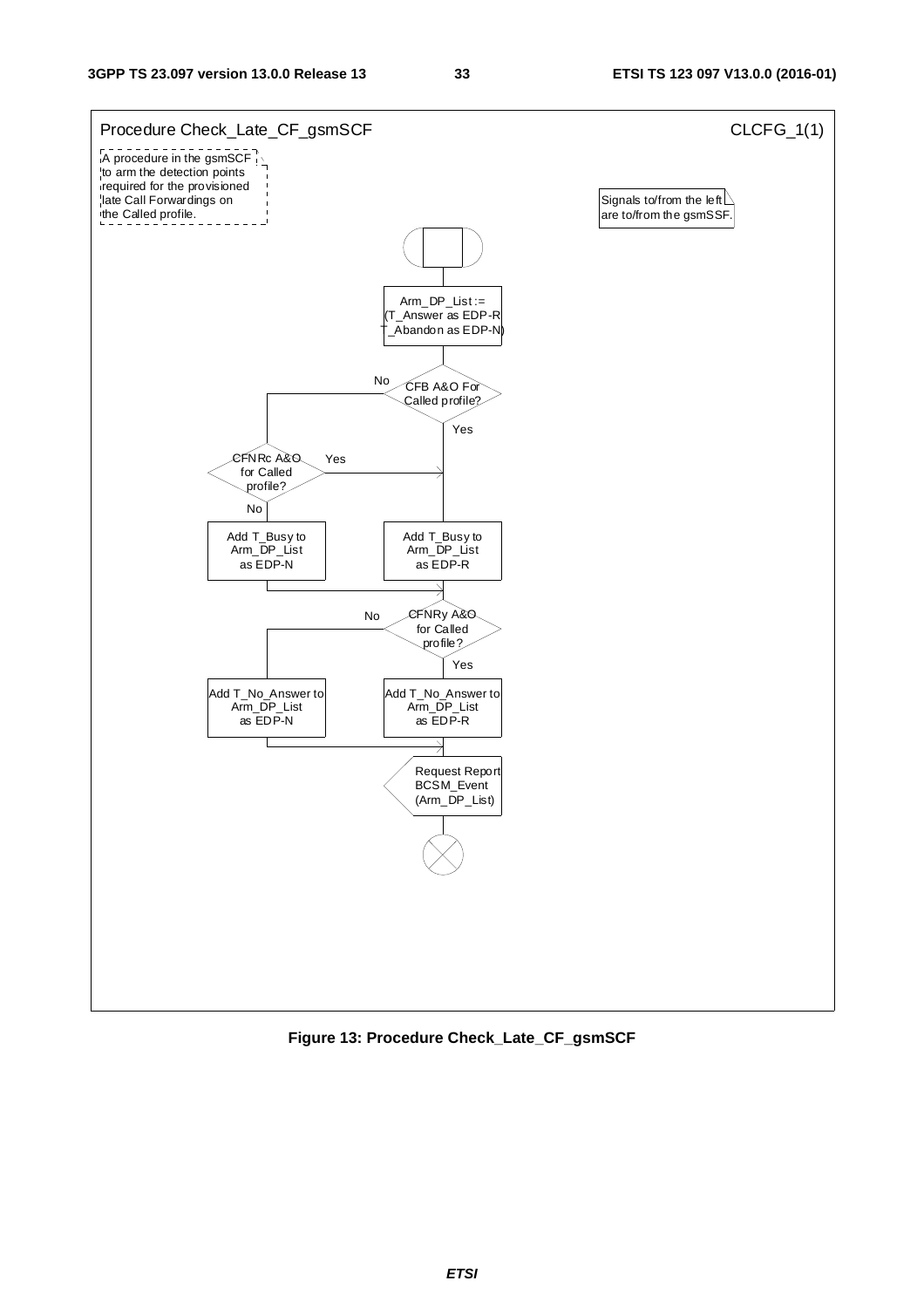

**Figure 14: Procedure Check\_CFNRy\_gsmSCF**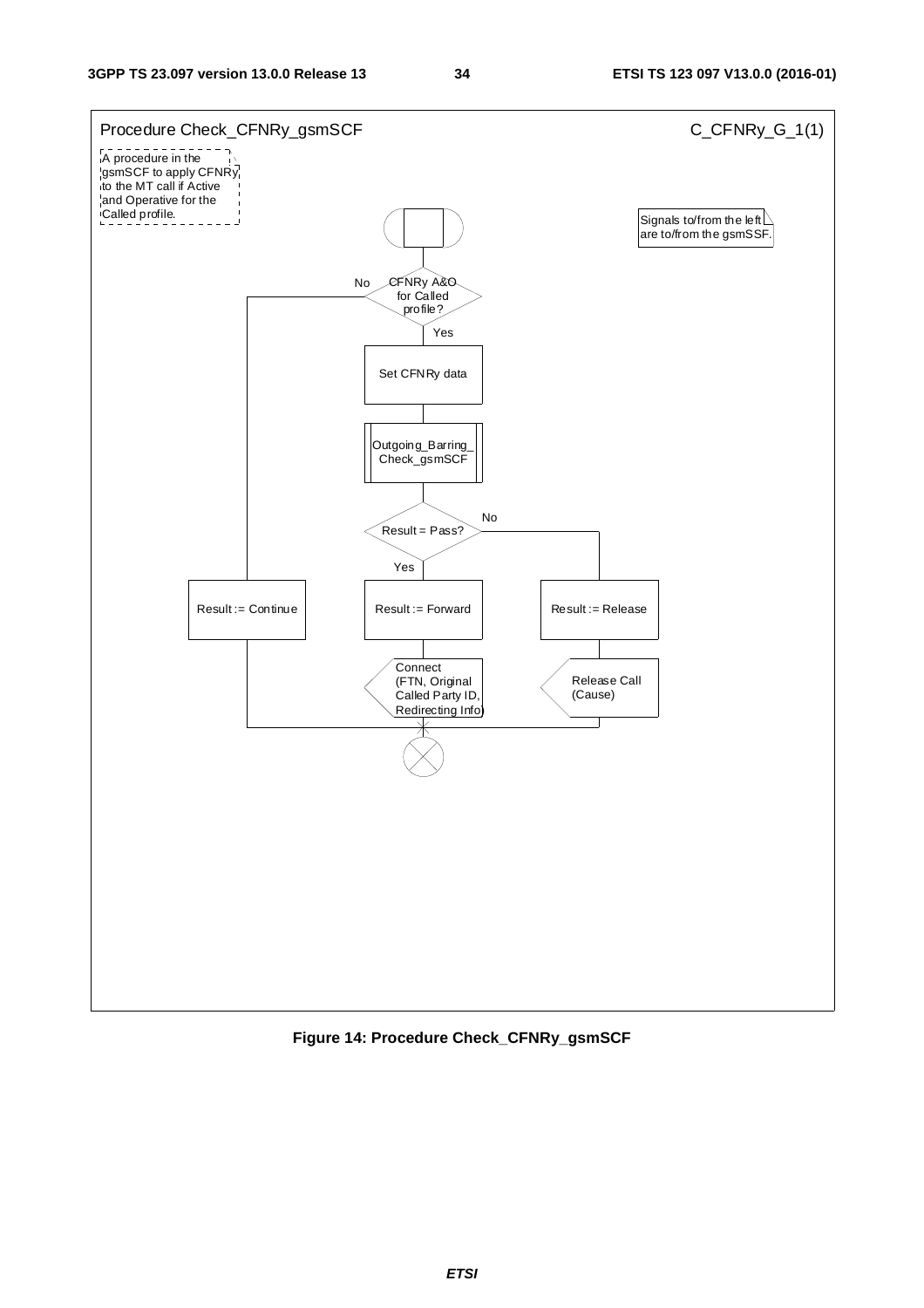

**Figure 15: Procedure Check\_CFB\_gsmSCF**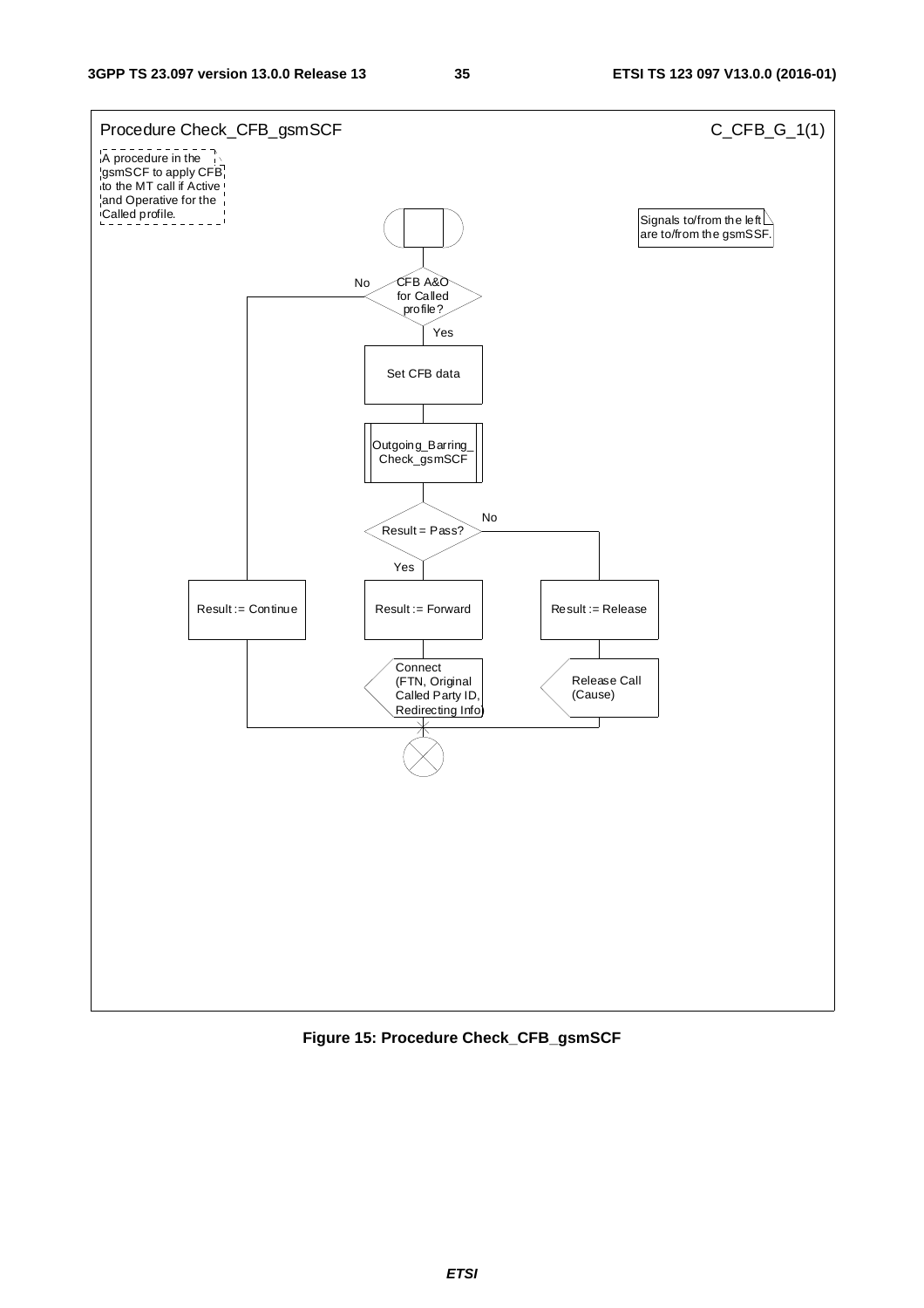

**Figure 16: Procedure Check\_CFNRc\_gsmSCF**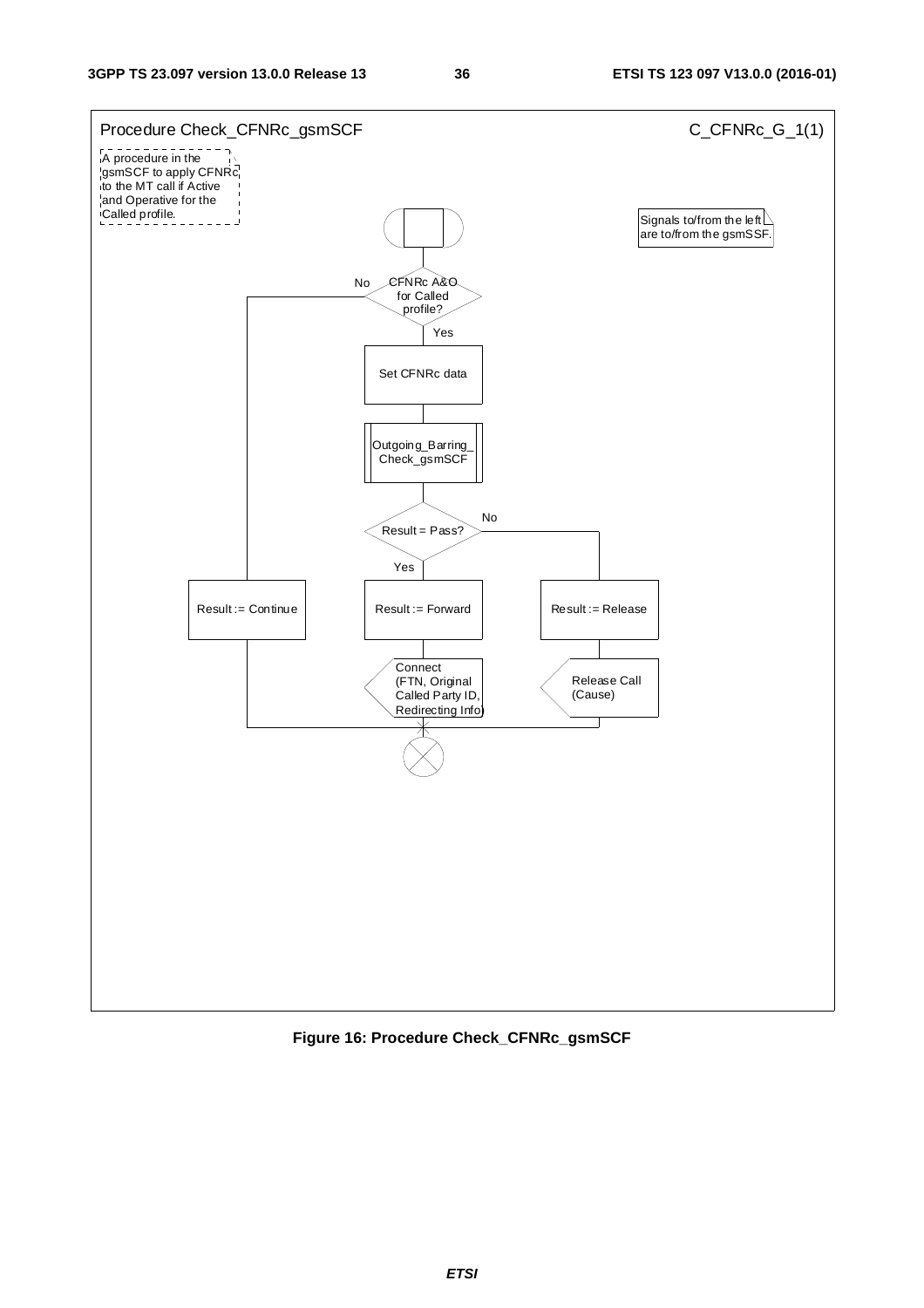

**Figure 17: Procedure Check\_CW\_gsmSCF**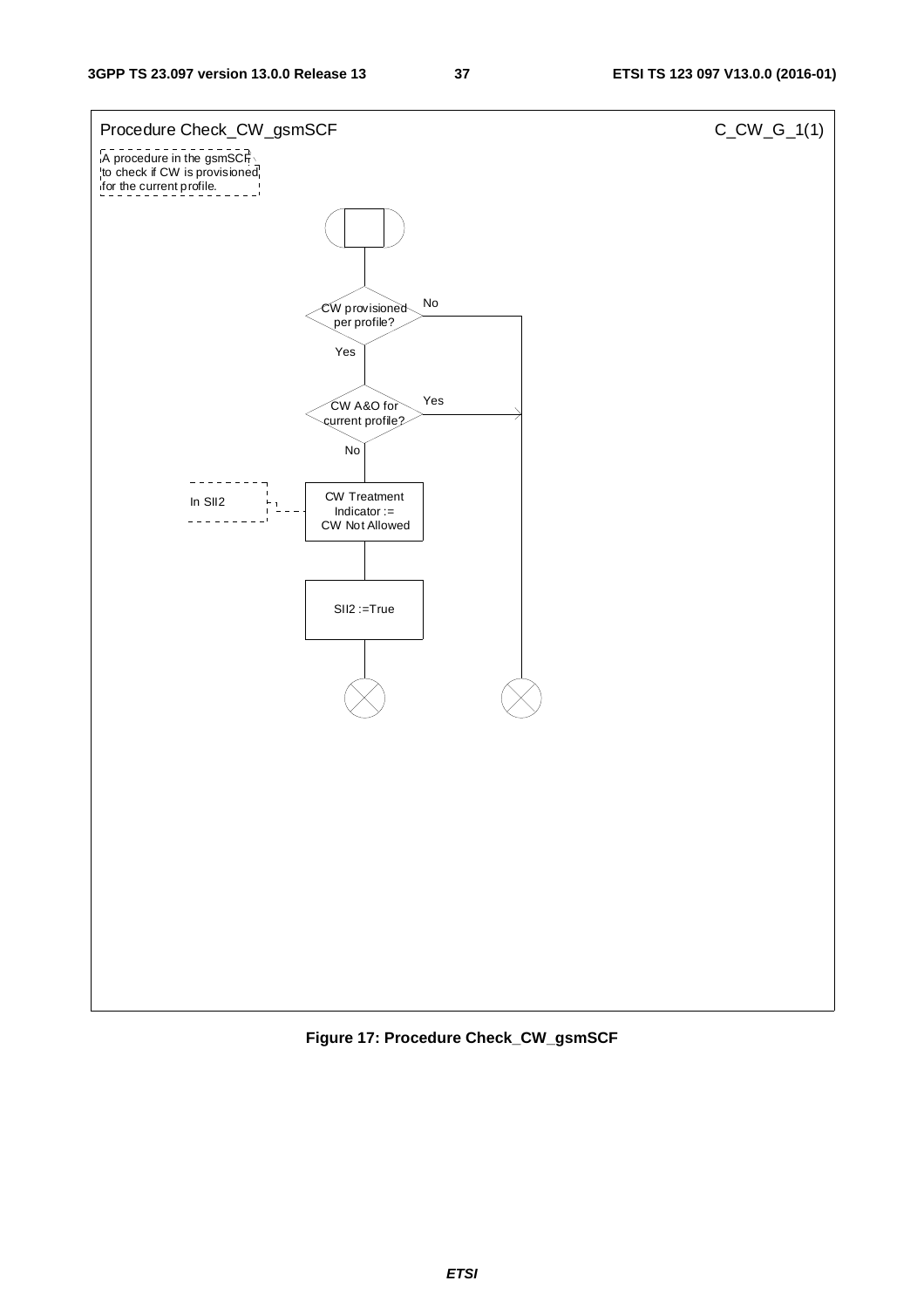

**Figure 18: Procedure Check\_HOLD\_gsmSCF**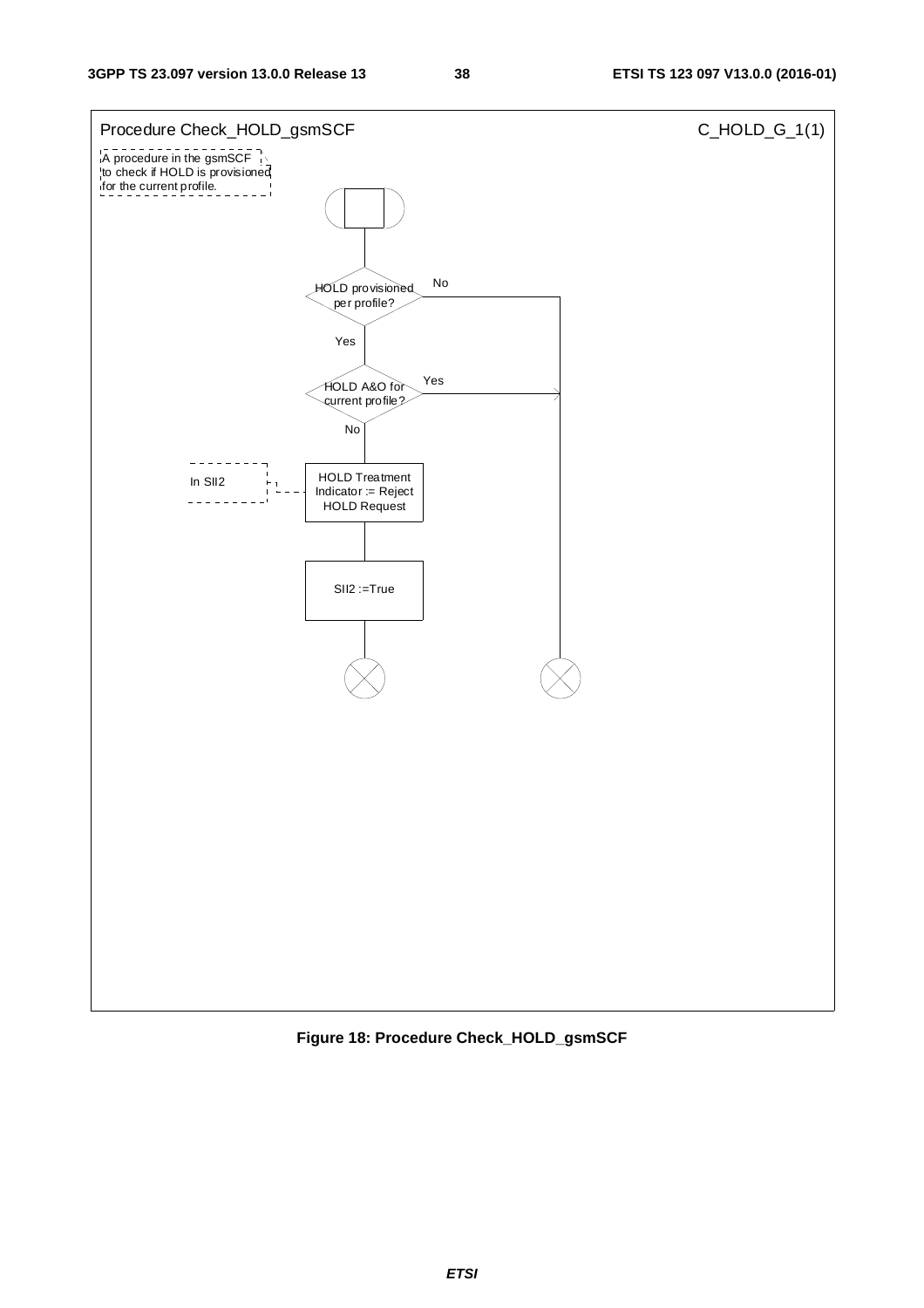

**Figure 19: Procedure Check\_MPTY\_gsmSCF**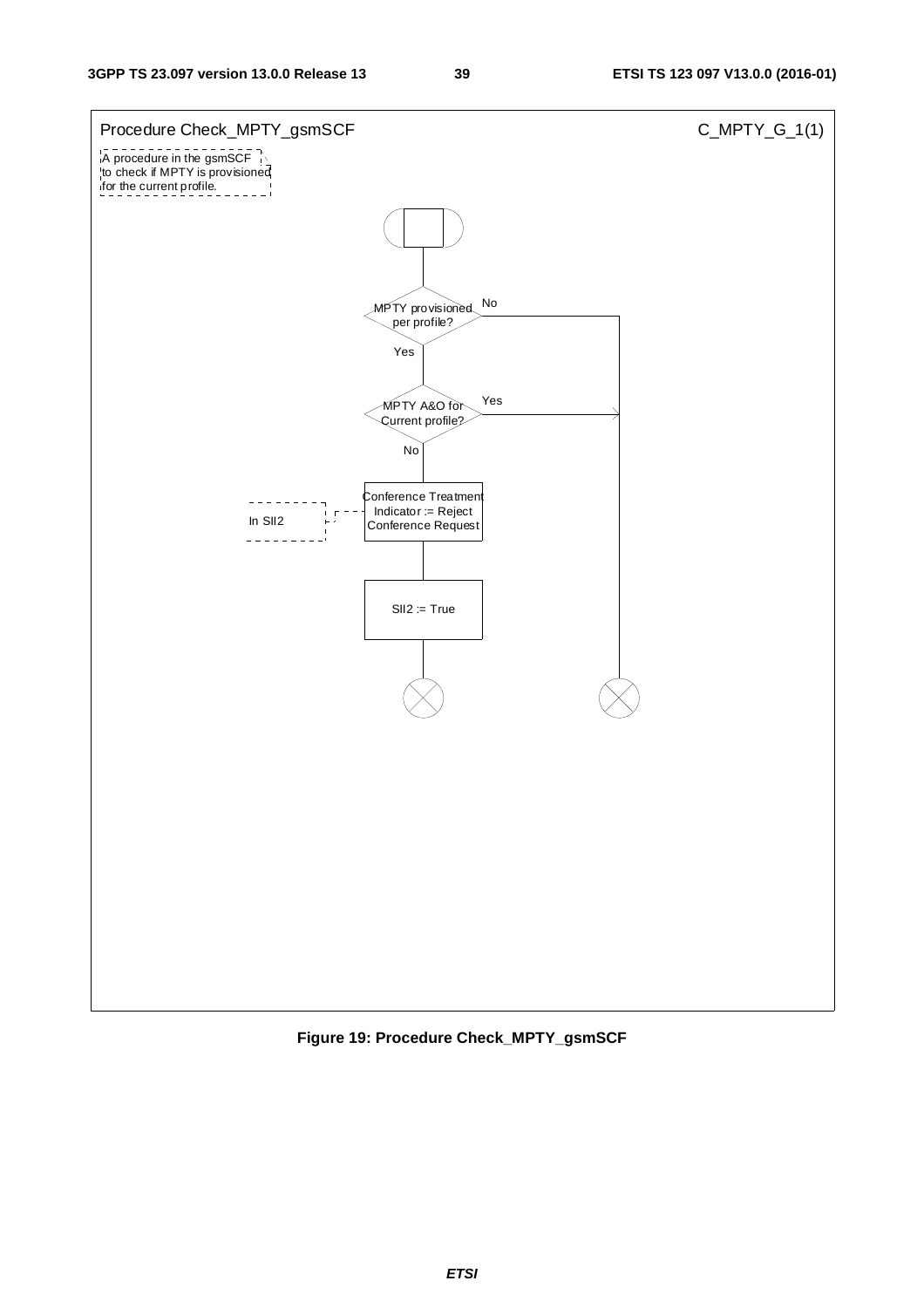

**Figure 20: Procedure Check\_ACM\_gsmSCF**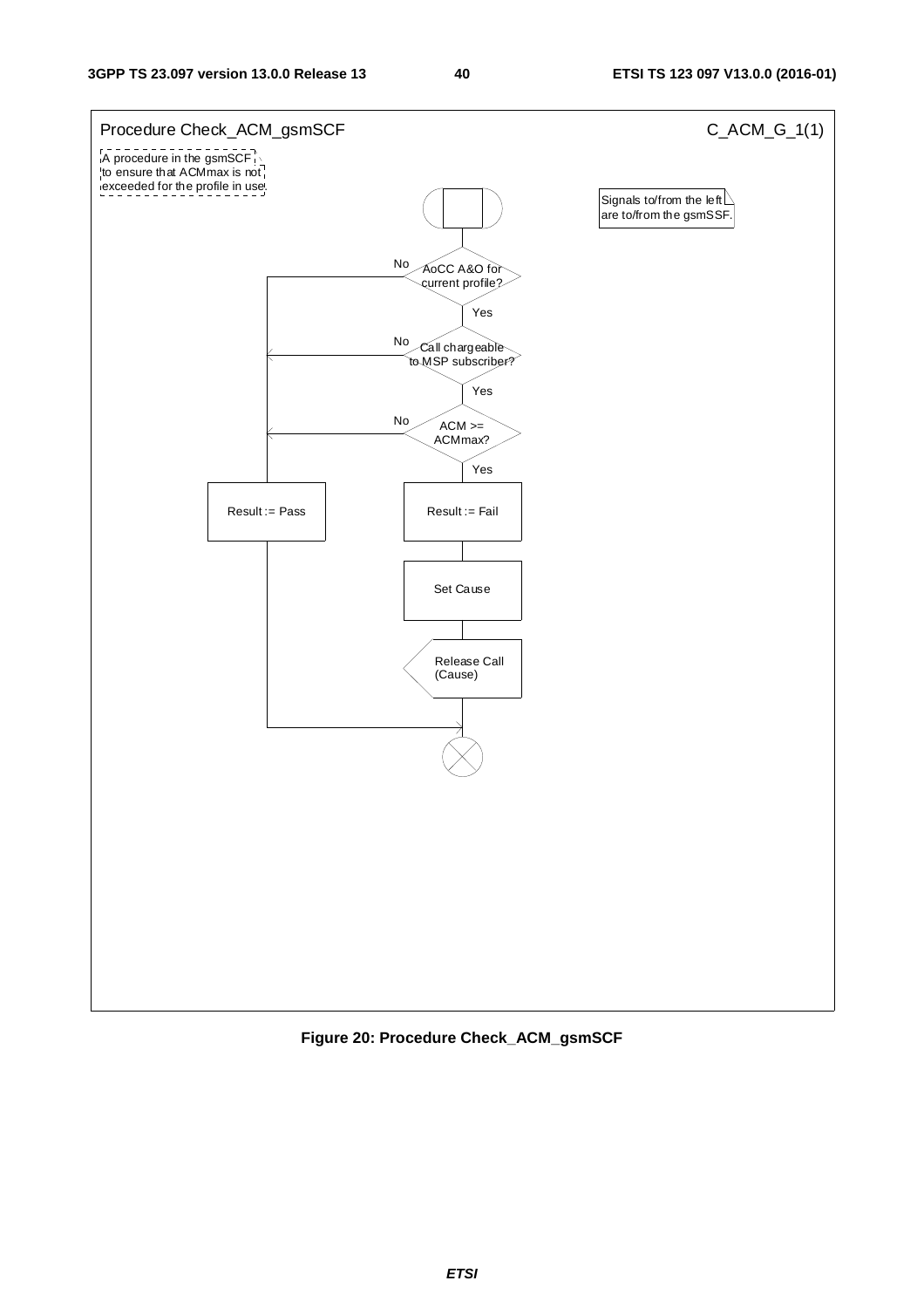

**Figure 21: Process AoC\_MSP\_gsmSCF**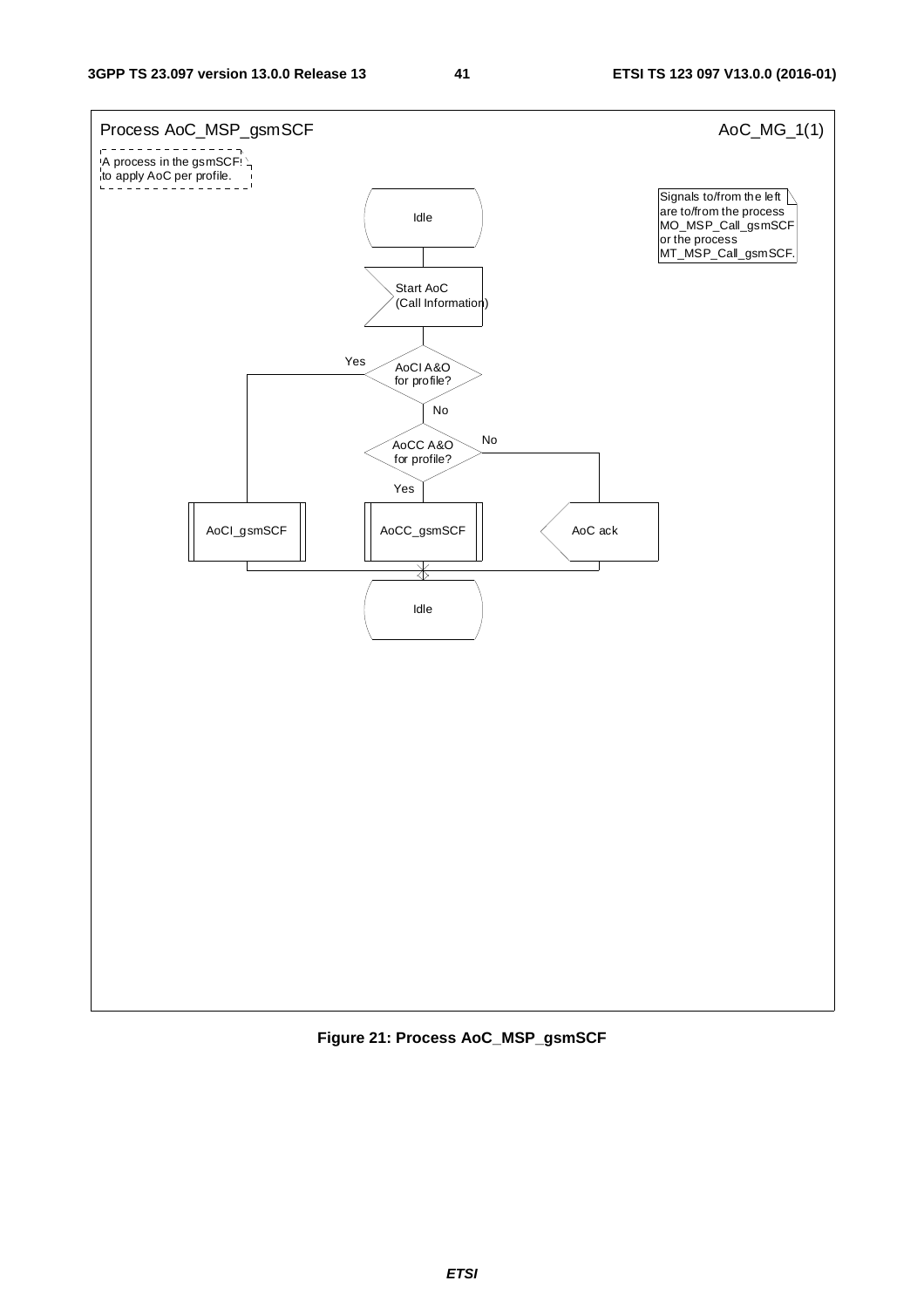

**Figure 22: Procedure AoCI\_gsmSCF**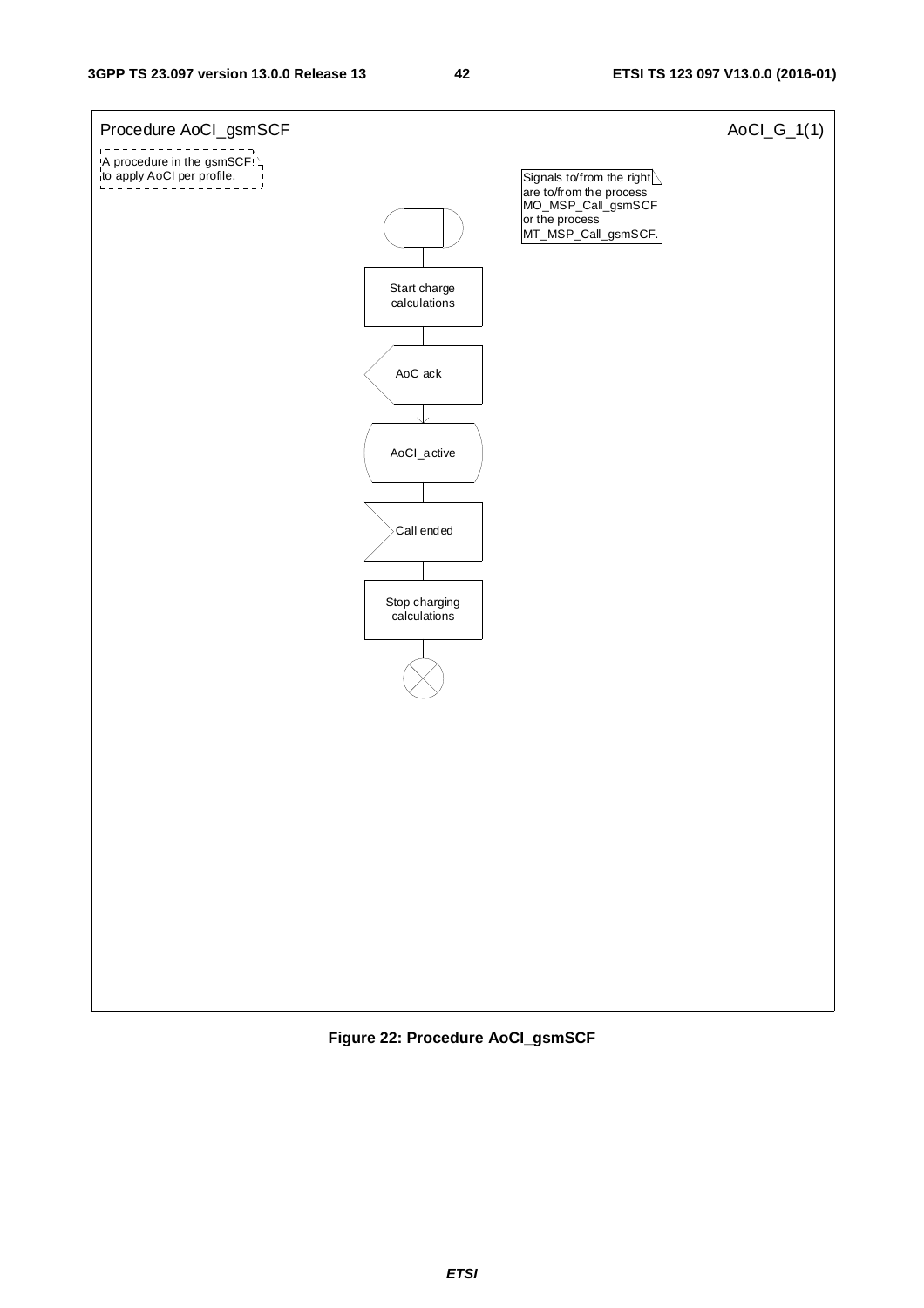

**Figure 23: Procedure AoCC\_gsmSCF**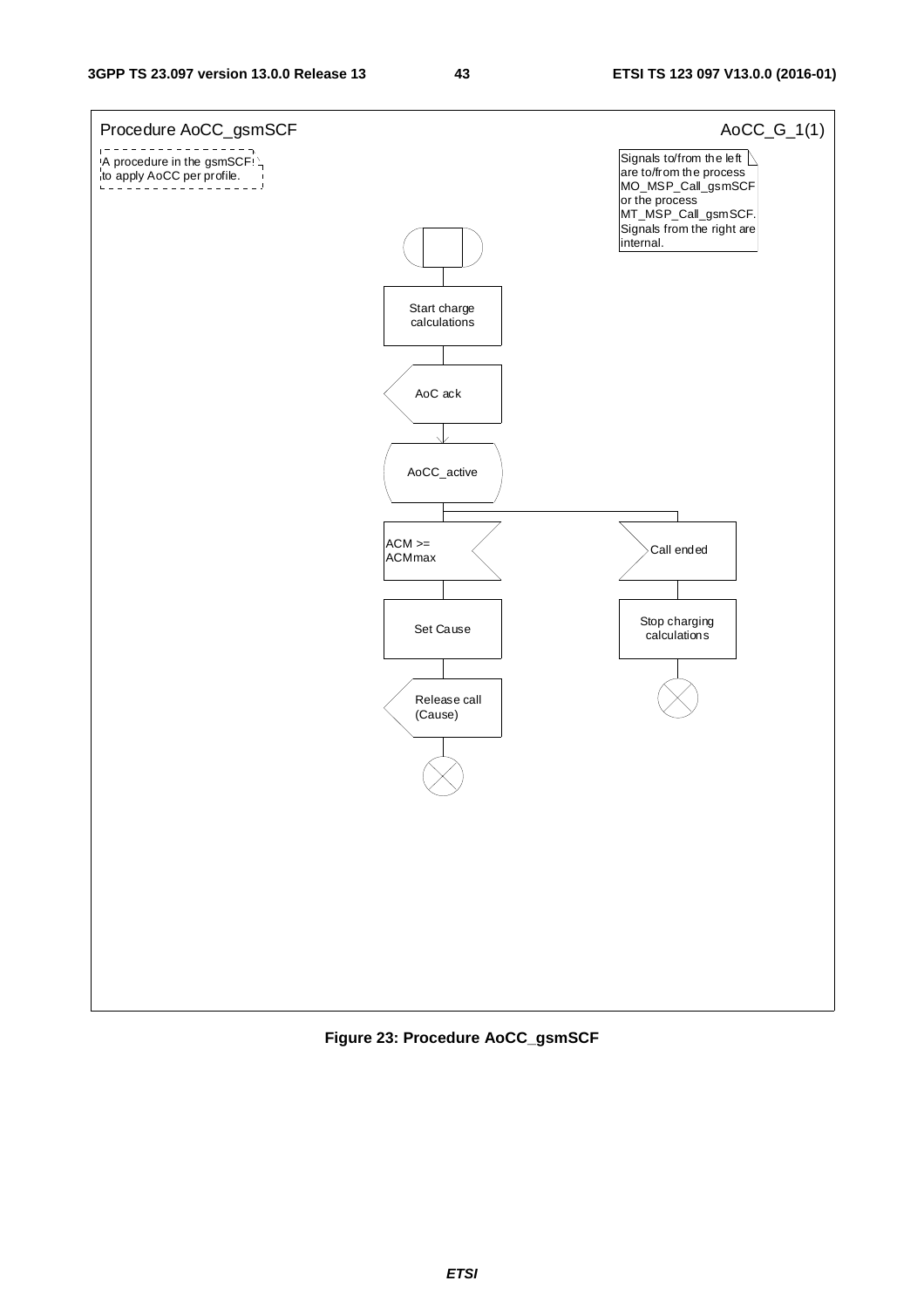

**Figure 24: Procedure Outgoing\_Barring\_Check\_gsmSCF**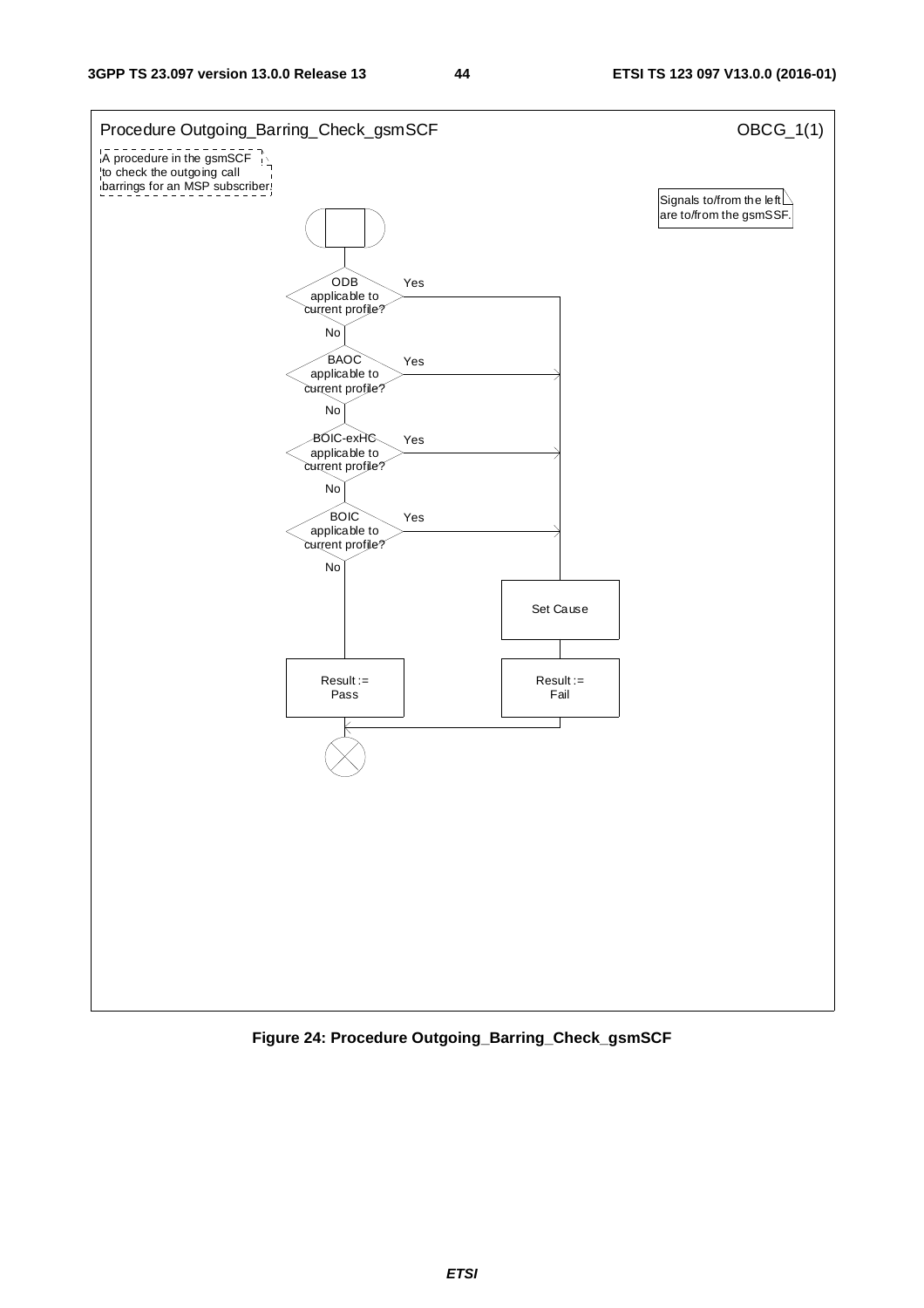

**Figure 25: Procedure Incoming\_Barring\_Check\_gsmSCF**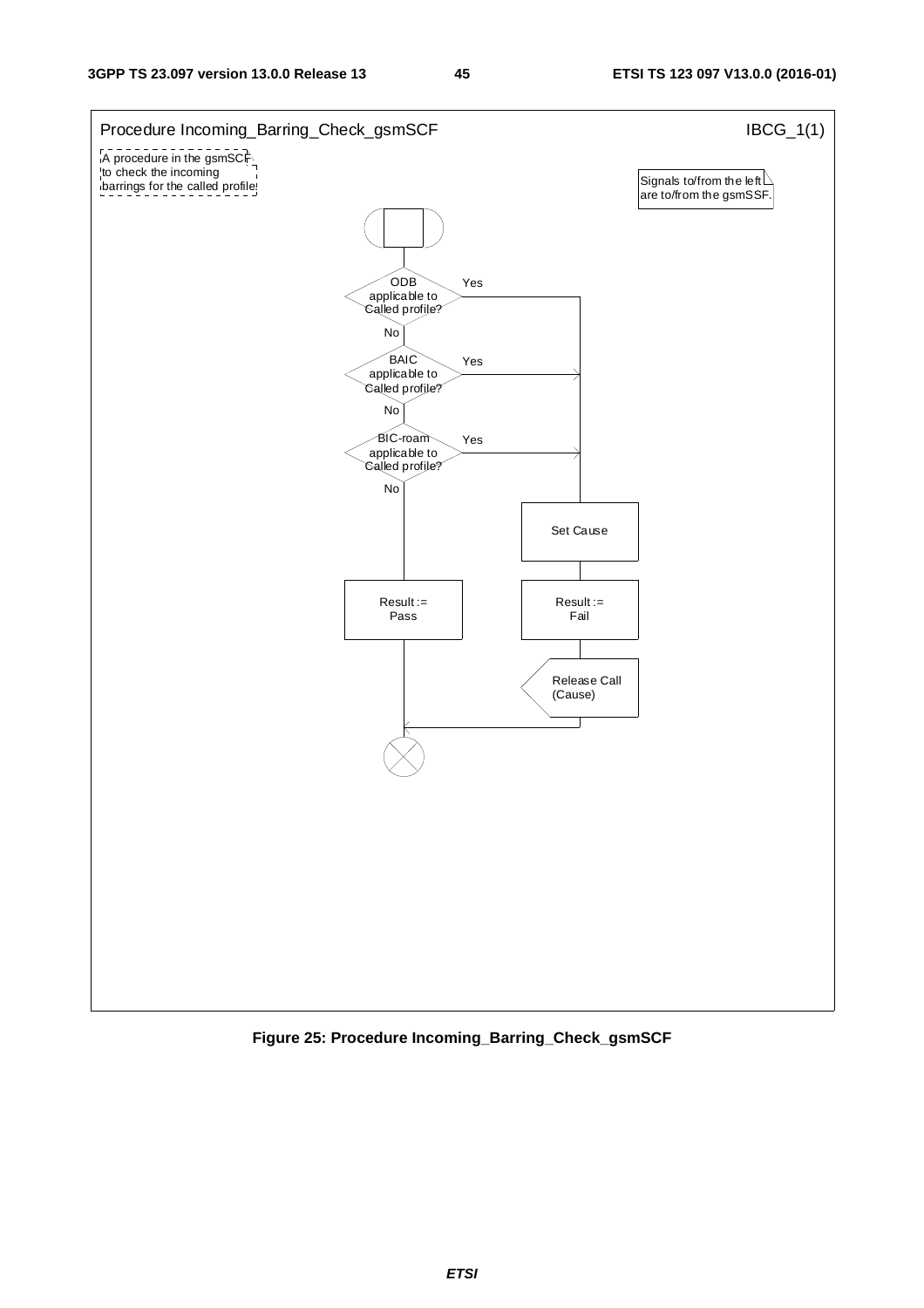

**Figure 26: Procedure Check\_ECT\_gsmSCF**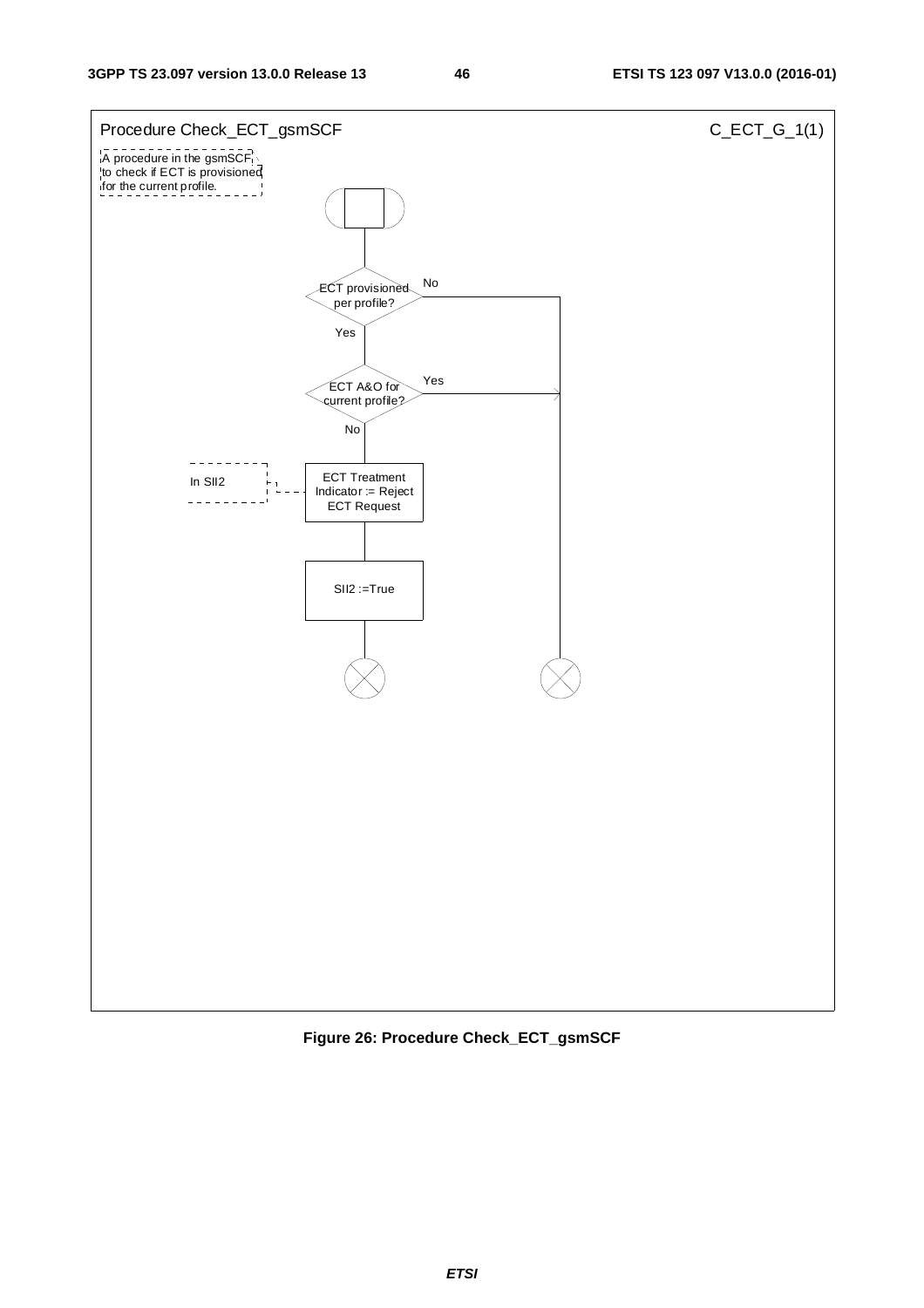

**Figure 27: Procedure Check\_CCBS\_gsmSCF** 

## 7.5.4 Information flows

The information flow for a successful MO call by an MSP subscriber is shown in figure 28.

The information flow for a successful MT call to an MSP subscriber is shown in figure 29.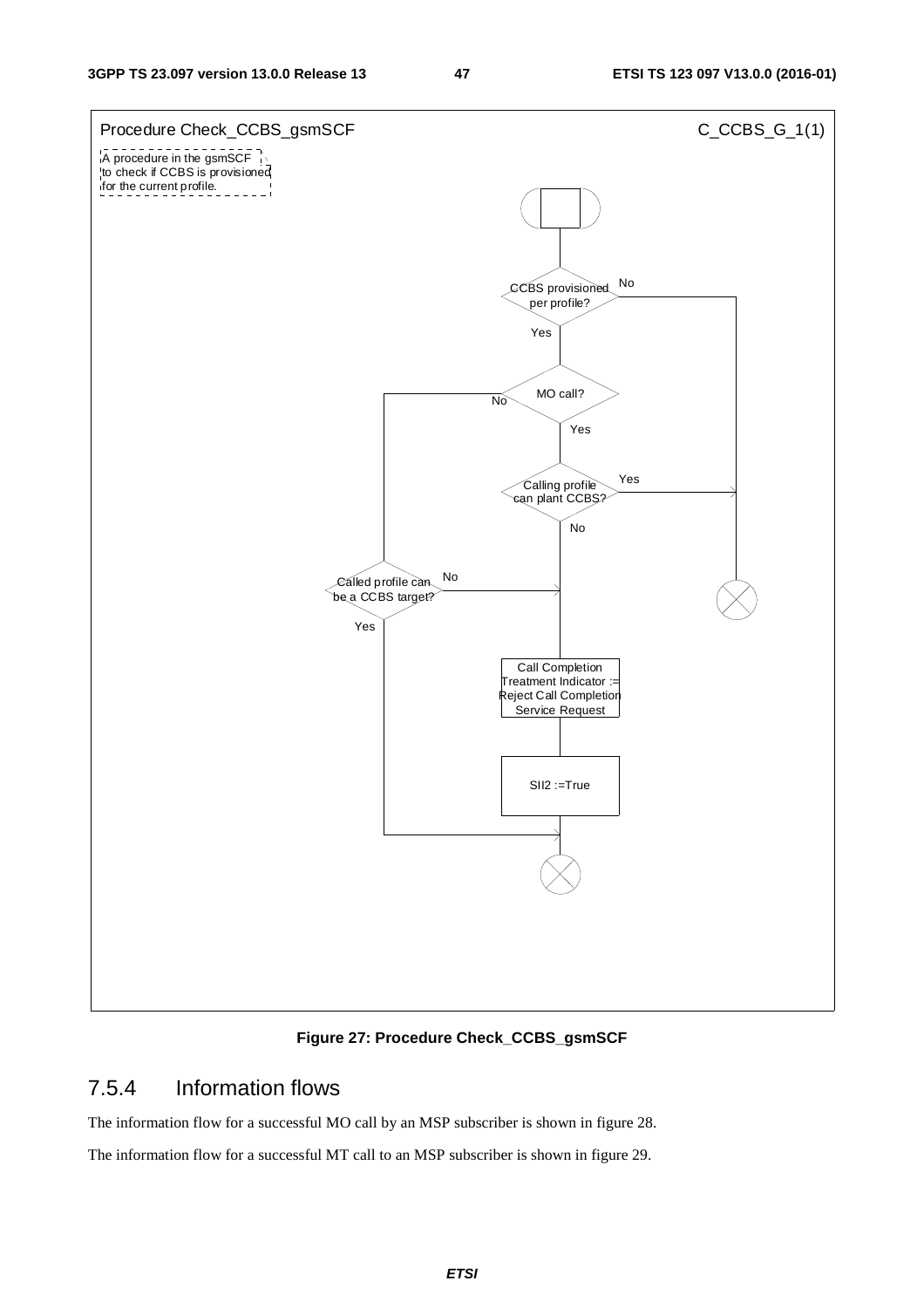

**Figure 28: Information flow for a successful MO call**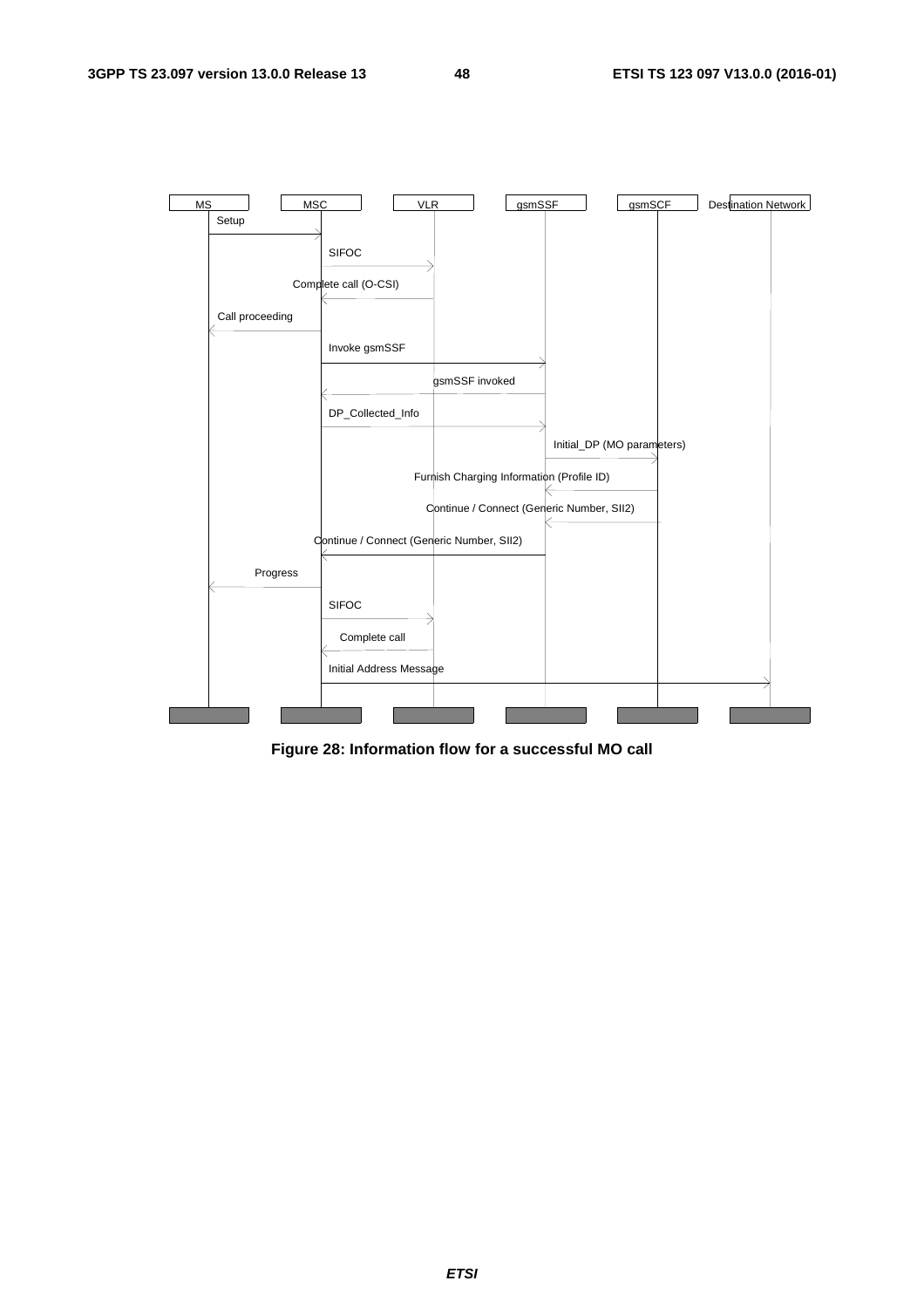

**Figure 29: Information flow for a successful MT call to a profile that has no Call Forwardings Active and Operative in the gsmSCF** 

NOTE: For information flows to a profile that has Call Forwarding services Active and Operative in the gsmSCF, see subclause7.11.1: Call Forwarding.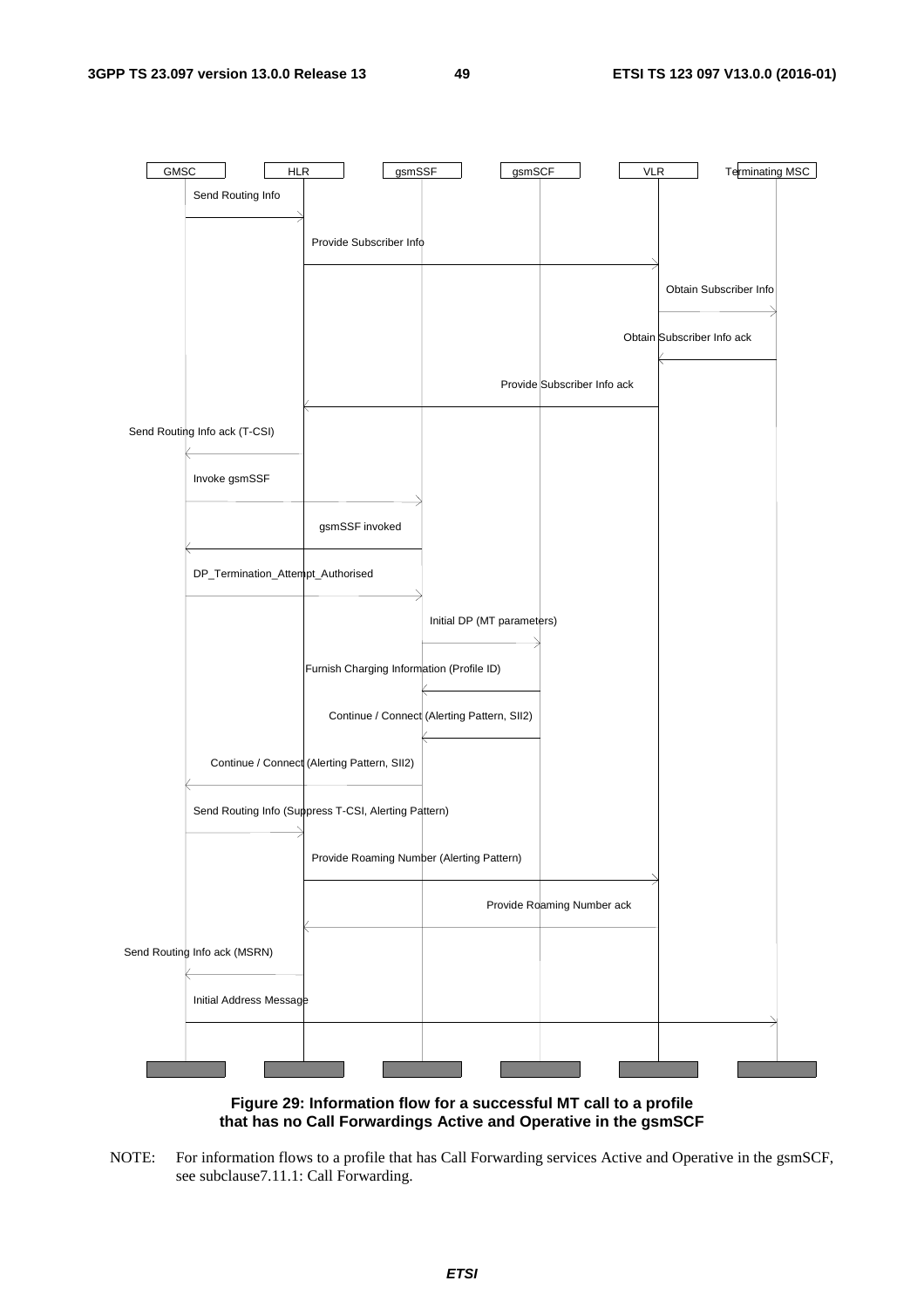# 7.6 SMS handling

MSP Phase 2 does not apply to MT short messages. The MSP subscriber will receive MT short messages but no profile indication will be given.

When the gsmSCF receives an Initial SMS Event message from the gsmSSF, the process MO\_MSP\_SMS\_gsmSCF will be invoked, see figure 30.



**Figure 30a: Process MO\_MSP\_SMS\_gsmSCF (sheet 1 of 2)**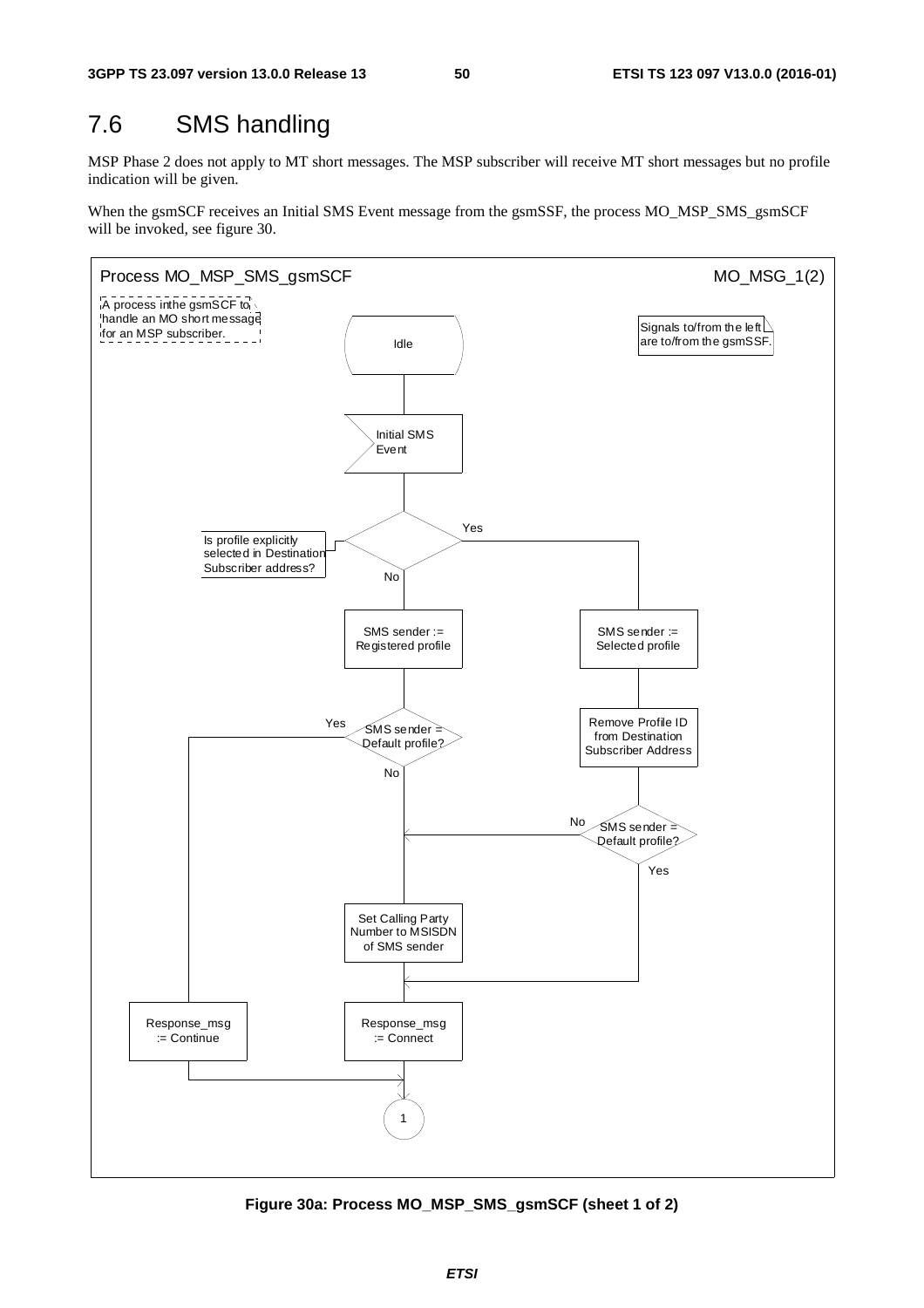

**Figure 30b: Process MO\_MSP\_SMS\_gsmSCF (sheet 2 of 2)**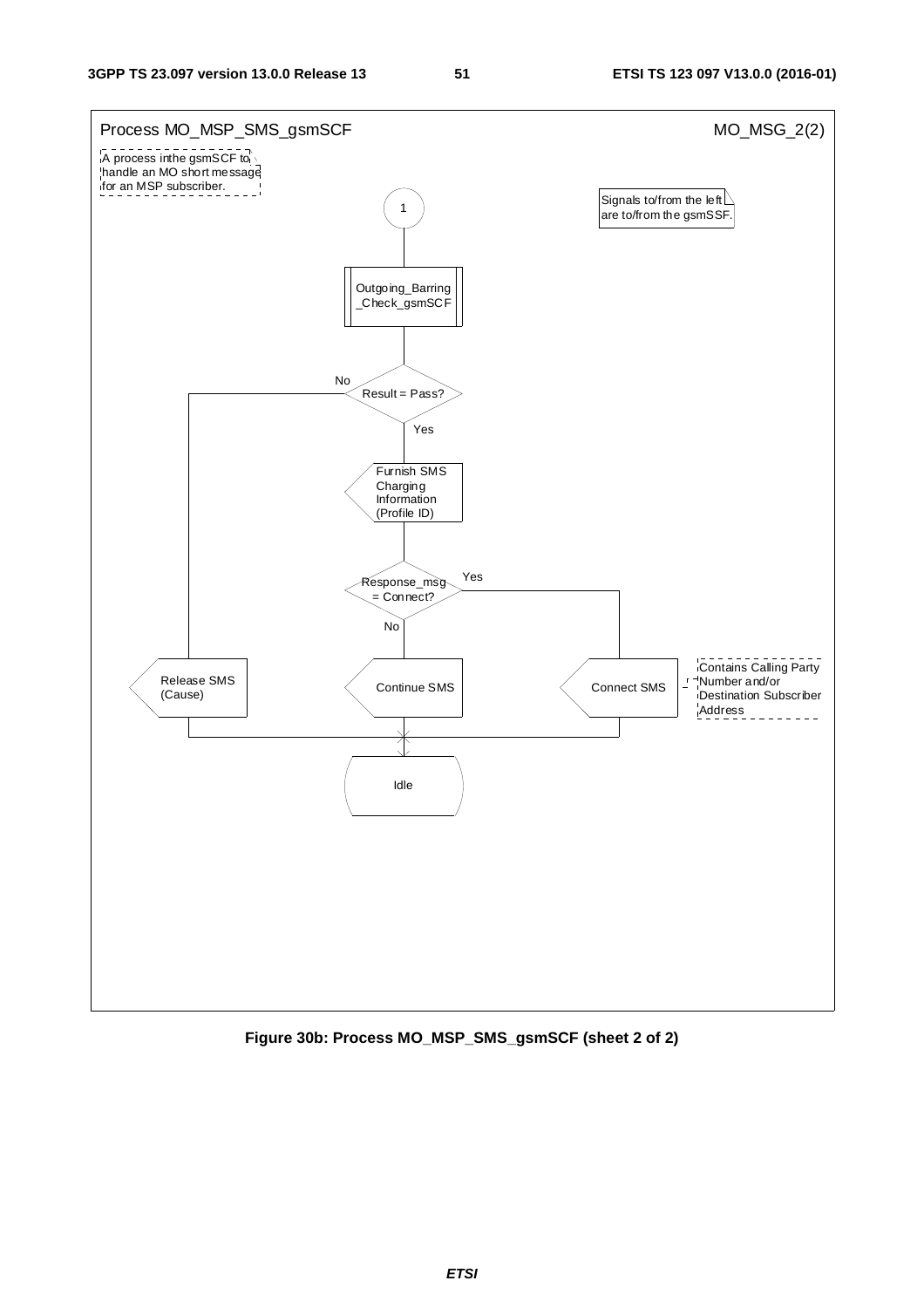# 7.7 Call Independent SS handling

Supplementary Services provisioned per subscriber will be handled in the usual way.

Supplementary Services provisioned per profile will be controlled using USSD, sent via the VLR and HLR to the gsmSCF.

If Call Barring is provisioned per profile, if the outgoing call barring data for the default profile is changed, the HLR shall be informed using Any Time Modification. On receipt of an Any Time Modification message from the gsmSCF for a subscriber with the OCB\_flag set, the HLR will modify the stored Call Barring information for the default profile in accordance with the information in the Any Time Modification message.

# 7.8 Interaction with Supplementary Services

## 7.8.1 Line Identification services

7.8.1.1 CLIP

No interaction.

## 7.8.1.2 CLIR

CLIR can be provisioned per subscriber or per profile.

If CLIR is provisioned per subscriber and CLIR is active, it will be active for all profiles. Data for the CLIR Supplementary Service will be stored in the HLR, and if appropriate in the VLR, in the usual manner. CLIR will function as specified in 3G TS 23.081 and will not distinguish between MSP and non-MSP subscribers.

If CLIR is provisioned per profile then the CLIR\_flag shall be set in the HLR (see subclause 6.8: CLIR\_flag) and the CLIR subscription information for the default profile shall be stored in the HLR in the usual manner. For an MO call, if the CLIR subscription information for the Calling profile indicates that the CLI shall be restricted, the gsmSCF shall set the Calling Party Presentation Indicator to Presentation Restricted in the SII2 parameter.

## 7.8.1.3 COLP

No interaction.

## 7.8.1.4 COLR

No interaction.

# 7.8.2 Call Hold (HOLD)

Call Hold can be provisioned per subscriber or per profile.

If Call Hold is provisioned per subscriber and Call Hold is active, it will be active for all profiles. Data for the Call Hold Supplementary Service will be stored in the HLR, and if appropriate in the VLR, in the usual manner. Call Hold will function as specified in 3G TS 23.083 and will not distinguish between MSP and non-MSP subscribers.

If Call Hold is provisioned per profile then the HOLD\_flag shall be set in the HLR (see subclause 6.3: HOLD\_flag). On receipt of an Initial\_DP message for an MO or MT call, the gsmSCF will check the subscription information for the profile in use for that call. If HOLD is not active and operative, then the SII2 will be included in the Connect message with the HOLD Treatment Indicator set to Reject HOLD Request.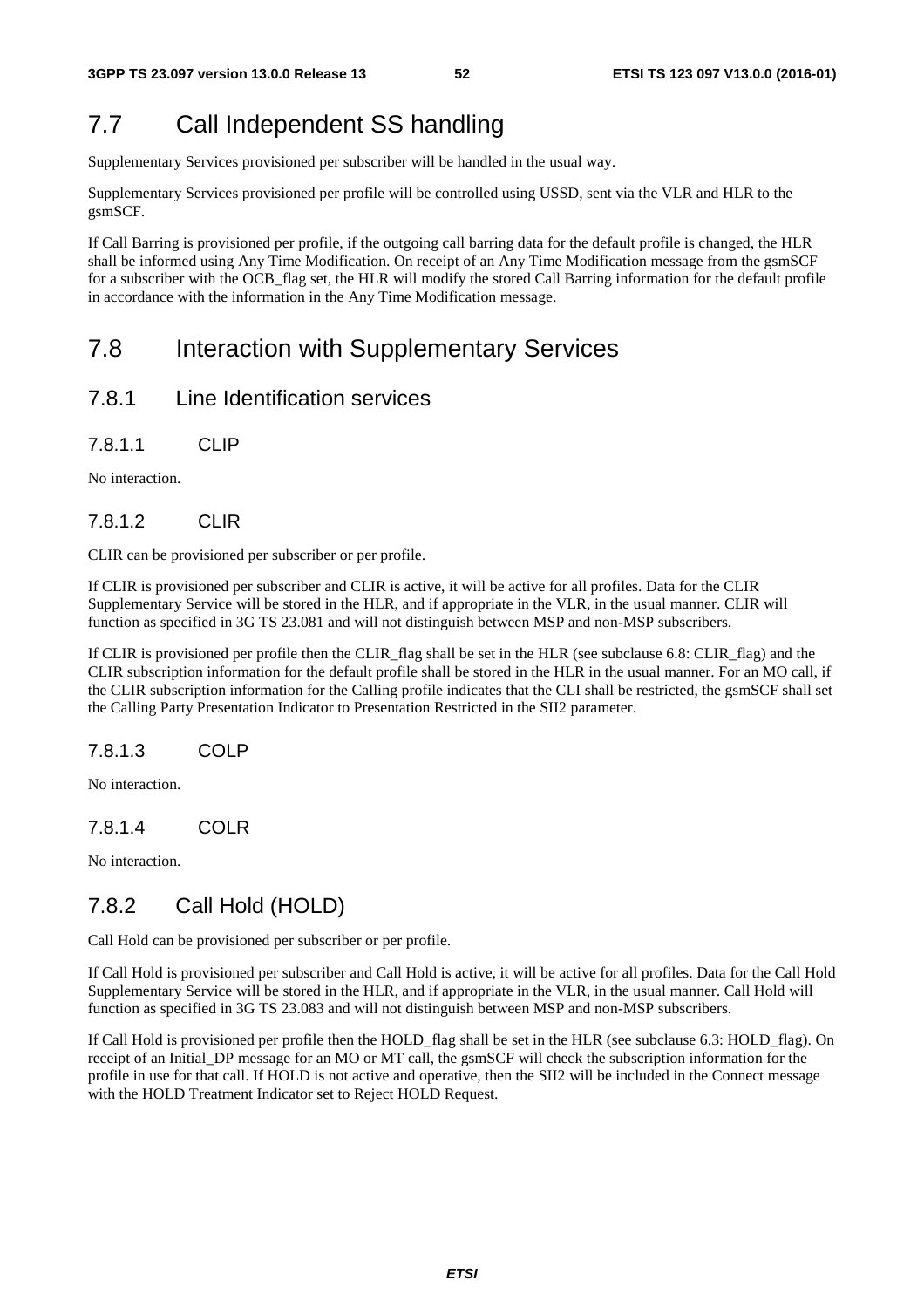### 7.8.3 Call Waiting (CW)

Call Waiting can be provisioned per subscriber or per profile.

If Call Waiting is provisioned per subscriber and Call Waiting is active, it will be active for all profiles. Data for the Call Waiting Supplementary Service will be stored in the HLR, and if appropriate in the VLR, in the usual manner. Call Waiting will function as specified in 3G TS 23.083 and will not distinguish between MSP and non-MSP subscribers.

If Call Waiting is provisioned per profile then the CW\_flag shall be set in the HLR (see subclause 6.4: CW\_flag). On receipt of an Initial DP message for an MO or MT call, the gsmSCF will check the subscription information for the profile in use for that call. If Call Waiting is not active and operative, then the SII2 will be included in the Connect message with the CW Treatment Indicator set to CW Not Allowed. The subscriber shall be able to modify CW information per profile by making contact with the gsmSCF using USSD. However, the subscriber shall not be able to modify CW data for the default profile.

### 7.8.4 Call Forwarding

The Call Forwarding Supplementary Services, described in 3G TS 23.082, can only be provisioned per subscriber. However, services equivalent to the Call Forwarding Supplementary Services, implemented in the gsmSCF, will be available to the MSP subscriber per profile. This is described in subclause 7.11.1: Call Forwarding.

If the Call Forwarding Supplementary Services are provisioned per subscriber, then Call Forwarding will function as specified in 3G TS 23.082 and will not distinguish between MSP and non-MSP subscribers.

- NOTE 1: If Call Forwarding is provisioned per subscriber in the HLR then Call Forwarding should not be provisioned per profile in the gsmSCF, as this may cause unpredictable behaviour.
- NOTE 2: If Call Forwarding is provisioned per subscriber in the HLR then Call Deflection should not be provisioned per profile in the gsmSCF, as this may cause unpredictable behaviour.

### 7.8.5 Multi Party Service (MPTY)

The Multi Party Supplementary Service can be provisioned per subscriber or per profile.

If MPTY is provisioned per subscriber and MPTY is active, it will be active for all profiles. Data for the MPTY Supplementary Service will be stored in the HLR, and if appropriate in the VLR, in the usual manner. MPTY will function as specified in 3G TS 23.084 and will not distinguish between MSP and non-MSP subscribers.

If MPTY is provisioned per profile then the MPTY\_flag shall be set in the HLR (see subclause 6.5: MPTY\_flag). On receipt of an Initial\_DP message for an MO or MT call, the gsmSCF will check the subscription information for the profile in use for that call. If MPTY is not active and operative, then the SII2 will be included in the Connect message with the Conference Treatment Indicator set to Reject Conference Request.

## 7.8.6 Closed User Group (CUG)

The Closed User Group Supplementary Service can be provisioned per subscriber or per profile.

If CUG is provisioned per subscriber and CUG is active, it will be active for all profiles. Data for the CUG Supplementary Service will be stored in the HLR, and if appropriate in the VLR, in the usual manner. CUG will function as specified in 3G TS 23.085 and will not distinguish between MSP and non-MSP subscribers. The interaction between CAMEL and CUG is defined in 3G TS 23.078.

CUG provisioning per profile is supported by CAMEL Phase 3 and is FFS.

## 7.8.7 Advice of Charge (AoC)

The Advice of Charge Supplementary Service can be provisioned per subscriber. However, services equivalent to the Advice of Charge supplementary services, implemented in the gsmSCF, will be available to the MSP subscriber per profile. This is described in subclause 7.11.4: Advice of Charge (AoC). Signalling on the access interface will be as specified in 3G TS 24.086.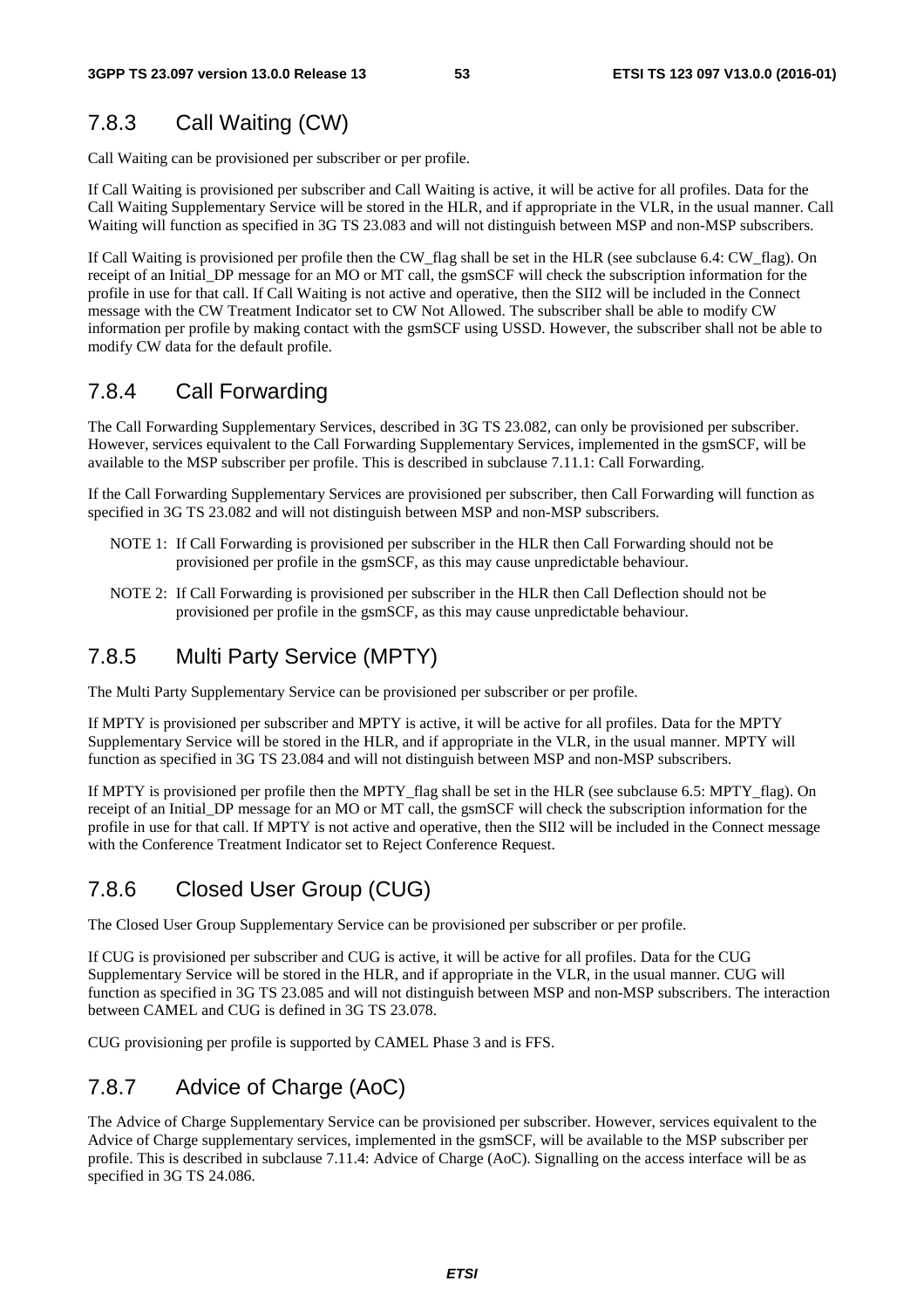If AoC is active, it will be active for all profiles. Data for the AoC Supplementary Service will be stored in the HLR, and if appropriate in the VLR, in the usual manner. AoC will function as specified in 3G TS 23.086 and will not distinguish between MSP and non-MSP subscribers.

## 7.8.8 Call Barring

The Call Barring Supplementary Services, described in 3G TS 23.088, can only be provisioned per subscriber. However, services equivalent to the Call Barring Supplementary Services, implemented in the gsmSCF, can be provided to the MSP subscriber per profile. This is described in subclause 7.11.2: Call Barring. This requires the OCB flag mechanism described in section subclause 6.1: OCB flag.

## 7.8.9 Explicit Call Transfer (ECT)

The Explicit Call Transfer supplementary service can be provisioned per subscriber or per profile.

If ECT is provisioned per subscriber and ECT is active, it will be active for all profiles. Data for the ECT Supplementary Service will be stored in the HLR, and if appropriate in the VLR, in the usual manner. ECT will function as specified in 3G TS 23.091 and will not distinguish between MSP and non-MSP subscribers.

If ECT is provisioned per profile then the ECT flag shall be set in the HLR (see subclause 6.6: ECT flag). On receipt of an Initial\_DP message for an MO or MT call, the gsmSCF will check the subscription information for the profile in use for that call leg. If ECT is not active and operative, then the SII2 will be included in the Connect message with the ECT Treatment Indicator set to Reject ECT Request.

# 7.8.10 Completion of Calls to Busy Subscriber (CCBS)

CCBS can be provisioned per subscriber or per profile.

If CCBS is provisioned per subscriber and CCBS is active, it will be active over all profiles. Data for the CCBS Supplementary Service will be stored in the HLR, and if appropriate in the VLR, in the usual manner.

If CCBS is provisioned per profile then the CCBS\_flag shall be set in the HLR (see subclause 6.7: CCBS\_flag).

On receipt of an Initial\_DP message for an MO call, the gsmSCF will check the subscription information for the calling profile. If CCBS is not active and operative, then the SII2 will be included in the Connect message with the Call Completion Treatment Indicator set to Call Completion Not Allowed.

On receipt of an Initial\_DP message for an MT call, the gsmSCF will check the subscription information for the called profile. If CCBS is not active and operative, then the SII2 will be included in the Connect message with the Call Completion Treatment Indicator sent to Call Completion not allowed.

The subscriber shall be able to modify CCBS information per profile by making contact with the gsmSCF using USSD. However, the subscriber shall not be able to modify CCBS data for the default profile.

If a CFU-equivalent service is activated while there are queue entries in MS-B"s target queue, HLR-B will not know about this activation and will process these queue entries as normal. As a consequence, the CCBS calls related to these queue entries will be forwarded to the new destination. CCBS activation is not possible if this forwarded call meets NDUB. This results in expiry of recall timer T9 and deletion of the queue entry from MS-B"s target queue. For further details on the interaction between CCBS and CAMEL, refer to 3G TS 23.093.

The same applies to Incoming Call Barring-equivalent services which are activated while there are queue entries in MS-B"s target queue.

An MSP subscriber will have CCBS set in the SS-CSI. The gsmSCF will be informed of CCBS Request and CCBS Setup messages for the MSP subscriber. This allows the service logic in the gsmSCF to assign the correct profile to the CCBS call.

## 7.8.11 enhanced Multi-Level Precedence and Pre-emption (eMLPP)

eMLPP will be provisioned per subscriber. If eMLPP is active, it will be active for all profiles. Data for the eMLPP Supplementary Service will be stored in the HLR, and if appropriate in the VLR, in the usual manner. eMLPP will function as specified in 3G TS 23.067 and will not distinguish between MSP and non-MSP subscribers.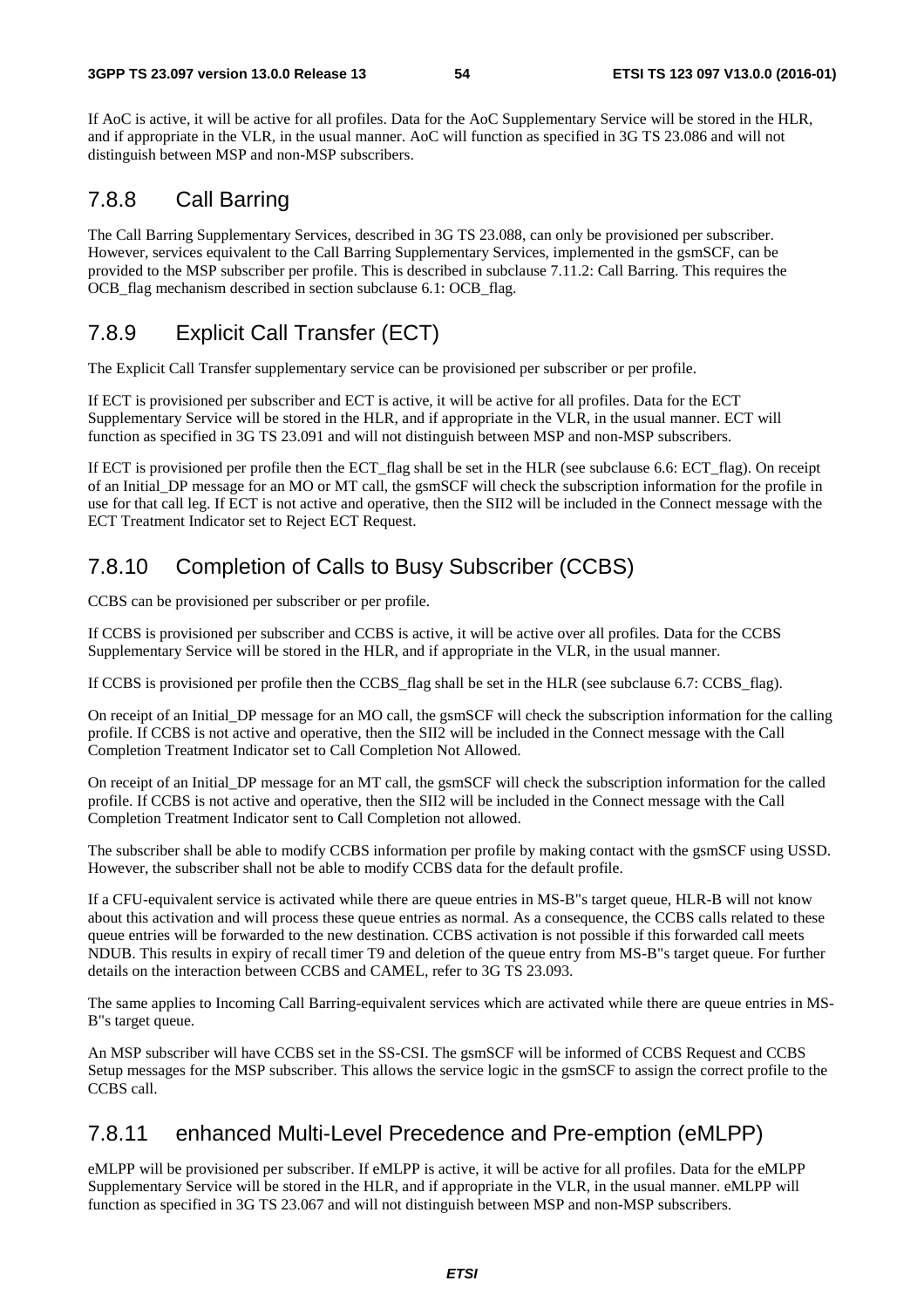# 7.8.12 User-to-User Signalling (UUS)

The User-to-User Supplementary Service will be provisioned per subscriber. If UUS is active, it will be active for all profiles. Data for the UUS Supplementary Service will be stored in the HLR, and if appropriate in the VLR, in the usual manner. UUS will function as specified in 3G TS 23.087 and will not distinguish between MSP and non-MSP subscribers.

# 7.8.13 Call Deflection (CD)

The Call Deflection Supplementary Service will be provisioned per subscriber. If CD is active, it will be active for all profiles. Data for the CD Supplementary Service will be stored in the HLR, and if appropriate in the VLR, in the usual manner. CD will function as specified in 3G TS 23.072 and will not distinguish between MSP and non-MSP subscribers.

When the MSP subscriber deflects an MT call, it triggers an interrogation of the gsmSCF for an MO Call. Using the call reference number, the gsmSCF can recognise that there is an ongoing dialogue for the MT call, and can then retrieve the profile to apply for the deflected call.

This gives the gsmSCF the opportunity to reject the call deflection per profile, providing the MSP subscriber is in a supporting network.

NOTE: Call Deflection should not be provisioned per profile if Call Forwardings are provisioned per subscriber in the HLR as unpredictable behaviour may occur.

# 7.9 Interaction with other services

## 7.9.1 The Multi-Numbering Scheme

If the MSP subscriber has different MSISDNs allocated for different Basic Services, all MSISDNs and associated Basic Services will be stored in the HLR. Each MSISDN and associated Basic Services will also be stored in the gsmSCF with associated profile ID.

## 7.9.2 The Short Message Service

Mobile terminated short messages can be received on any profile although the profile will not be indicated to the user.

It shall be possible to select a profile for mobile originated short messages. If a profile is explicitly selected, the MO short message will be sent by and charged to the selected profile. If a profile is not explicitly selected, the MO short message will be sent by and charged to the registered profile.

### 7.9.3 Interactions with CAMEL

An MSP subscriber will, by definition, have a CAMEL subscription.

If other CAMEL services are designed in such a way that an MSP subscriber can use them, they will be available to the MSP subscriber. It is a network option to design CAMEL services that interact with MSP.

## 7.9.4 Interactions with OR

The GMSC in the Interrogating PLMN (IPLMN) needs to support CAMEL Phase 2 capability if the called subscriber is an MSP subscriber.

If an interrogation request is received for an MSP subscriber from a GMSC in the IPLMN that does not support the CAMEL Phase 2 capability, the HLR shall return an OR not allowed negative response (see 3G TS 23.079) to the GMSC. This will force the call to be routed to a GMSC supporting CAMEL Phase 2 capabilitity in the HPLMN.

## 7.9.5 Operator Determined Barring

ODB, as described in 3G TS 23.015, can only be provisioned per subscriber.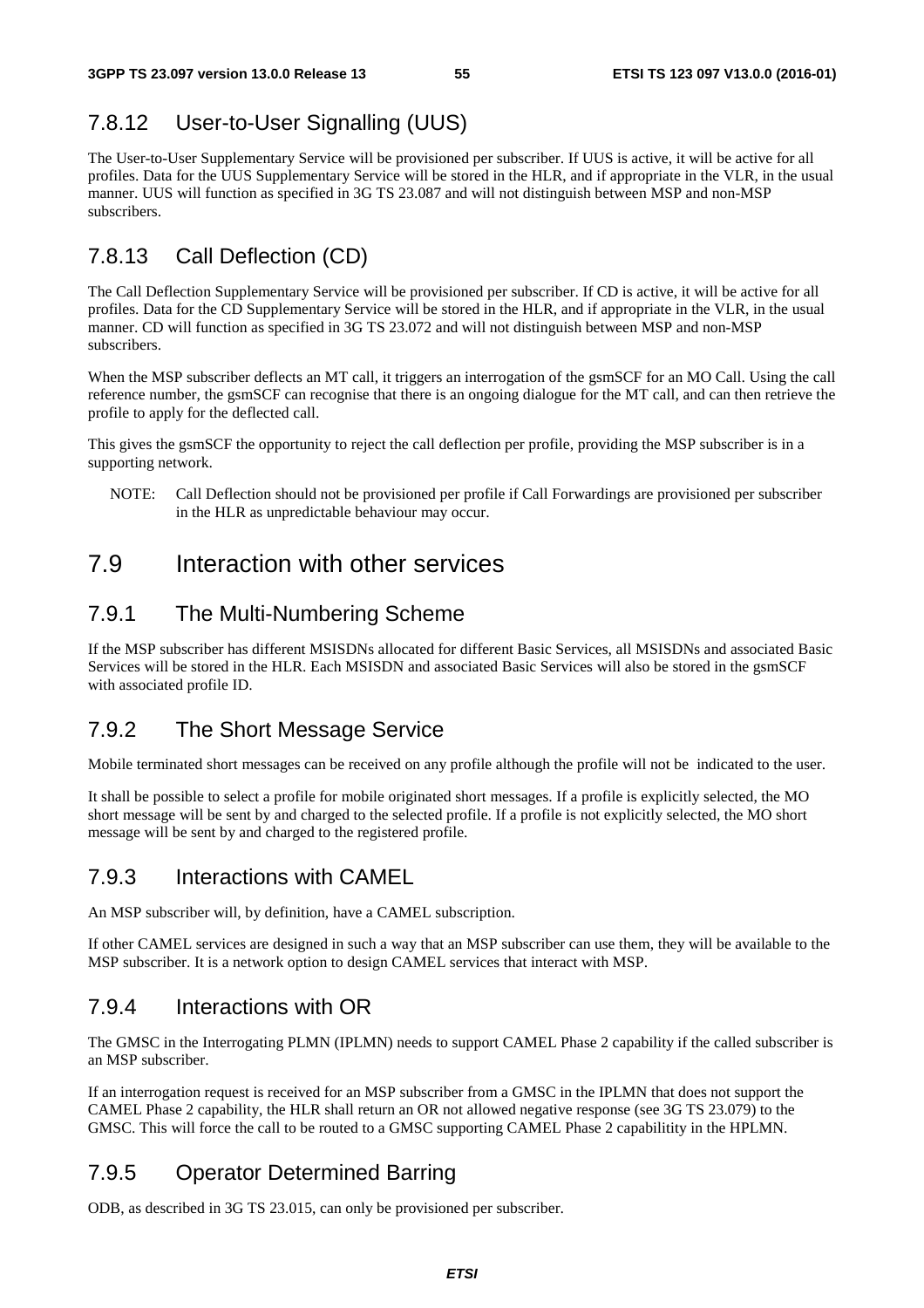A service, implemented in the gsmSCF equivalent to the ODB service will be available for an MSP subscriber per profile. This is described in subclause 7.11.3: Operator Determined Barring (ODB); it requires the mechanism described in subclause 6.2: ODB flags..

Outgoing ODB for the default profile will be stored in the HLR for use when the subscriber roams into a nonsupporting network, see subclause 7.11.3: Roaming into a network not supporting CAMEL Phase 2 for further details.

## 7.9.6 Roaming Restrictions

Roaming Restrictions will apply per subscriber. Data for the Roaming Restrictions will be stored in the HLR in the usual manner.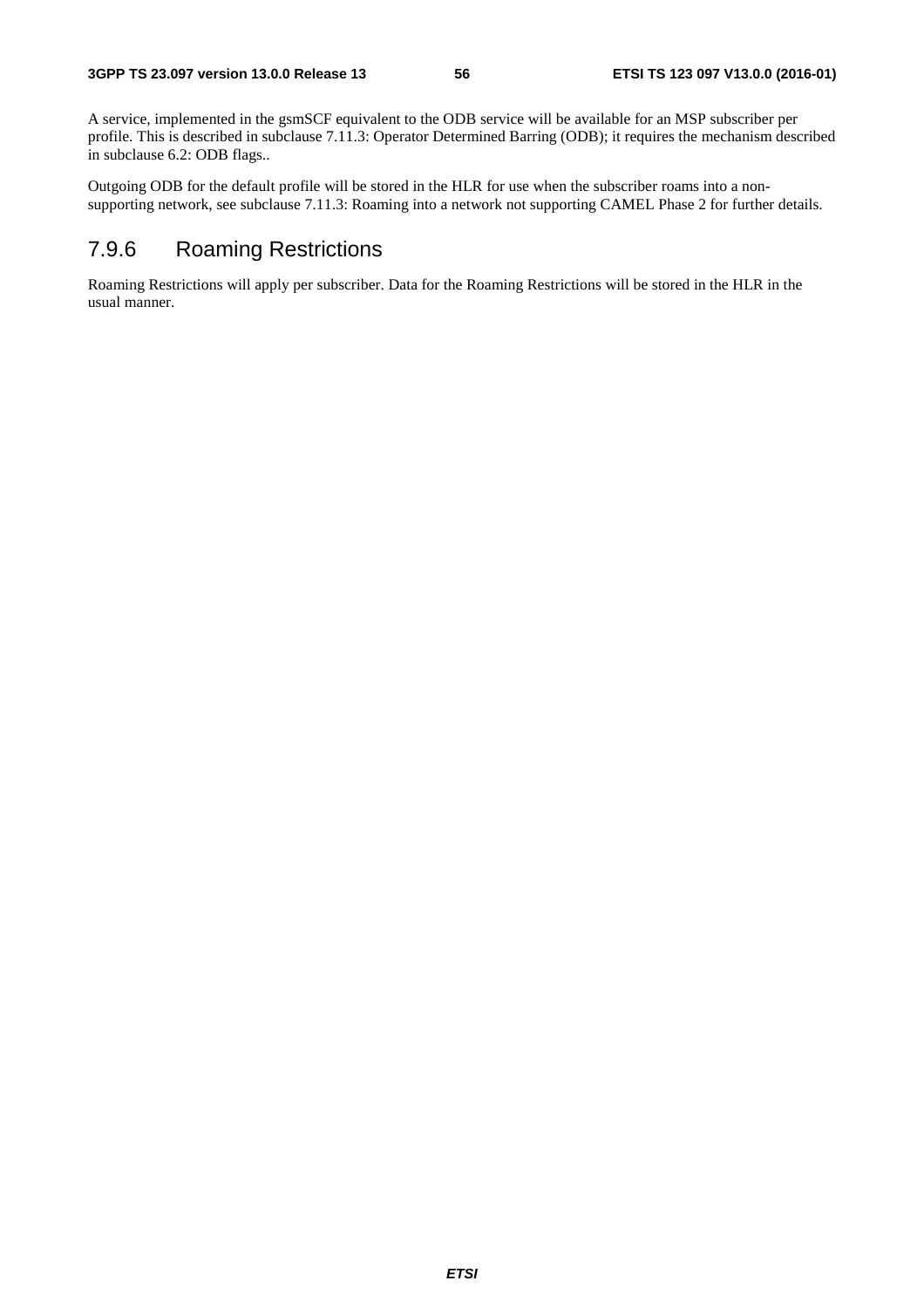# 7.10 Data stored in the gsmSCF

The gsmSCF contains all the data needed to control the MSP service. These data can be divided into the common data (the data valid for all profiles) and the profile specific data.

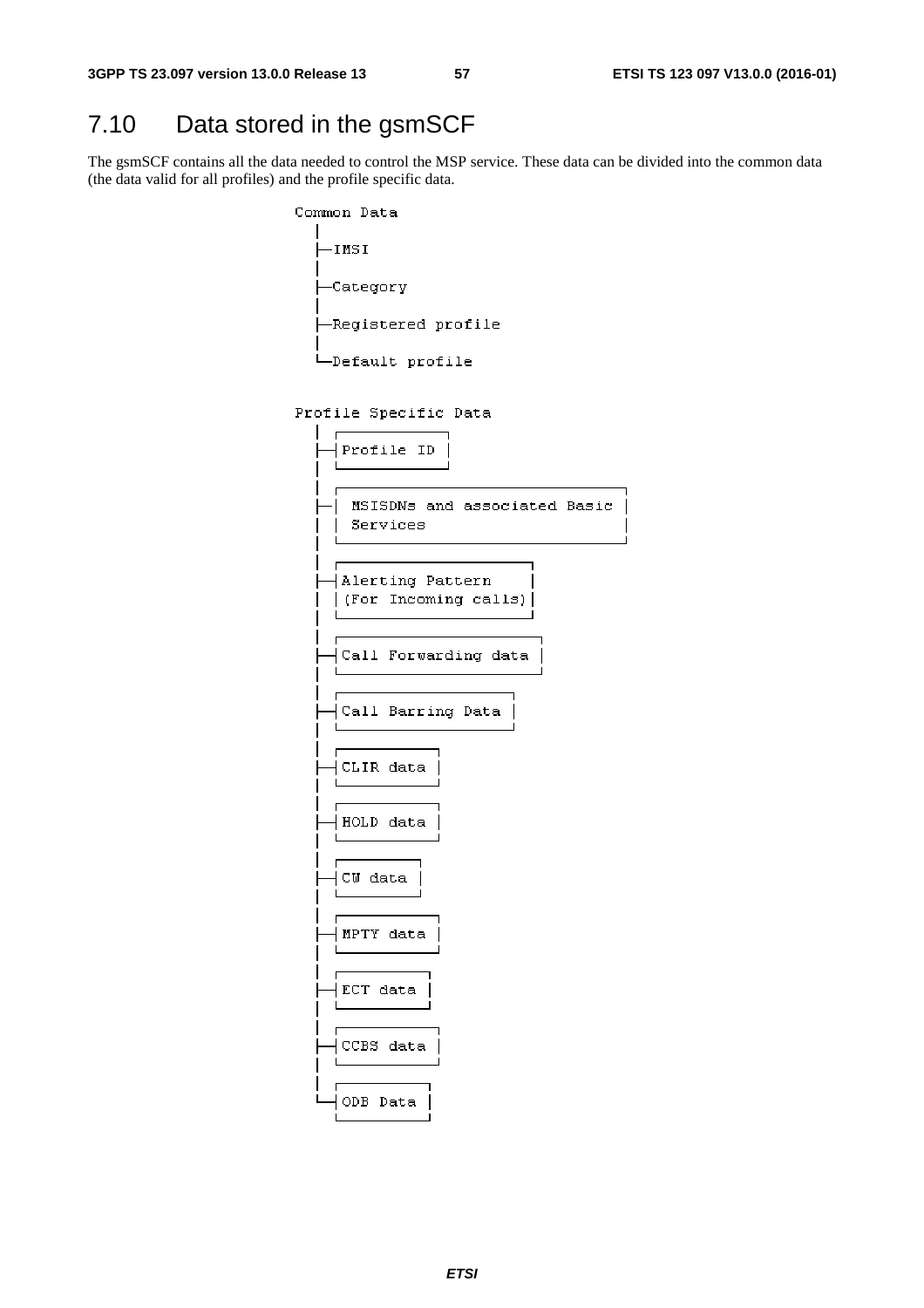# 7.11 Equivalent services implemented by the gsmSCF

## 7.11.1 Call Forwarding

Call Forwarding services will be provided in the gsmSCF per profile. An MT call to an MSP subscriber will be subject to the provided call forwardings for the called profile.

The Call Forwarding services, implemented by the gsmSCF, should operate in the same way as the Call Forwarding Supplementary Services. The MSP subscriber should have control over the call forwarding data (Registration, Erasure, Activation, Deactivation, and Interrogation). The method for controlling this data is a network option.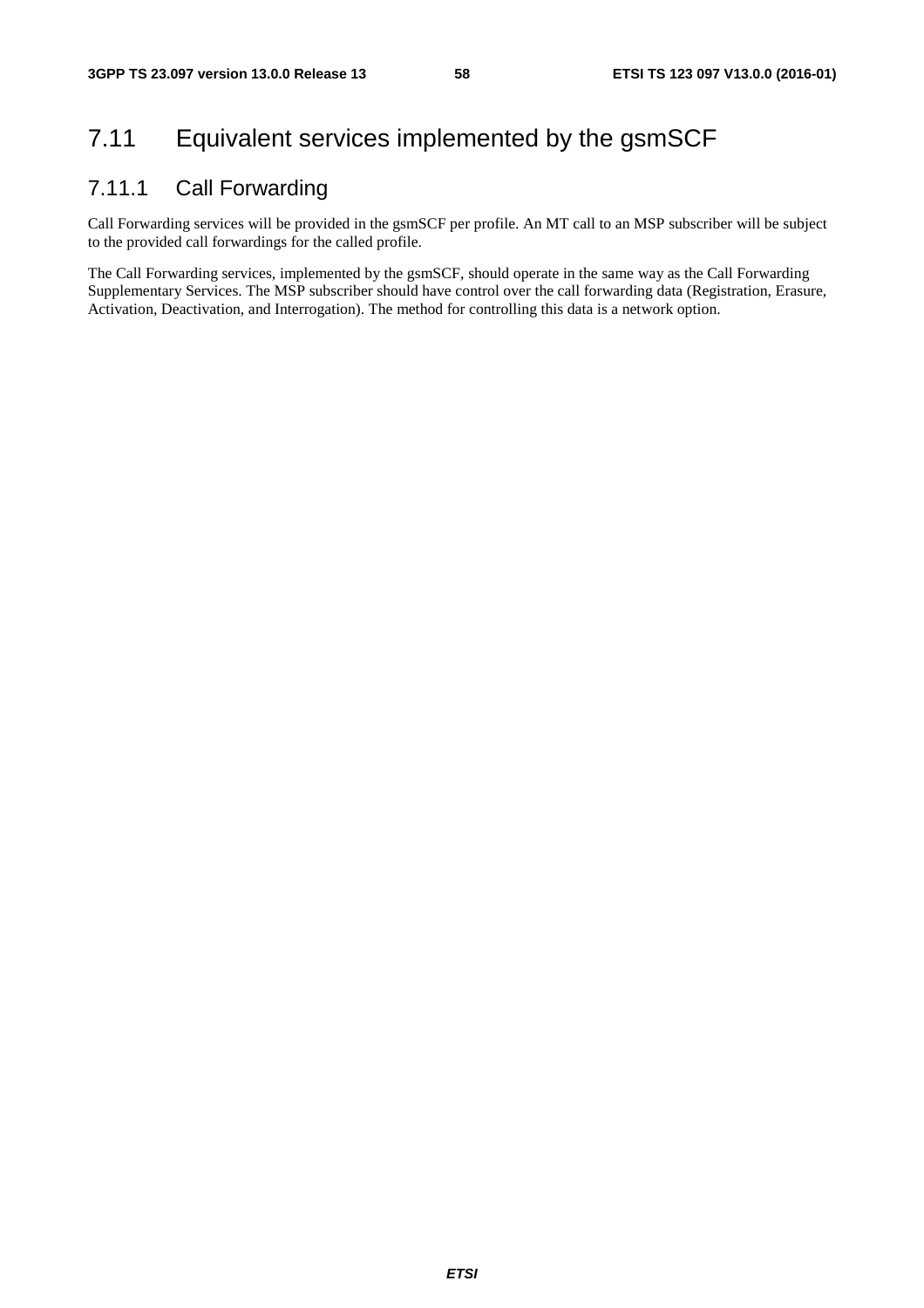

**Figure 31: Information flow for a successful MT call to a profile with some Call Forwardings Active and Operative**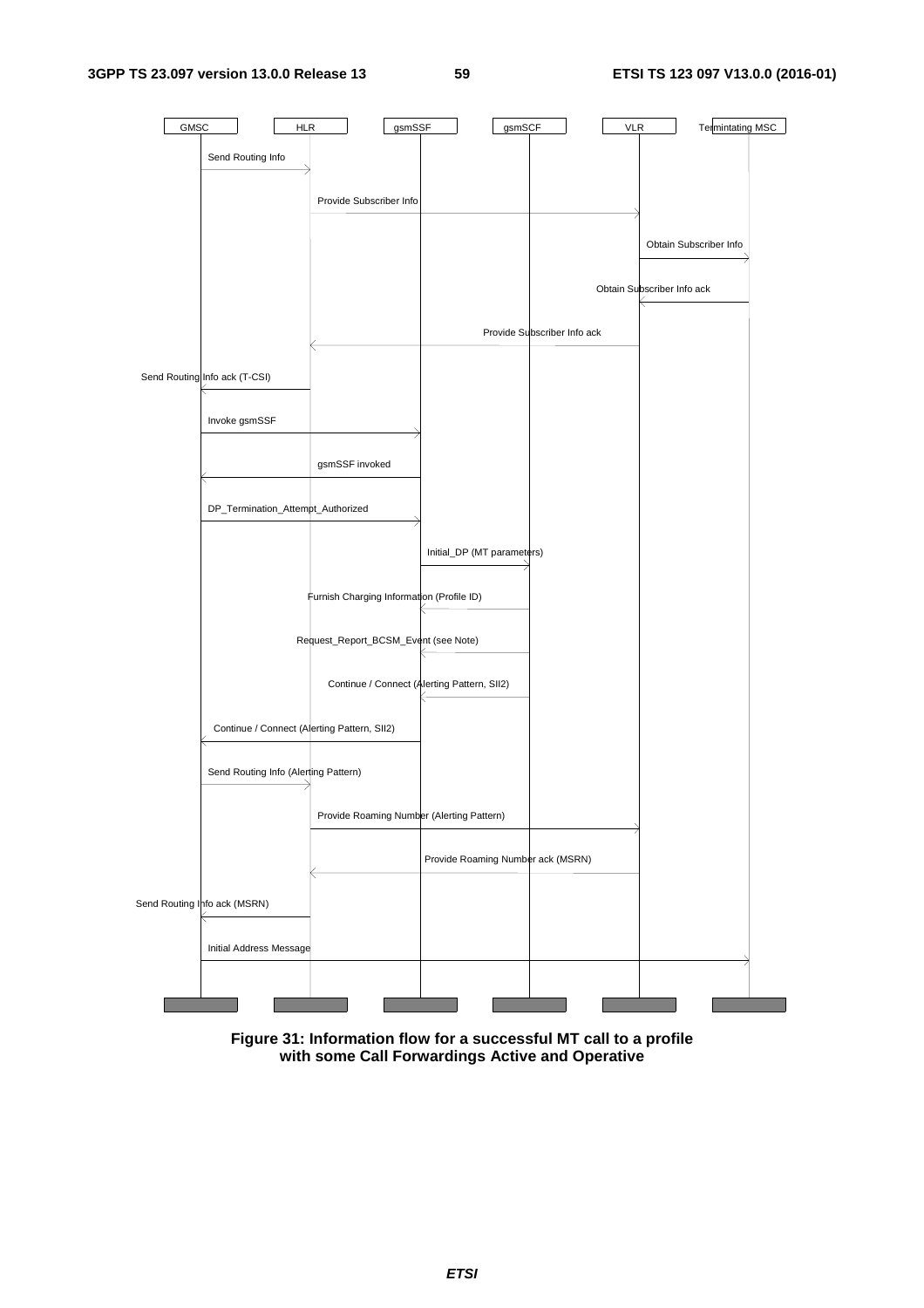NOTE: Request Report BCSM Event will contain the list Arm DP\_List (see figure 1). This list will contain the following elements: T\_Answer EDP-N T\_Abandon EDP-N T\_Busy EDP-N (Unless CFB and/or CFNRc are A&O for the called profile, in which case EDP-R) T\_No\_Answer EDP-N (Unless CFNRy is A&O for the called profile, in which case EDP-R)

### 7.11.1.1 Call Forward Unconditional



**Figure 32: Information flow for an MT call to a profile with CFU active and operative in the gsmSCF**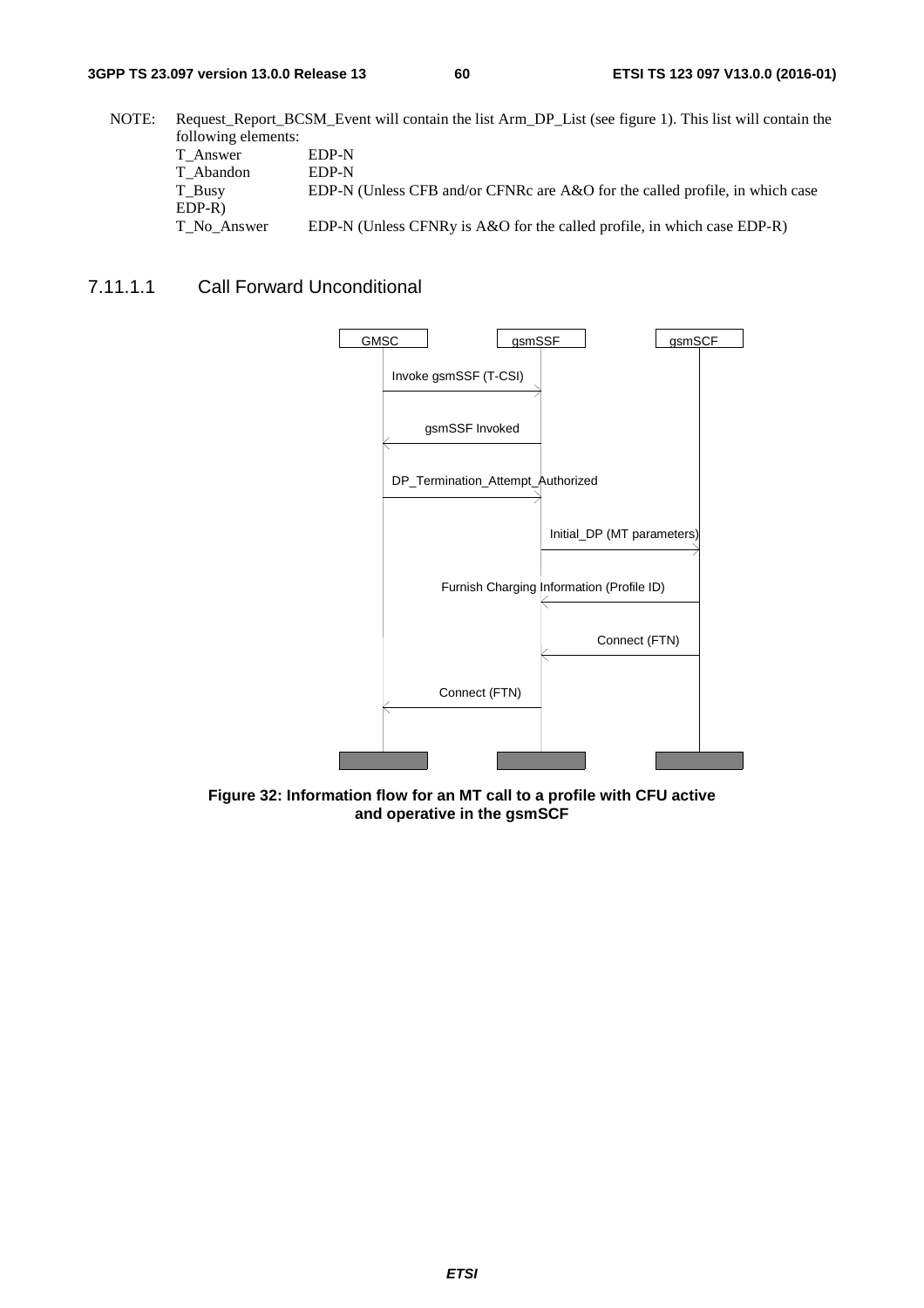### 7.11.1.2 Call Forward on Busy



**Figure 33: Information flow for an MT call to a profile with CFB active and operative in the gsmSCF, where the called subscriber is NDUB or UDUB** 

### 7.11.1.3 Call Forward on No Reply



**Figure 34: Information flow for an MT call to a profile with CFNRy active and operative in the gsmSCF, where the called party does not answer**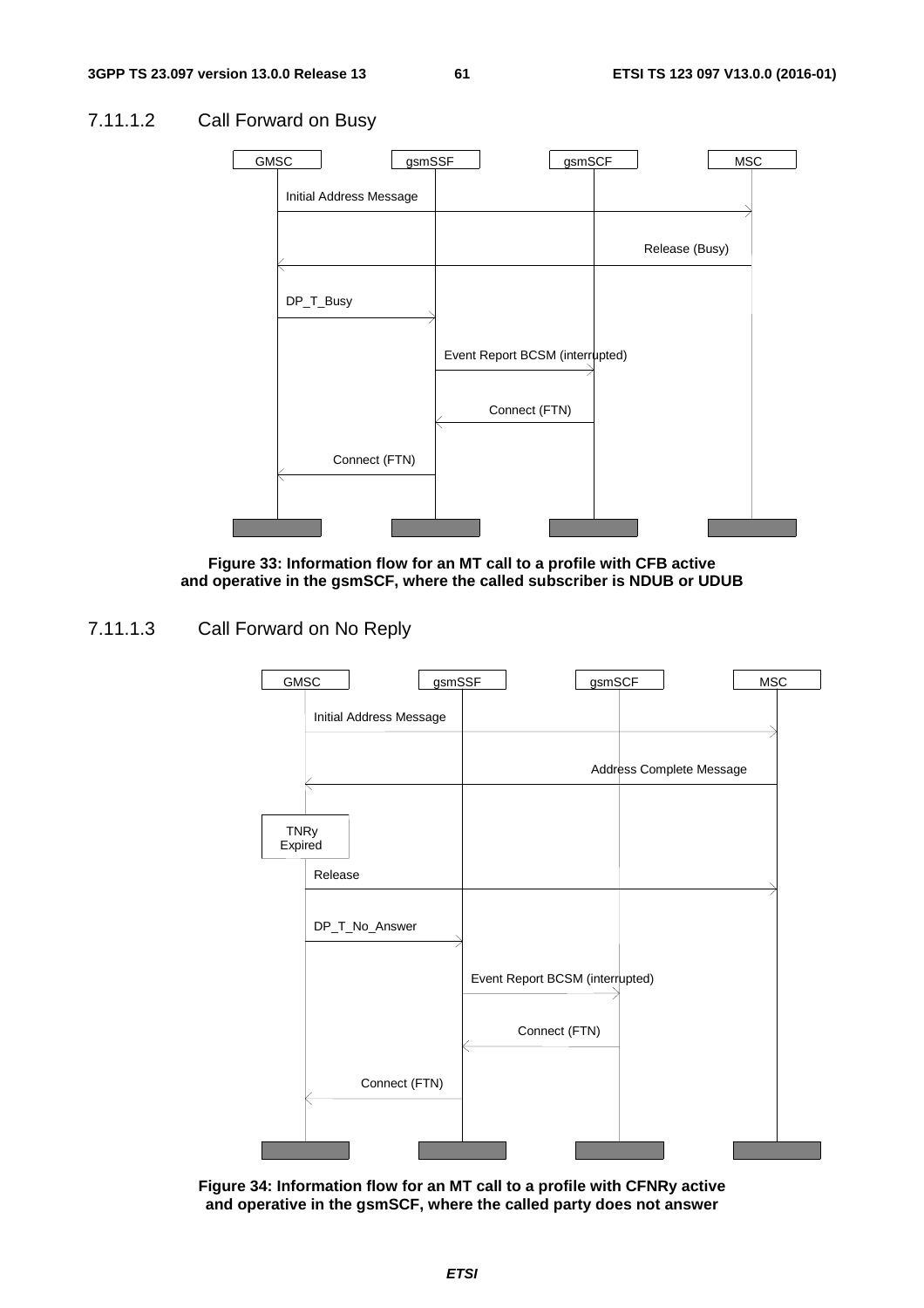NOTE: The timer TNRy is started in the GMSC after the Address Complete Message has been received from the destination exchange. If this timer expires before an Answer message is received from the destination exchange, a release message is sent to the destination exchange and the detection point T\_No\_Answer is reached. This is specified in 3G TS 23.018 and 3G TS 23.078.

### 7.11.1.4 Call Forward on Not Reachable

### 7.11.1.5 Early CFNRc

Early Call Forwarding on Not Reachable will apply if the gsmSCF receives the parameter "subscriber state" set as Not Reachable. Due to the presence of the Location information / Subscriber state Interrogation parameter in the CAMEL data, stored in the HLR, the HLR sends a Provide Subscriber Information message to the VLR. This determines if the subscriber state is Not Reachable.



**Figure 35: Information flow for an MT call to a profile with CFNRc active and operative in the gsmSCF, where early CFNRc is invoked**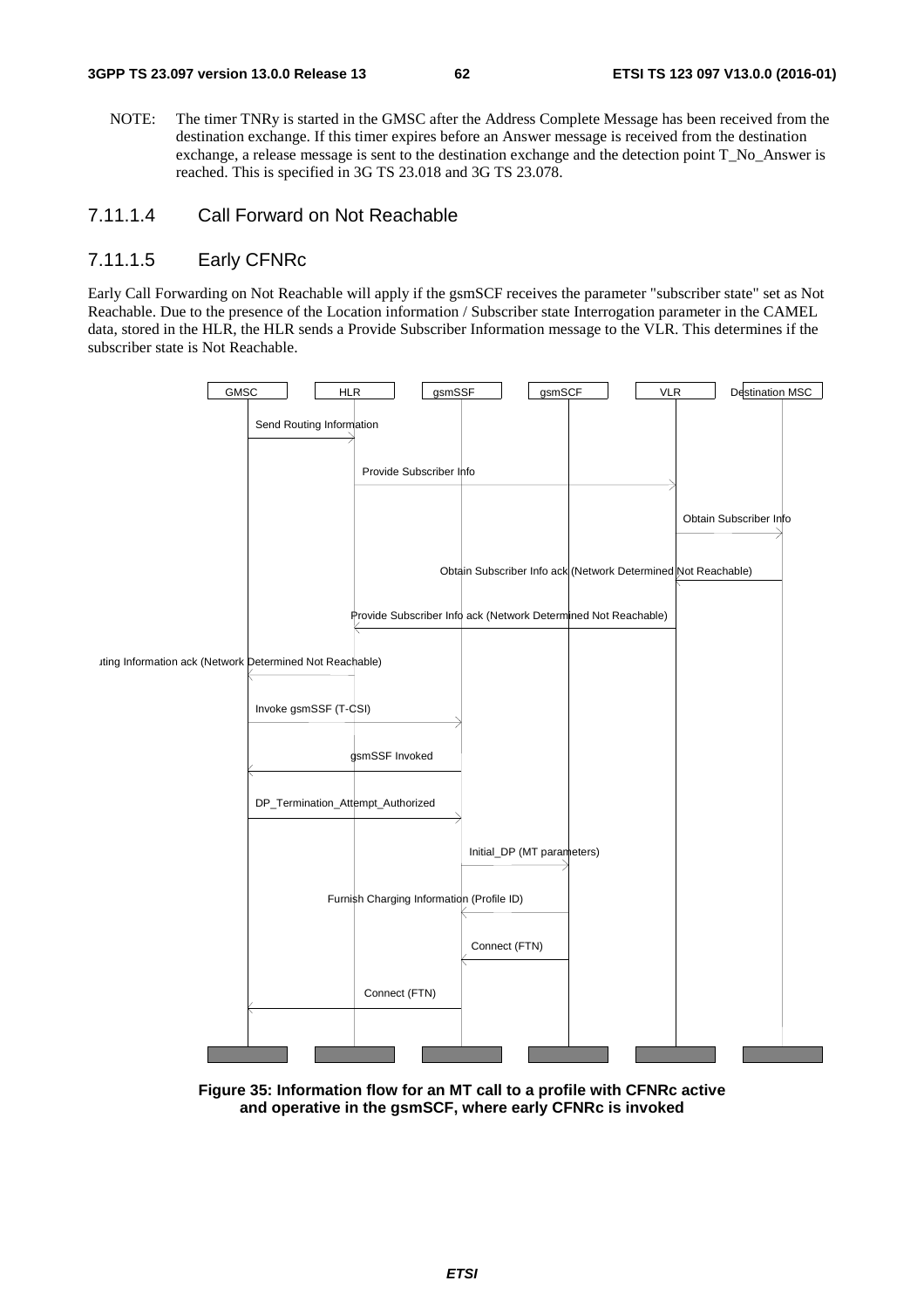### 7.11.1.6 Late CFNRc



**Figure 36: Information flow for an MT call to a profile with CFNRc active and operative in the gsmSCF, where late CFNRc is invoked** 

### 7.11.2 Call Barring

Call Barring services can be provided by the gsmSCF per profile. An MO call made by an MSP subscriber will be subject to the outgoing call barrings provided for the Calling profile. An MT call to an MSP subscriber will be subject to the incoming call barrings provided for the Called profile. If an MT call to an MSP subscriber is forwarded, the forwarded call will be subject to the outgoing call barrings provided for the Called profile.

The Call Barring services available per profile are:

- Barring of all outgoing calls (BAOC);
- Barring of outgoing international calls (BOIC);
- Barring of outgoing international calls except those directed to the home PLMN country (BOIC-exHC);
- Barring of all incoming calls (BAIC);
- Barring of incoming calls when roaming outside the home PLMN country (BIC-roam).

The Call Barring services, implemented by the gsmSCF, should operate in the same way as the Call Barring Supplementary Services. The MSP subscriber should have control over the call barring data (Registration, Erasure, Activation, Deactivation, and Interrogation). The method for controlling this data is a network option.

 If the MSP subscriber changes the Outgoing Call Barrings for the default profile by contacting the gsmSCF, the gsmSCF will change the barrings stored in the gsmSCF and inform the HLR using ATM to change the barrings stored in the HLR. The Call Barring Supplementary Services may require a password before Call Barring data can be changed. For the Call Barring Services implemented in the gsmSCF, use of a password is a network option.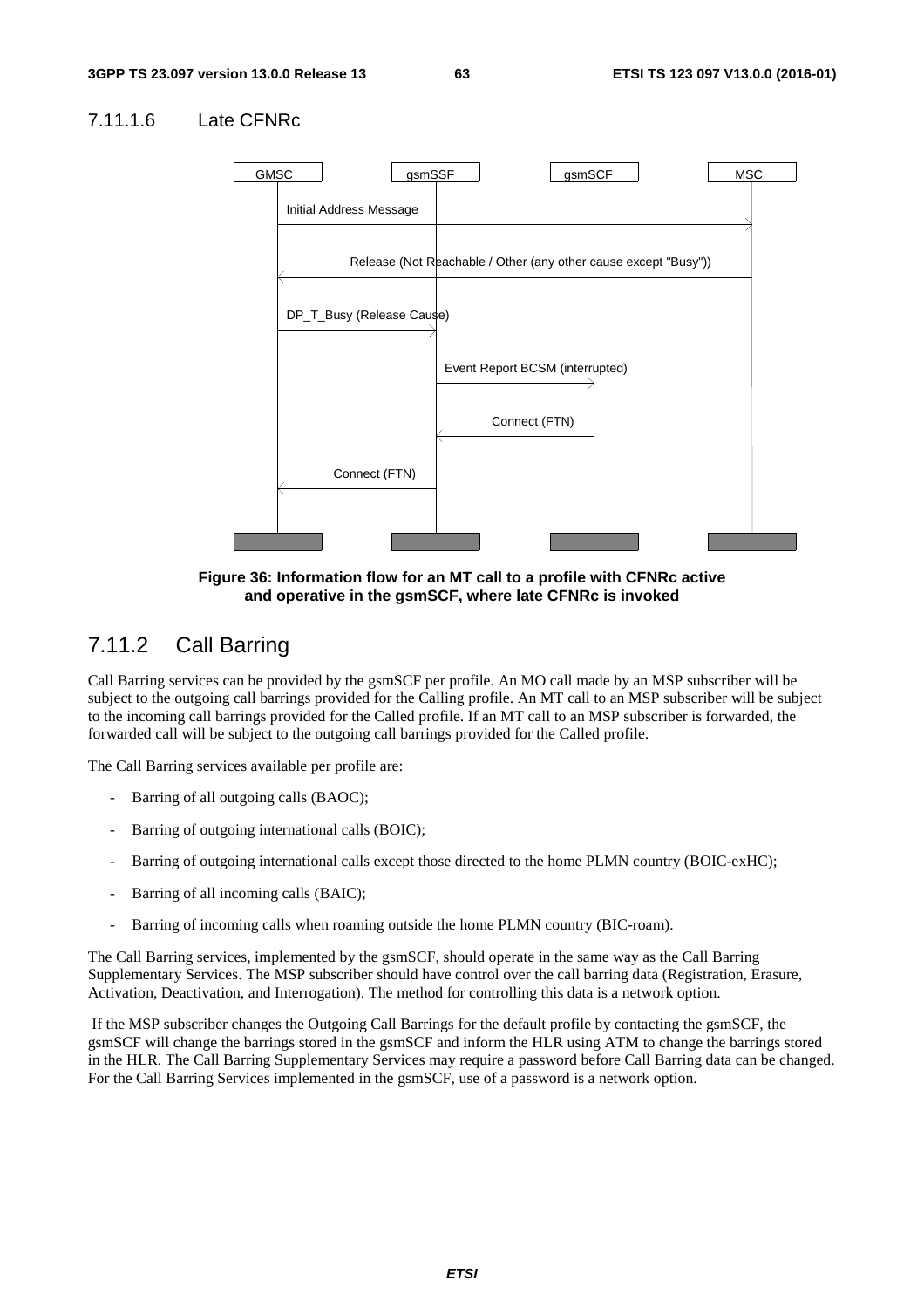The operator should ensure that if the equivalent call barring service is provided then:

- the OCB\_flag is set in the HLR (See subclause 6.1:OCB\_flag);
- if an equivalent outgoing call barring service is in a "Provisioned and Active" state in the gsmSCF for the default profile, that outgoing call barring supplementary service will be in a "Provisioned and Active" state in the HLR;
- if an equivalent outgoing call barring service is in a "Not Active" state in the gsmSCF for the default profile, that outgoing call barring supplementary service will be in a "Not Provisioned" state in the HLR;
- incoming Call Barrings shall not be provisioned in the HLR;

NOTE: Barrings will not apply to MT short messages.

### 7.11.3 Operator Determined Barring (ODB)

Operator Determined Barring will be available per profile in the gsmSCF for the following categories:

- Barring of outgoing calls;
- Barring of incoming calls:
- Barring of roaming;
- Barring of outgoing Premium Rate Calls;
- Barring specific to the home PLMN;
- Barring of registration of call forwarding;
- Barring of invocation of call transfer.

However, if zone related barring is implemented in the gsmSCF, the appropriate data will be needed in the gsmSCF as well as the HLR. For barring of incoming calls when roaming outside the zone of the home country, the gsmSCF will need to use Any Time Interrogation to establish the location of the called party.

Management of ODB data is operator specific.

The operator should ensure that if the equivalent ODB service for an ODB category is provided then:

- the ODB flag for the correct category is set in the HLR (See subclause 6.2: ODB flags);
- the ODB data for that category for the default profile is duplicated in the HLR.

NOTE: Barring of incoming calls in the gsmSCF will not disallow MO or MT short messages.

## 7.11.4 Advice of Charge (AoC)

Advice of Charge is available per profile in the gsmSCF. This is detailed in the SDL diagrams in Section 7.5: Functions and Information flows.

## 7.12 Exceptional Procedures

### 7.12.1 Roaming into a network not supporting CAMEL Phase 3

When roaming into a network not supporting CAMEL Phase 3, only the functionality of MSP Phase 1 will be available to an MSP subscriber.

The default profile subscription information shall apply to all supplementary services, excluding Call Forwarding and Call Barring, provisioned per profile.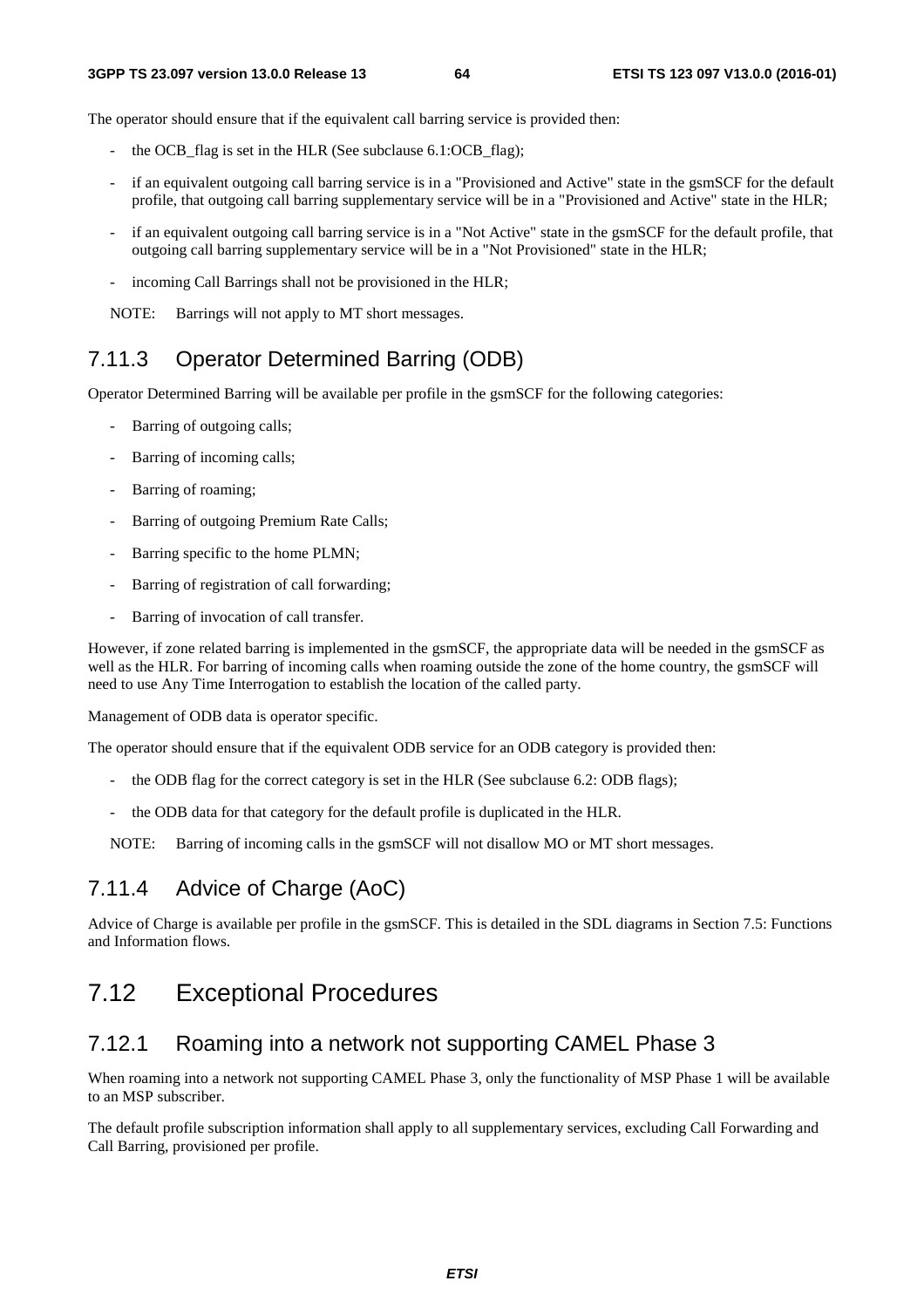## 7.12.2 Roaming into a network not supporting CAMEL Phase 2

This subclause details MSP specific handling for roaming into a network not supporting CAMEL Phase 2. Other handling for this scenario is described in 3G TS 23.078.

### 7.12.2.1 Actions required on Location Update

The HLR will send the outgoing call barring data and outgoing ODB data, specific to the default profile, to the VLR.

### 7.12.2.2 MO call handling

When an MSP subscriber roams into a network not supporting CAMEL Phase 2, the default profile will be used for all outgoing traffic.

### 7.12.2.3 MT call handling

MT calls to any profile will be received by the subscriber (subject to call forwardings and call barrings provided in the gsmSCF on the called profile), although no indication of the called profile will be received.

The HLR will not allow OR, this means that for MT calls, the GMSC will always support CAMEL Phase 2, allowing the gsmSCF to invoke appropriate Call Forwardings and Call Barrings.

### 7.12.2.4 MO short message handling

MO short messages will be sent from and charged to the default profile.

### 7.12.3 Lack of availability of the Network Indication of Alerting feature

If an MSP subscriber roams into a network not supporting the Network Indication of Alerting feature, or is using an MS that does not support the Network indication of Alerting feature, then the subscriber will still receive all MT calls, but no indication of the called profile will be given.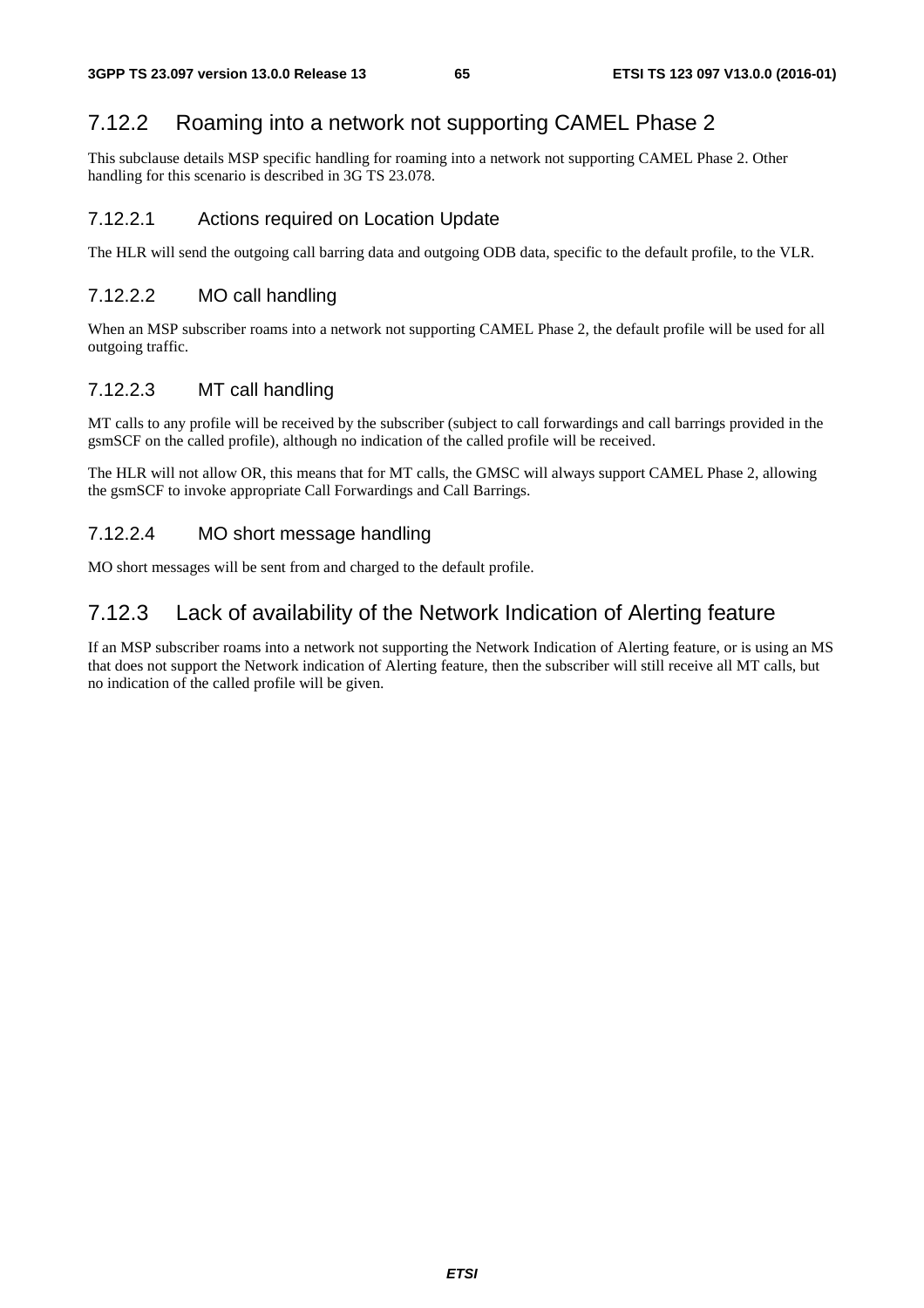# Annex A (informative): Provision and Withdrawal of MSP

# A.1 Provision of MSP

MSP will be provisioned by prior arrangement with the service provider.

For an existing subscriber converting to an MSP subscriber, all profile specific data will be stored in the gsmSCF and removed from the HLR, and MSP will be provisioned in the HLR.

For a new subscriber provisioned with the MSP service, all profile specific data will be stored in the gsmSCF and MSP will be provisioned in the HLR.

Data specific to the Default Profile will be stored in both the HLR and the gsmSCF.

# A.2 Withdrawal of MSP

MSP will be withdrawn when there is only one profile remaining. In this event, the subscriber data will be stored in the HLR and removed from the gsmSCF, and the HLR will remove all MSP markings. The subscriber will then be treated as a normal subscriber.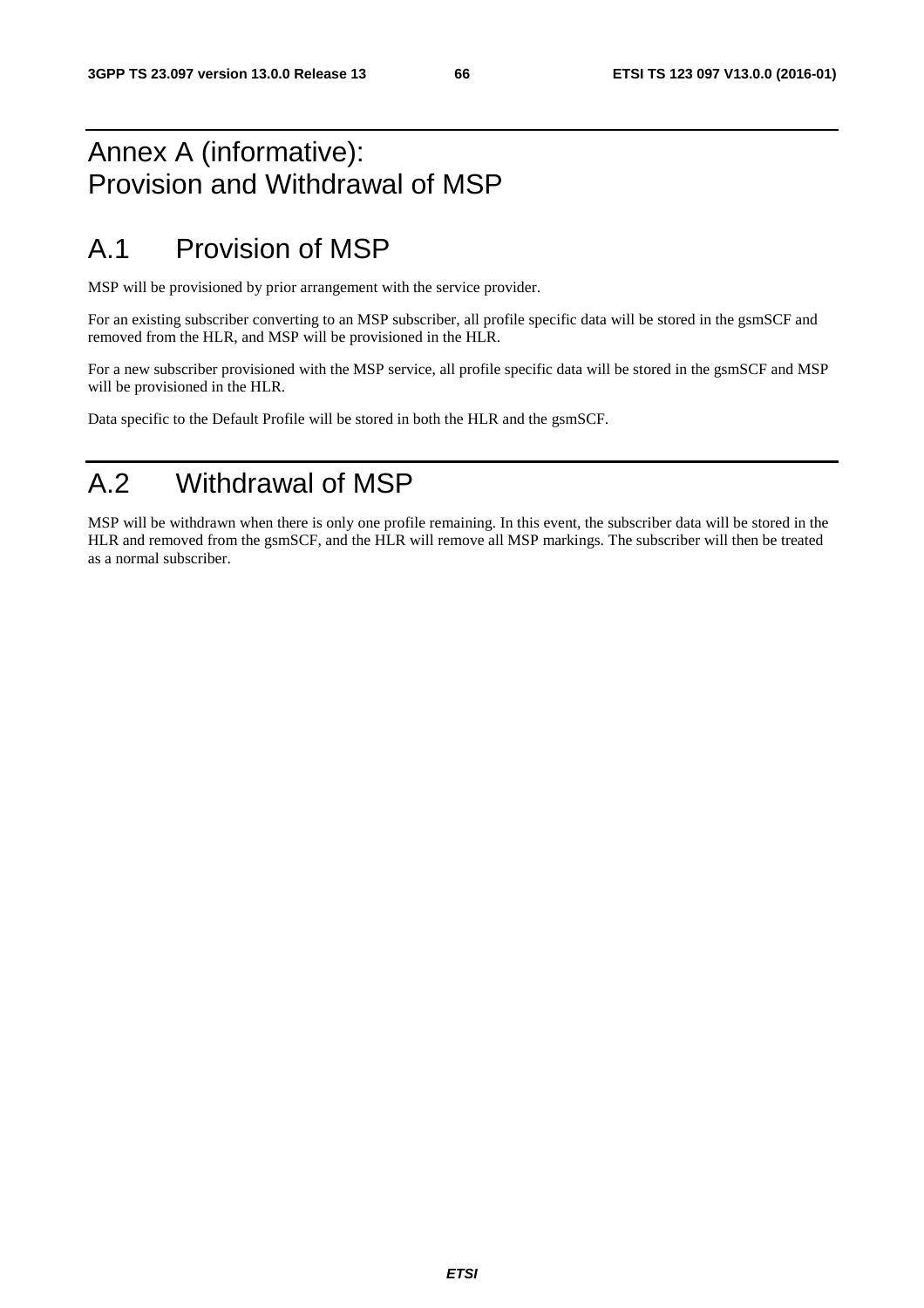# Annex B (informative): Change history

| <b>TSG SA#</b> | <b>Spec</b> | Versi      | CR. | <phase></phase> | <b>New Version</b> | <b>Subject/Comment</b>                 |
|----------------|-------------|------------|-----|-----------------|--------------------|----------------------------------------|
|                |             | <b>on</b>  |     |                 |                    |                                        |
| Jun 1999       | GSM 03.97   | 7.1.0      |     |                 |                    | Transferred to 3GPP CN                 |
| CN#04          | 23.097      |            |     |                 | 3.0.0              |                                        |
| CN#05          | 23.097      | 3.0.0      | 001 |                 | 3.0.1              | Various editorial corrections          |
| CN#06          | 23.097      | 3.0.1      | 002 | R99             | 3.1.0              | Inclusion of MSP Phase 2 functionality |
| CN#06          | 23.097      | 3.0.1      | 003 | R99             | 3.1.0              | Interaction MSP and CF                 |
| <b>CN#07</b>   | 23.097      | 3.1.0      | 004 | R99             | 3.1.1              | Minor editorial corrections            |
| CN#11          | 23.097      | 3.1.1      |     | Rel-4           | 4.0.0              | Upgrade to Rel-4                       |
| CN#16          | 23.097      | 4.0.0      |     | Rel-5           | 5.0.0              | Release 5 after CN#16                  |
| CN#26          | 23.097      | 5.0.0      |     | Rel-6           | 6.0.0              | Release 6 after CN#26                  |
| CT#36          | 23.097      | 6.0.0      |     | Rel-7           | 7.0.0              | Upgraded unchanged from Rel-6          |
| CT#42          | 23.097      | 7.0.0      |     | Rel-8           | 8.0.0              | Upgraded unchanged from Rel-7          |
| CT#46          | 23.097      | 8.0.0      |     | Rel-9           | 9.0.0              | Update to Rel-9 version (MCC)          |
| 2011-03        | 23.097      | 9.0.0      |     | <b>Rel-10</b>   | 10.0.0             | Update to Rel-10 version (MCC)         |
| 2012-09        | 23.097      | $10.0.0$ - |     | <b>Rel-11</b>   | 11.0.0             | Update to Rel-11 version (MCC)         |
| 2014-09        | 23.097      | $11.0.0$ - |     | Rel-12          | 12.0.0             | Update to Rel-12 version (MCC)         |
| 2015-12        | 23.097      | $12.0.0 -$ |     | <b>Rel-13</b>   | 13.0.0             | Update to Rel-13 version (MCC)         |